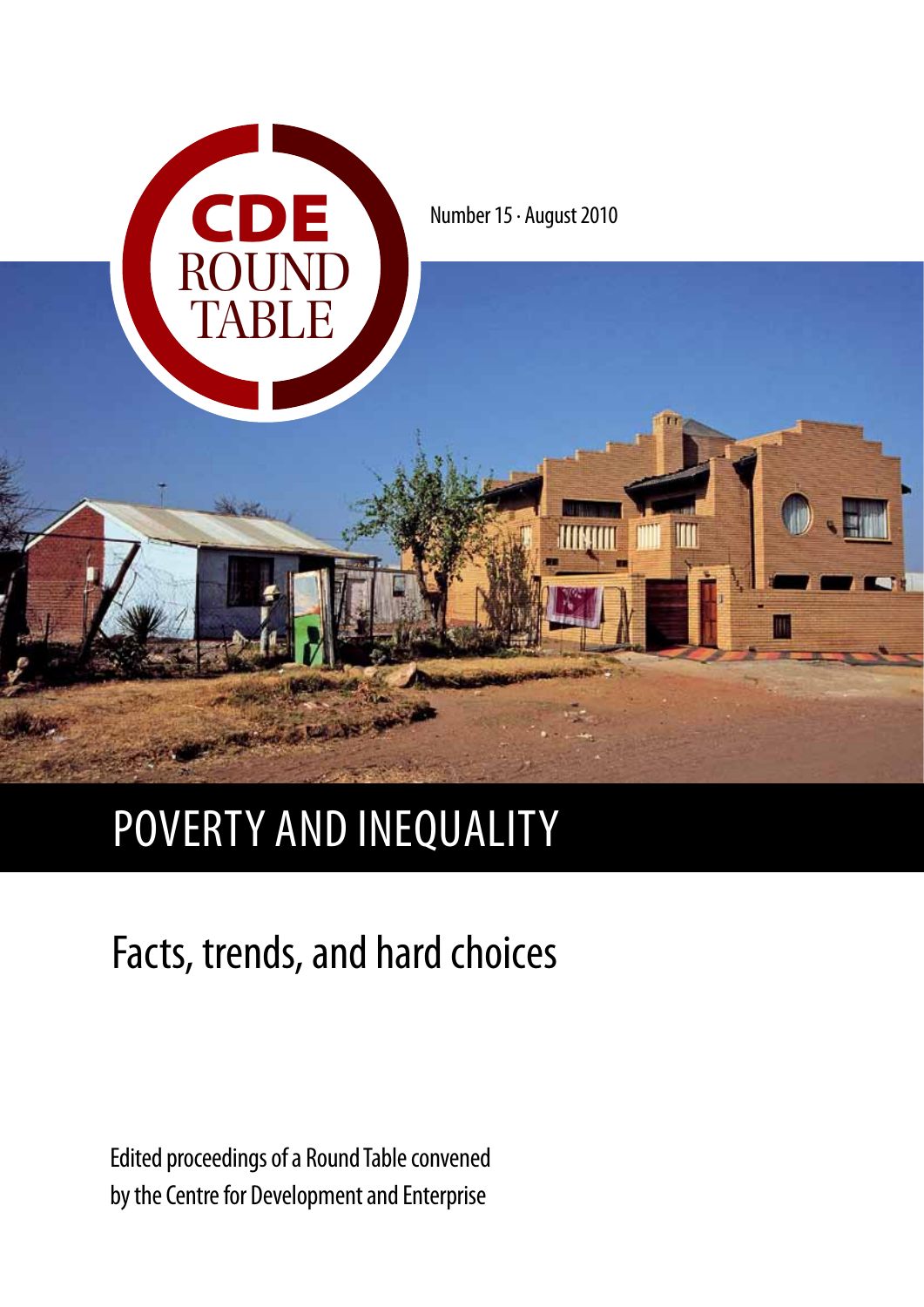The Centre for Development and Enterprise is one of South Africa's leading development think-tanks, focusing on vital national development issues and their relationship to economic growth and democratic consolidation. Through examining South African realities and international experience, CDE formulates practical policy proposals for addressing major social and economic challenges. It has a special interest in the role of business and markets in development.

# **CDE Round Table Number 15 • August 2010**

**Series editor**: Ann Bernstein

*CDE Round Table* is an occasional publication by the Centre for Development and Enterprise reflecting discussions held on key national issues. This Round Table was convened on 1 April 2010. It was organised by Dr Nick Segal, an independent consultant to CDE. The publication was written by Antony Altbeker, Michelle Hay, and Ann Bernstein, with input from Professor Lawrence Schlemmer. Three background papers were commissioned for the Round Table, all of which are available from CDE on request.

The Round Table and this publication were funded by the Open Society Foundation for South Africa. The funders do not necessarily agree with the views expressed in this report.

Published in August 2010 by The Centre for Development and Enterprise Transmedit Place, 5 Eton Road, Parktown, Johannesburg 2193, South Africa P O Box 1936, Johannesburg 2000, South Africa Tel 2711 482 5140 • Fax 2711 482 5089 • info@cde.org.za • www.cde.org.za

All rights reserved. This publication may not be reproduced, stored, or transmitted without the express permission of the publisher. It may be quoted, and short extracts used, provided the source is fully acknowledged.

ISBN: 978-0-9814296-6-3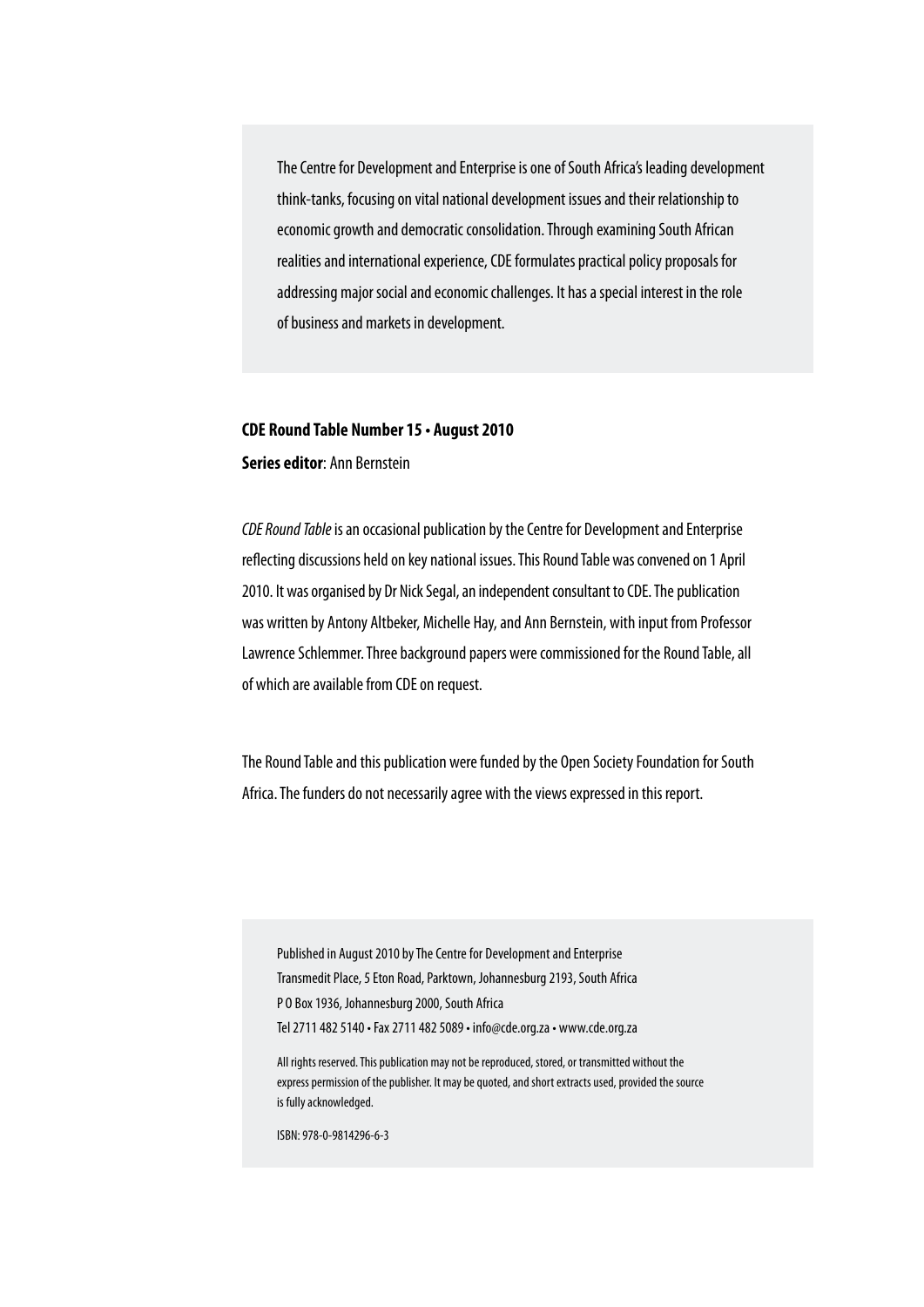# **Contents**

| Participants                                                    | 2  |
|-----------------------------------------------------------------|----|
| Introduction                                                    | 3  |
| Thinking about inequality                                       | 5  |
| The demographic and spatial distribution of inequality          | 9  |
| The impact of government policies and programmes                | 16 |
| Investing in human capital                                      | 21 |
| Options for changing the structure of the South African economy | 29 |
| Key insights from the Round Table                               | 34 |
| Concluding remarks                                              | 38 |
| <b>Endnotes</b>                                                 | 41 |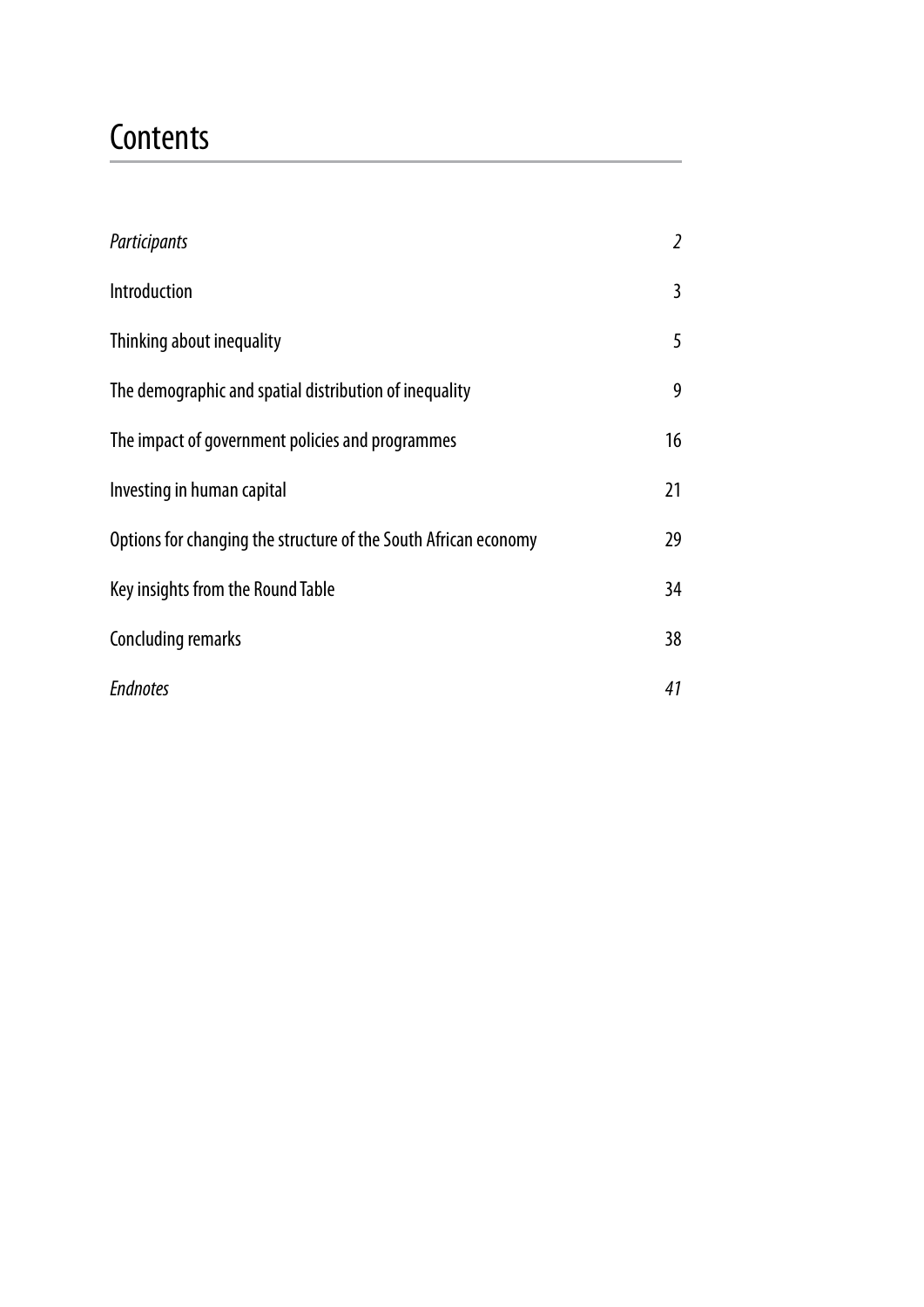#### Participants

**Antony Altbeker**, research and project executive, CDE

**Ishmail Akhalwaya**, chief director, Department of Public Works

**Shirley Arnold**, chairperson, Mmela Consultants

**Ann Bernstein**, executive director, CDE

**Annabel Bishop**, group economist, Investec Bank

**Elisabeth Bradley**, chairman, Wesco Investments

**Gail Campbell**, chief executive officer, Zenex Foundation

**Jonathan Carter**, director: provincial policy & planning, National Treasury

**Fuad Cassim**, special advisor to the Minister of Finance, National Treasury

**Rashad Cassim**, deputy director-general, economic statistics, Statistics S A

**Cas Coovadia**, managing director, The Banking Association of S A

**Dr Simon Dagut**, head: strategic issues management, Standard Bank Group Ltd

**Vernon de Vries**, general manager corporate affairs, Distell Group Ltd

**H E Adele Dion**, Canadian High Commissioner in S A

**Laurie Dippenaar**, chairman, First Rand

**Andrew Donaldson**, deputy director-general: budget office, National Treasury

**Vikram Doraiswami**, Indian Consul-General in Johannesburg

**Lisa Dornan**, Charter Cities

**Rolfe Eberhard**, director, Palmer Development Group

**Christo Esterhuizen**, economic specialist, United States Embassy in S A

**Prof Johannes Fedderke**, department of economics, University of Cape Town

**Dr Vusi Gumede**, independent analyst

**Michelle Hay**, research and project co-ordinator, CDE

**Jane Hofmeyr**, national executive director,<br>Independent Schools Association of Southern Africa

**Karin Ireton**, director group sustainability, Standard Bank Group Ltd

**Prof Raylene Keightley**, director, Centre for Applied Legal Studies

**Jack Koolen**, consultant, J & J Group

**J P Landman**, independent political economist

**Lebo Lehutso-Phooko**, senior economist, South African Reserve Bank

**Prof Murray Leibbrandt**, director: Southern African Labour & Development Research Unit, University of Cape Town

**Saul Levin**, operations manager, Standard Bank Group Ltd

**Erik Litver**, first secretary skills and education, Netherlands Embassy in SA

**Dr Jeff McCarthy**, consultant, CDE

**Mohamed Madhi**, chairman, Areva

**Nonkqubela Maliza**, director: corporate & government affairs, Volkswagen S A

**Norman Manoim**, chairman, Competition Tribunal

**Nomsa Masuku**, head of corporate social investment, Standard Bank Group Ltd

**Thami Mazwai**, director: Centre for Small and Medium Enterprise Development, University of Johannesburg

**Nazmeera Moola**, director, Macquarie Group Ltd

**Kuben Naidoo**, head of secretariat, National Planning Commission

Bruce Neuling, deputy economic counselor, United States Embassy in S A

**H E Toshiro Ozawa**, Japanese Ambassador to S A

Prof Dorit Posel, senior lecturer, University of KwaZulu Natal

Prof Paul Romer, senior fellow, Stanford Institute for Economic Policy Research

**Dawie Roodt**, executive chairman and chief economist, Efficient Group

**Jeffrey Rudin**, research officer, S A Municipal Workers Union

**Prof Stefan Schirmer**, senior research manager, CDE

**Prof Charles Simkins**, head of school of commerce, St Augustine College of S A

Laila Smith, head of policy, Mvula Trust

**Mike Spicer**, chief executive officer, Business Leadership SA

**Prof Servaas van der Berg**, research chair: economics of social policy, University of Stellenbosch

**Tanya van Meelis**, deputy director-general, Department of Economic Development

**Ntokozo Vilakazi**, researcher, CDE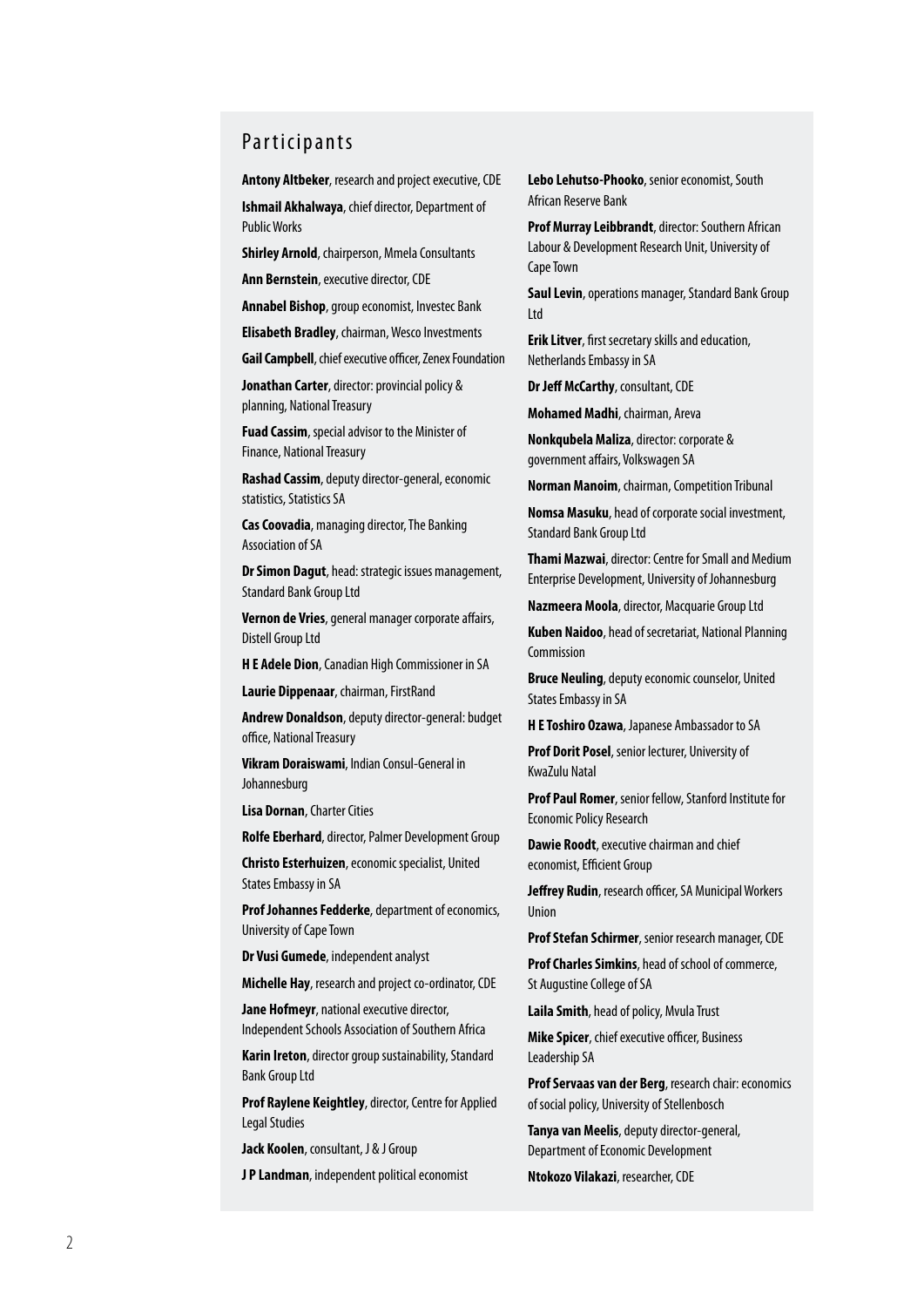# Introduction

OUTH AFRICA is one of the most unequal societies in the world. In some ways, this  $\bigcup$  is hardly surprising: for most of the past century, national policy discriminated vigorously against the majority of the country's population. Among other iniquities, people were denied access to decent education, the right to own property and accumulate assets, the right to move freely, and the right of equal access to the labour market. Add to this the labour market protections enjoyed by white South Africans, the heavy spending on white education and training and the associated adoption of a capital-intensive economic growth path, and it becomes clear that high levels of inequality were inevitable.

In other ways, however, the level of present-day inequality is a surprise. We have had 15 years of democracy, during which public spending has been more radically reshaped than in any other society bar those that have endured a revolution or a war. As Servaas van der Berg reminded the Round Table, the apartheid state once spent nine times more on each white person as it did on each black person; today, the state spends twice as much per capita on blacks as on whites. Add to this the aggressive programmes of affirmative action, the billions of rands spent on black economic empowerment as well as the sheer weight of voter expectations, and it is remarkable that levels of inequality are probably no better than they were in the early 1990s, and may even have worsened.

What should we make of the stubborn persistence of inequality in South Africa, and what does it mean for public policy?

It is worth thinking about Brazil in this context. For decades, that country shared the dubious honour of being paired with South Africa as being among the world's most unequal societies. In recent years, however, its high levels of economic growth and the rapid rise of millions of people out of poverty have taken the sting out of its reputation for inequality. Inequality still persists, but most analysts tend to downplay its importance, assuming that it will be eliminated in Brazil's continued surge of growth. Does this hold lessons for South Africa? How much of our anxiety about inequality is really an anxiety about the slow pace at which our economy has absorbed the unemployed? Should we be more concerned about the millions of people living in poverty, and the far higher levels of economic growth needed to get them into jobs than with reducing inequality in the short-term?

Thinking about policy options demands clarity about the underlying issues, which can be framed as a series of questions that informed the Round Table:

- Is it fruitful to regard inequality as an over-riding priority or should we focus instead on reducing poverty irrespective of its impact on inequality?
- Are the roots of inequality in South Africa properly understood, and are they amenable to being changed more rapidly?
- Have existing policies helped or hindered the reduction of inequality and/or poverty on the required scale ?

It is remarkable that levels of inequality are probably no better than they were in the early 1990s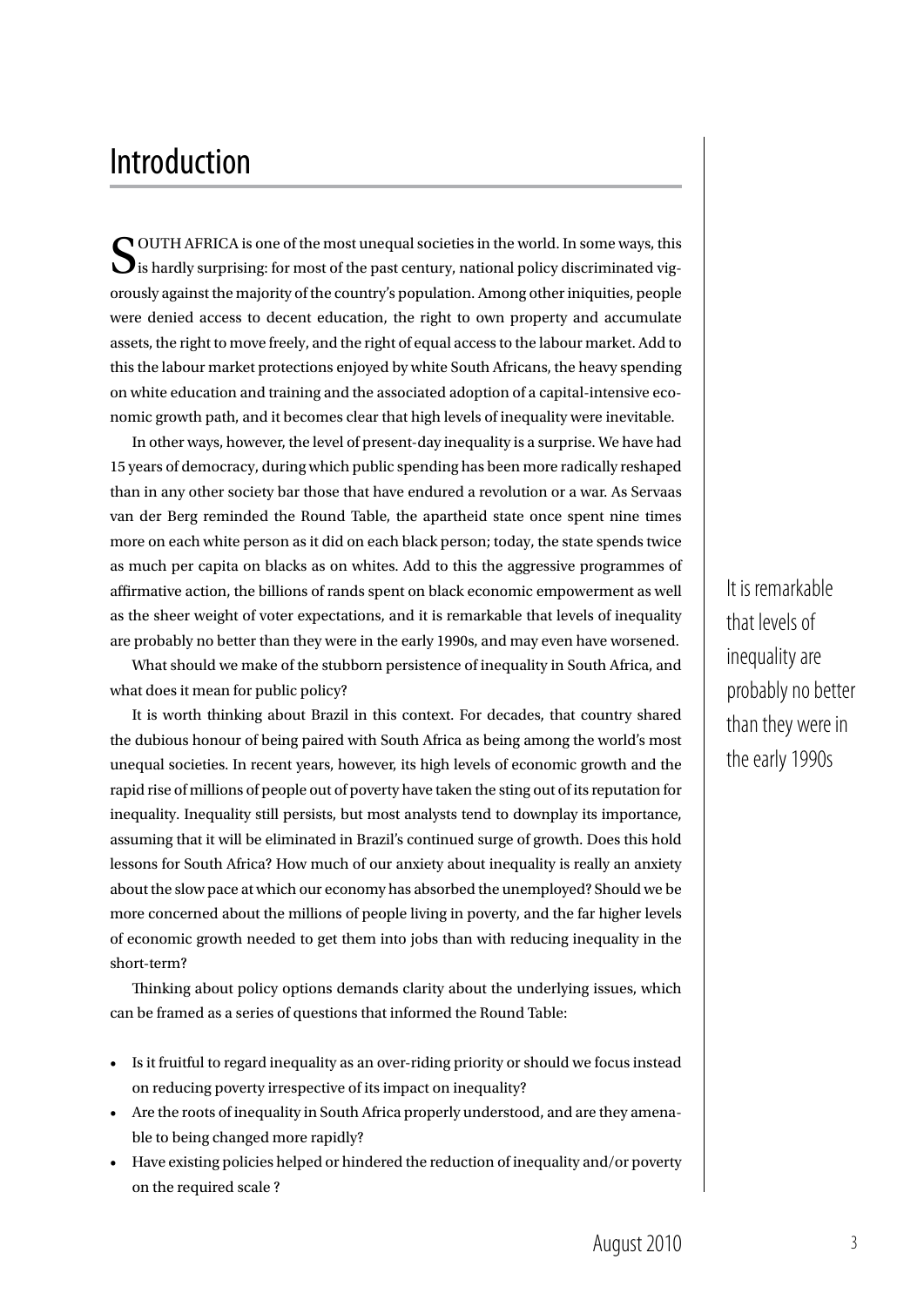To explore these questions, CDE convened a Round Table in March 2010 at which some of South Africa's leading experts spoke about the politics and economics of inequality. We also invited Professor Paul Romer, an internationally renowned, Stanford-based economist specialising in economic growth in developing countries, to explore key issues surrounding inequality, growth and jobs. Representatives of the Japanese and Indian governments also reflected on attempts to reduce inequality in their respective societies.

Throughout, the discussion was marked by the tension between the need to focus on inequality per se as opposed to focusing on mass poverty and unemployment as the best way of improving the quality of people's lives.

Some participants argued that addressing South Africa's high levels of inequality might be a precondition for achieving higher levels of economic growth. Others argued that the country ought to focus on the large number of people living in poverty, and pay less attention to how income is distributed. Some asserted that inequality might lead to political instability and social conflict; others suggested that high levels of unemployment were so corrosive that job-intensive economic growth should be the overriding priority, irrespective of the impact on inequality in the short-term.

Some participants argued that the language of inequality was inherently loaded

Apart from these substantive issues, some participants argued that the language of inequality was inherently loaded, and tended to imply that policies which did not reduce income inequality had to be rejected, whatever their impact on other goals, including poverty alleviation. On the other hand, framing the debate on the basis of whether policies and institutions included or excluded people would mean that more policy options might be available for consideration. Others pointed out that issues of affordability and longer-term sustainability were vital to the discussion.

For various reasons, understanding the causes of, and potential responses to, South Africa's high levels of inequality is conceptually challenging and politically controversial. As one speaker pointed out, attitudes to inequality, and ideas about what should be done about it, often depend on a range of other beliefs, commitments and prejudices. For this reason, debating whether and how inequality should be addressed is often difficult because deeply felt beliefs are 'in play' even if they are not explicitly stated. At the same time, this is an immensely important debate – perhaps the country's most important. Large-scale poverty and inequality are arguably the most serious and most intractable of apartheid's legacies. Getting our response right is vital for our future.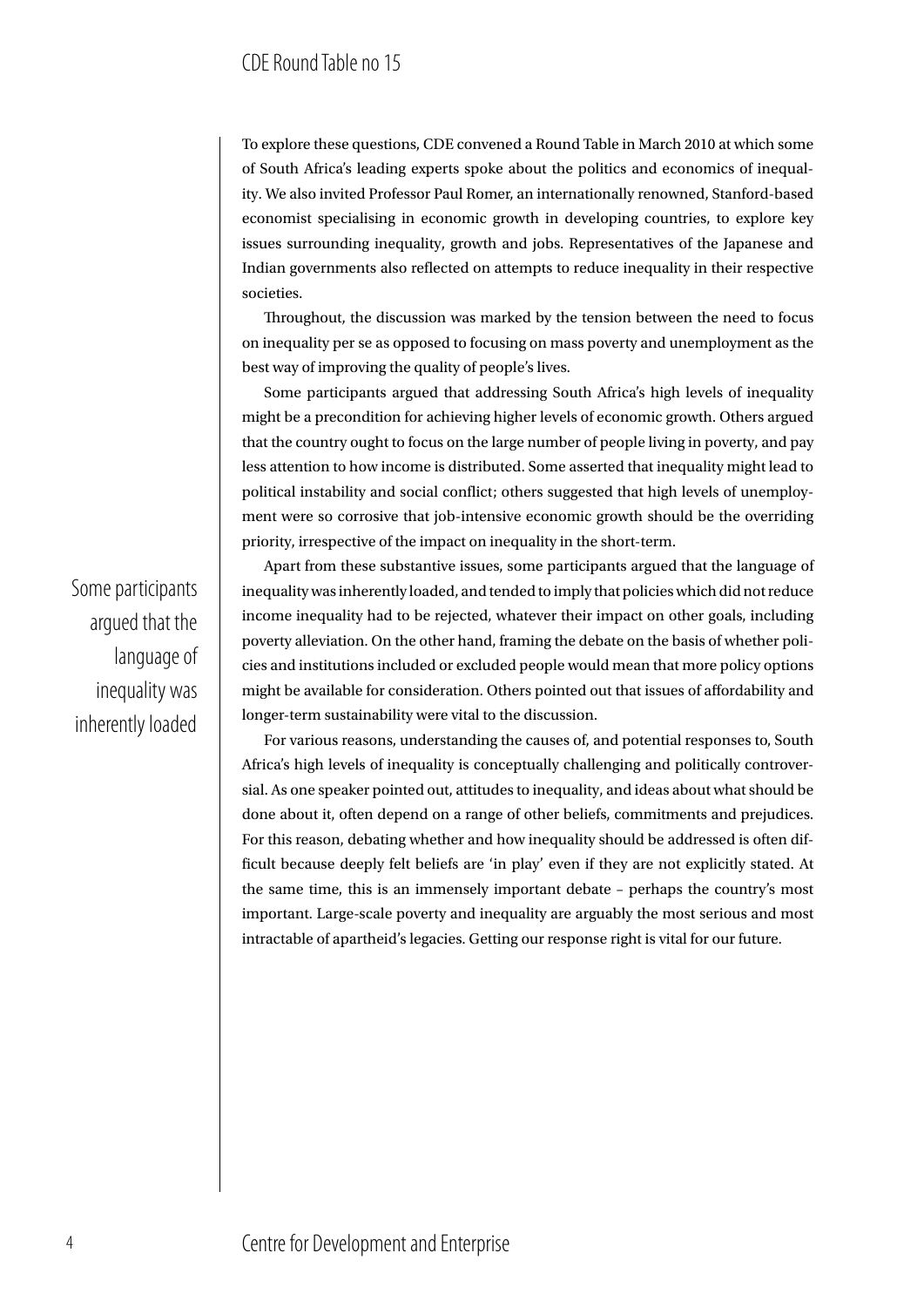# Thinking about inequality

#### Charles Simkins

*St Augustine College of South Africa*

ONE OF the difficulties confronting any debate about inequality is that attitudes to its existence are often informed by a range of other political, social and even philosophical concerns. Since Aristotle, for example, some thinkers have expressed a concern that inequality in wealth or income undermines the quality of democratic participation. If you are worried about the quality of democracy, then, this might impact on your attitudes to income inequality.

Others have argued that inequality is not to be thought of as undesirable unless it emanates from some injustice. Rousseau referred to those injustices as 'artifices', and suggested that they had their roots in feudalism. He thought that if feudalism were abolished, society would become much more equal.

A similar concern informs libertarians who do not regard inequality per se as a problem. They are interested only in whether there is 'justice in acquisition', 'justice in holding', and 'justice in exchange'. For them, as long as all transfers between people are voluntary, then whatever you measure by way of inequality is so much numerology. For people who subscribe to ideas of this kind, what matters is equality of opportunity, not the resulting distribution of income, which would only reflect inequalities in the distribution of natural ability and application.

Classical Marxists, by contrast, regard inequality as a serious problem, but argue that it cannot be resolved under capitalism, and even that capitalism makes the increasing concentration of wealth inevitable. For them, it is not so much a moral question as an historical inevitability.

In contrast to these more extreme positions, mainstream economic and philosophical approaches to social questions see poverty and inequality as important issues that require attention. John Rawls thought that a just society was ordered on two principles: maximum liberty, subject to equal liberty for all; and maximising the position of the least well off. So the Rawlsian tradition, while very different from the libertarian tradition, is concerned with poverty, but much less concerned with inequality as such. A Rawlsian could justify high levels of inequality if it led to the worst off being as well off as they could be.

Understanding Rawls's views is important because South Africa's constitution is Rawlsian in character. It contains both first-generation rights (i.e., maximum liberty subject to equal liberty for all) and second-generation rights, such as rights to housing, health, education and others (i.e., the maximisation of the position of the least well off).

This has important implications for the way in which our society thinks and acts in relation to poverty and inequality. It shapes many of our debates, including those about the protection of property rights; the level and pattern of social spending; policies 'What should we make of the stubborn persistence of inequality in South Africa, and what does it mean for public policy?'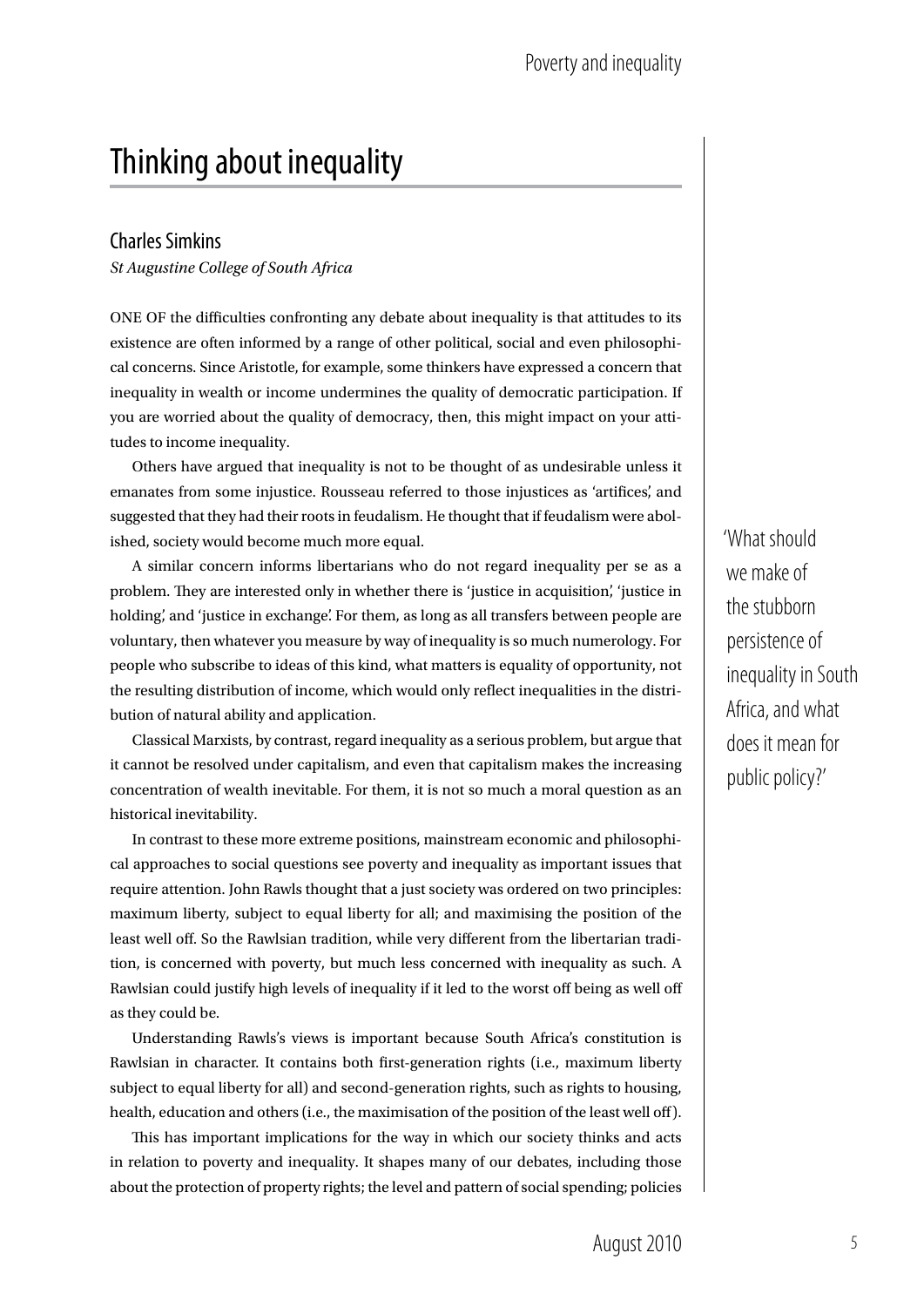governing education, health and housing; the regulation of the labour market; and the promotion of black economic empowerment.

Each of these debates is informed in different ways by concerns about reducing poverty and inequality. An important feature of these debates is that many contradictory ideas – mainstream technical, libertarian, revisionist liberal, 'nationalist', Marxist – swirl around and make for a lot of incoherence in public discourse about poverty and inequality. It suggests that we are a long way from a broad consensus that our laws and institutions are approximately just. The crucial question is: can anything be done to bring greater clarity to the debate in the hope of building a consensus on the way forward?

One difficulty with doing this is the complexity of the relationships between growth and poverty reduction on the one hand, and growth and inequality on the other.

Poverty and inequality are not identical, and reducing one may require very different interventions than reducing the other. Moreover, their respective relationship with economic growth is more complex than many appreciate. In fact, when one examines the growth record of countries in the 20th century, one sees inequality moving up and down with no clear relationship between inequality and growth that holds for long periods of time. The picture is different when one looks at the reduction of poverty. Then the equation changes because growth plays a far more important and consistent role in explaining the reduction of poverty than it does in explaing changes in inequality. The fundamental empirical rule is that as per capita incomes rise, poverty tends to decline.

So economic growth plays different roles in the reduction of poverty and inequality, and dealing with inequality may need interventions that differ from those that generate economic growth. The problem is that some of these interventions may actually affect the rate of economic growth. So one really has to decide which of these two objectives is most important.

#### PANELISTS

#### Johann Fedderke *University of Cape Town*

IT IS almost taken for granted that we should care about inequality. Some argue that, because inequality is so pervasive, we should care about it in and of itself. But we are a developing country, with many pressing social issues, so why focus on inequality?

When economists think about these issues, they focus on trade-offs: if we do one thing, we will have less time and resources available for others. This means that if inequality – as opposed, say, to alleviating poverty – will be placed at the centre of our policy debate, it's important to know why.

Let's make the trade-offs explicit. The Kuznets Hypothesis states that as you go through the process of development, inequality gets worse before it gets better. It implies that greater inequality may be a necessary consequence of economic growth

'Poverty and inequality are not identical, and reducing one may require very different interventions than reducing the other'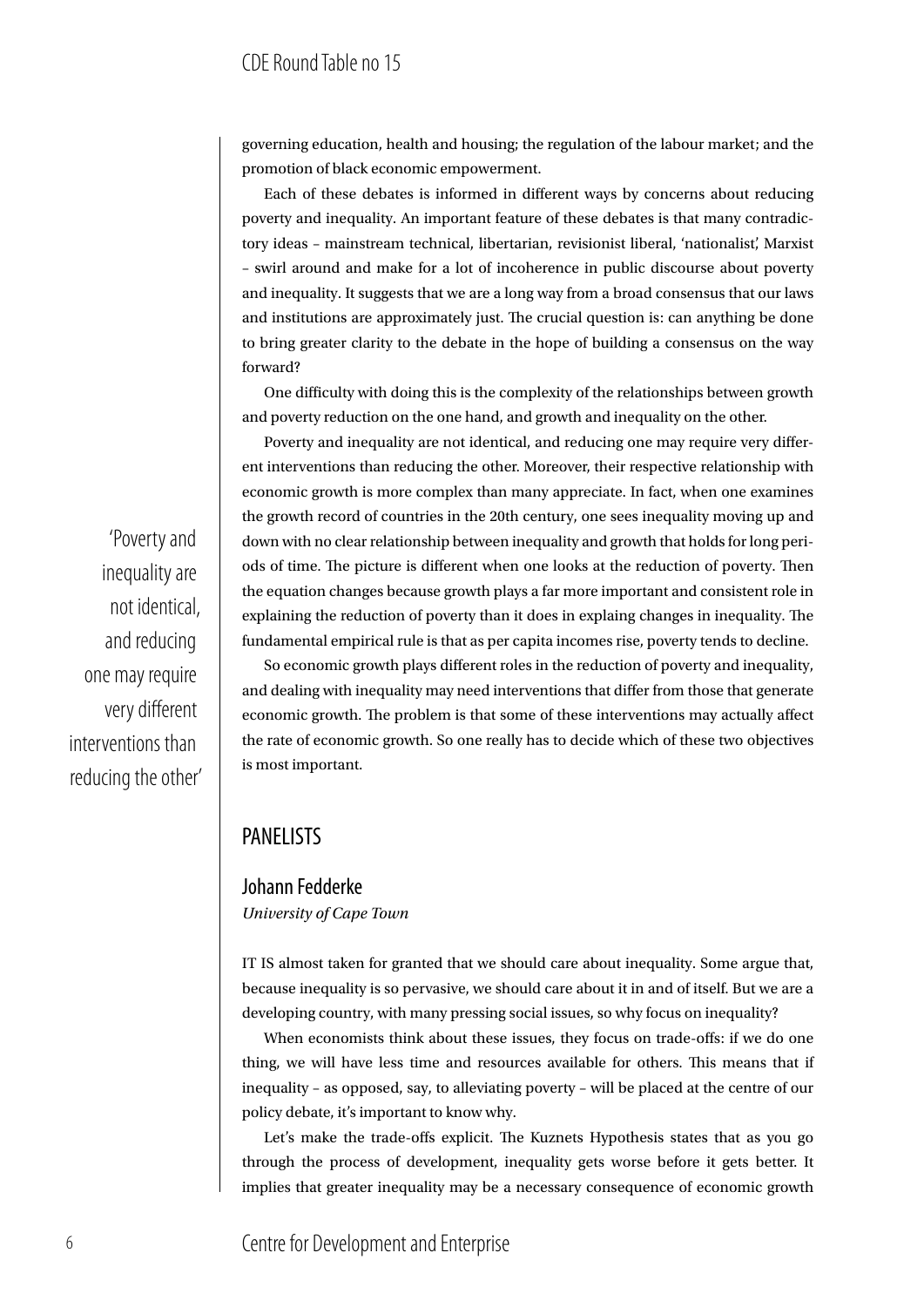and development. This raises a fundamental trade-off. Should one care more about inequality – the relative welfare of the poor compared to the rich – or try to reduce poverty as rapidly as possible so that the absolute welfare of the poor improves irrespective of how their incomes compare to those of the rich?

Some analysts justify a concern with inequality by arguing that it can have extremely negative social consequences, including the threat of social instability. The social instability literature is quite developed, but by no means unambiguous. Authors such as Acemoglu and Robinson argue that inequality plays a key role in social structure and democratic stability. However, Gaylor and Mohau argue that industrialisation and economic growth result in a greater inclusion of previously disadvantaged people. Paul Collier, who wrote extensively on inequality, now argues that ethnic divisions rather than inequality per se are key drivers of social conflict, and that rapidly increasing incomes is the most powerful way of lowering the chance of conflict.

It seems, then, that the argument that we must deal with inequality or risk social fragmentation is less incontrovertible than is often made out. What about the effect of growth on poverty and inequality? Is there really a trade-off?

Dollar and Kraay have examined what actually happens to poverty and inequality in rapidly growing economies. They have found that, when average incomes rise, the incomes of the poorest fifth of the population rise proportionately. The poor, in other words, benefit from growth in more or less the same proportion as do other members of society. Others have shown that when growth increases by two per centage points, poverty decreases by twice as much, and in some cases a lot more.

These are important points to bear in mind when we look at South Africa's performance in reducing poverty and inequality. In terms of World Bank data, our level of inequality didn't change much through the 1990s and 2000s. By contrast, and depending on which poverty line one uses, our poverty rates became slightly worse. This is despite the fact that we've opted for massive interventions in social welfare and inequality. In China, which has an unambiguous pro-growth policy, and does not worry at all about social welfare (it spends 0.5 per cent of GDP on welfare, while we spend 4 per cent), poverty has dropped dramatically, from 44 per cent of the population living on less than \$1 a day in the 1980s to 12 per cent today.

This raises the most important issue of all. We have spent a lot of public money on poverty and inequality, but it has made no difference at all. Despite this, the government wants to spend even more. Why would we want to do this when we know from international comparative evidence that pro-growth policies have a greater and more significant impact on poverty?

'The argument that we must deal with inequality or risk social fragmentation is less incontrovertible than is often made out'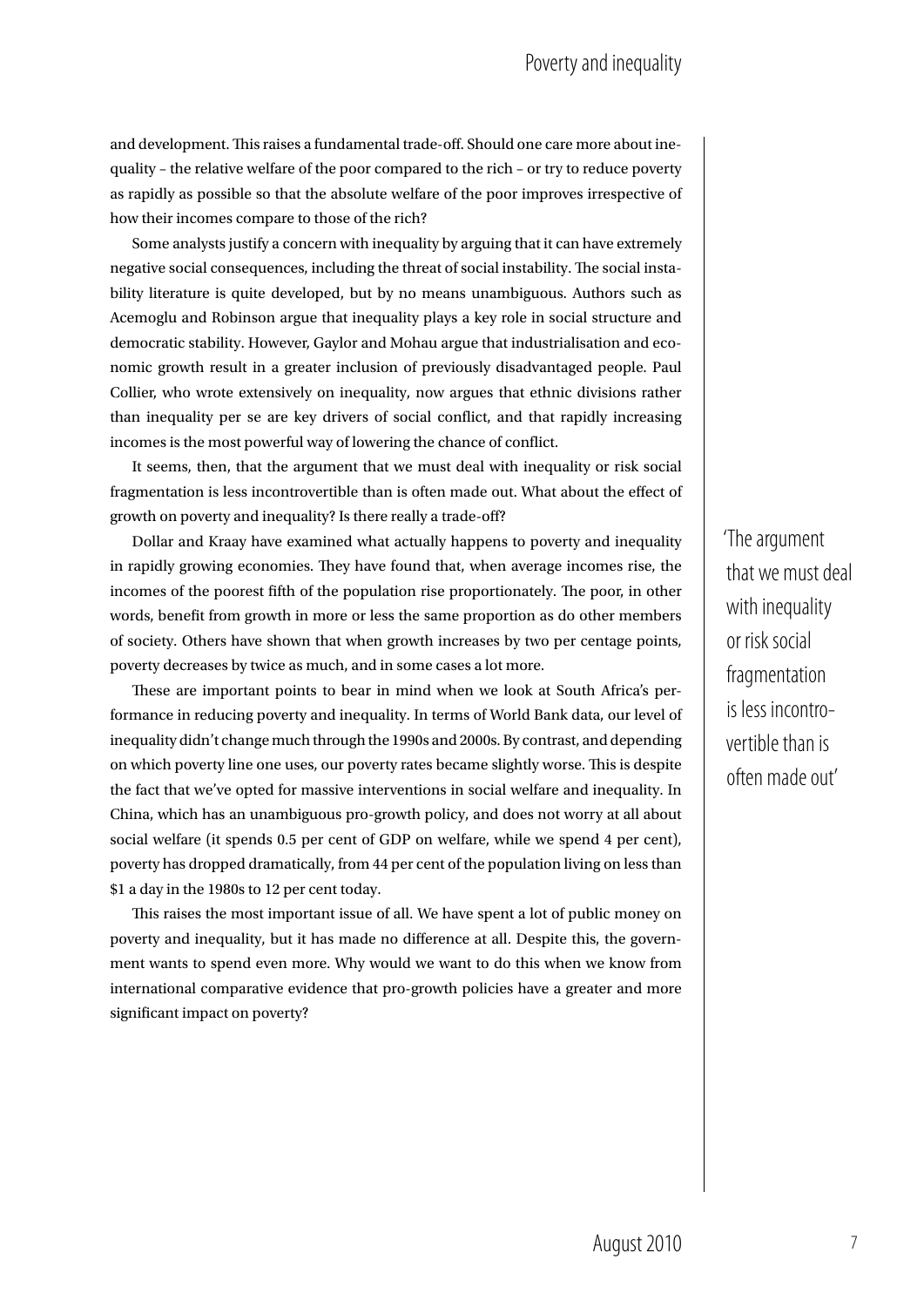#### Paul Romer

*Stanford Institute for Economic Policy Research*

I THINK that the issue of inequality is one that economists haven't grappled with well, and that it's important to broaden this discussion. I want to say that I'm still groping towards how to have this conversation so treat everything as very provisional.

Gini coefficients are potentially very misleading. If you think about California, for example, you may get one reading of income inequality as measured by the Gini coefficient. However that would change a great deal if you included Mexico, which is closely integrated into the Californian economy. So, just by excluding large fractions of the population you can get to a low Gini coefficient. South Africa is different because it's the one place where the developed world and the developing world are tightly integrated in one unit and where statistics are collected at a national basis.

Part of the reason you have a high Gini coefficient is that you face different kinds of challenges. The question is whether inequality, in general, and the Gini coefficient, in particular, are the right way to think about your challenges.

Frankly, I think they throw you off track. One of the problems with this is that it can lead to policy proposals that seek to guarantee everyone's income – proposals like Milton Friedman's negative income tax. This, then, becomes the way we define social inclusion, when we think about it in terms of disposable income. The trouble is that we now know that these kinds of policies have very negative effects on social norms – that they create dependency and help produce unhealthy social outcomes for individuals, families and communities. These policies might have been good for increasing one's sense of inclusion – people at the bottom have more income to spend. But this approach treats the recipients of transfer payments in a way that is fundamentally different from people who work. In this sense, they are not really included in the same society as those who have jobs.

A critical point that emerges from some of the work of the Commission on Growth and Development, which brought together leading practitioners from government, business and the policy–making arenas, is that the societies that did best were the ones that focussed on expanding employment as fast as possible. They were societies that saw high levels of unemployment as very corrosive to social norms, and also understood that this was true even when unemployment was offset by grants and transfers. The effect of unemployment and transfers on social norms is something that the Gini coefficient is incapable of capturing. In fact, even poverty measures may not be grappling clearly enough with why unemployment and exclusion are bad.

### **DISCUSSION**

SPEAKING FROM the chair, Ann Bernstein said speakers had raised the key issue of how a particular society should choose among contending challenges – more specifically, whether it should prioritise dealing with inequality above economic growth, employment creation and poverty alleviation.

'Gini coefficients are potentially very misleading; I think they throw you off track'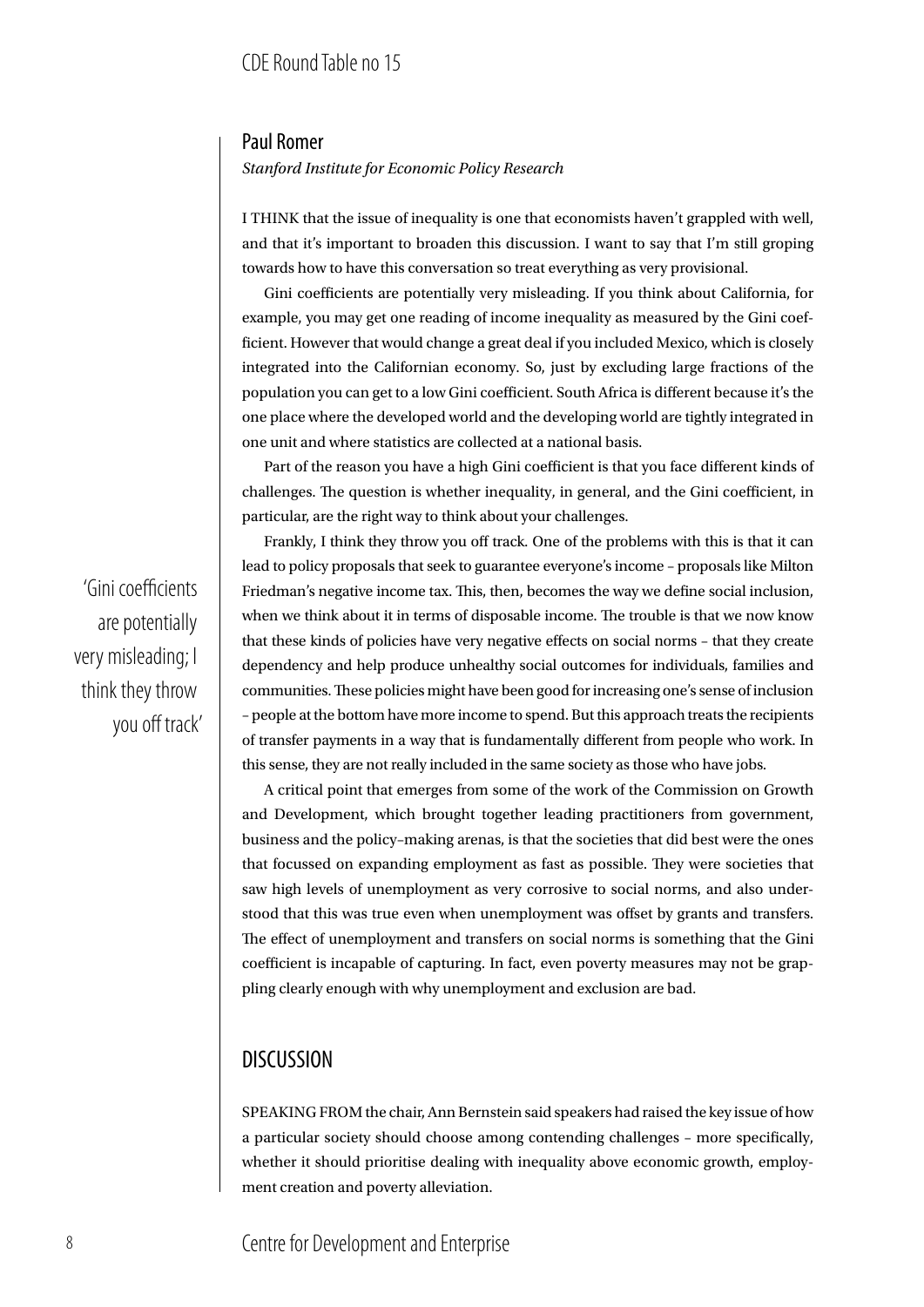Some participants argued that inequality was important in its own right because it had the potential to create social and political instability. This was particularly true because South African inequality was correlated strongly with race. One remarked: 'In this country, income inequality, or inequality of human capital, is basically a racial issue. … The fact that the gap has remained so big for so long raises uncomfortable questions about the underlying causes.' Another argued that there were historical lessons to be learnt about the risks of social instability associated with inequality, adding that 'rising inequality had been associated with the rise of fascism.'

On the issue of the trade-off between growth and inequality, one participant said many people tended to think that South Africa should be able to grow like China and India, and that all that had to be done was to identify the obstacles to growth and remove them. If, by contrast, South Africa did not have the same growth potential as those two societies, serious consequences would follow. This is because, while it was clear that economic growth reduced poverty in the long term, 'the slower the economy grows, the longer those problems persist, and the more difficult they are to manage.'

# The demographic and spatial distribution of inequality

#### Servaas van der Berg

*University of Stellenbosch*

I will consider issues around income distribution by examining three factors: the relationship between income, inequality and poverty; trends and levels of inequality; and decomposing inequality by income source.

### The level of inequality

Depending on the data you use, our Gini coefficient is anywhere between 0.58 and 0.83. There are many developing countries which are more equal than South Africa, and which have Gini coefficients of about 0.45 to 0.55. Developed countries tend to be even more equal, and have even lower Ginis. So South Africa's Gini coefficient is very high.

Because of differences in the data, and unreliable data derived from our surveys (see box on measuring inequality, page 17), it is difficult to reach certainty about trends. However, most researchers believe intra-group inequality is rising, and inter-group inequality is falling. The latter has offset the former, so the net effect is a Gini coefficient that has, at best, been more or less stable since 1994, and may actually have risen.

Figure 1 shows the rise in intra-group inequality based on data drawn from the All Media and Products Survey (AMPS), a comprehensive survey administered by the 'We have spent a lot of public money on poverty and inequality, but it has made no difference at all'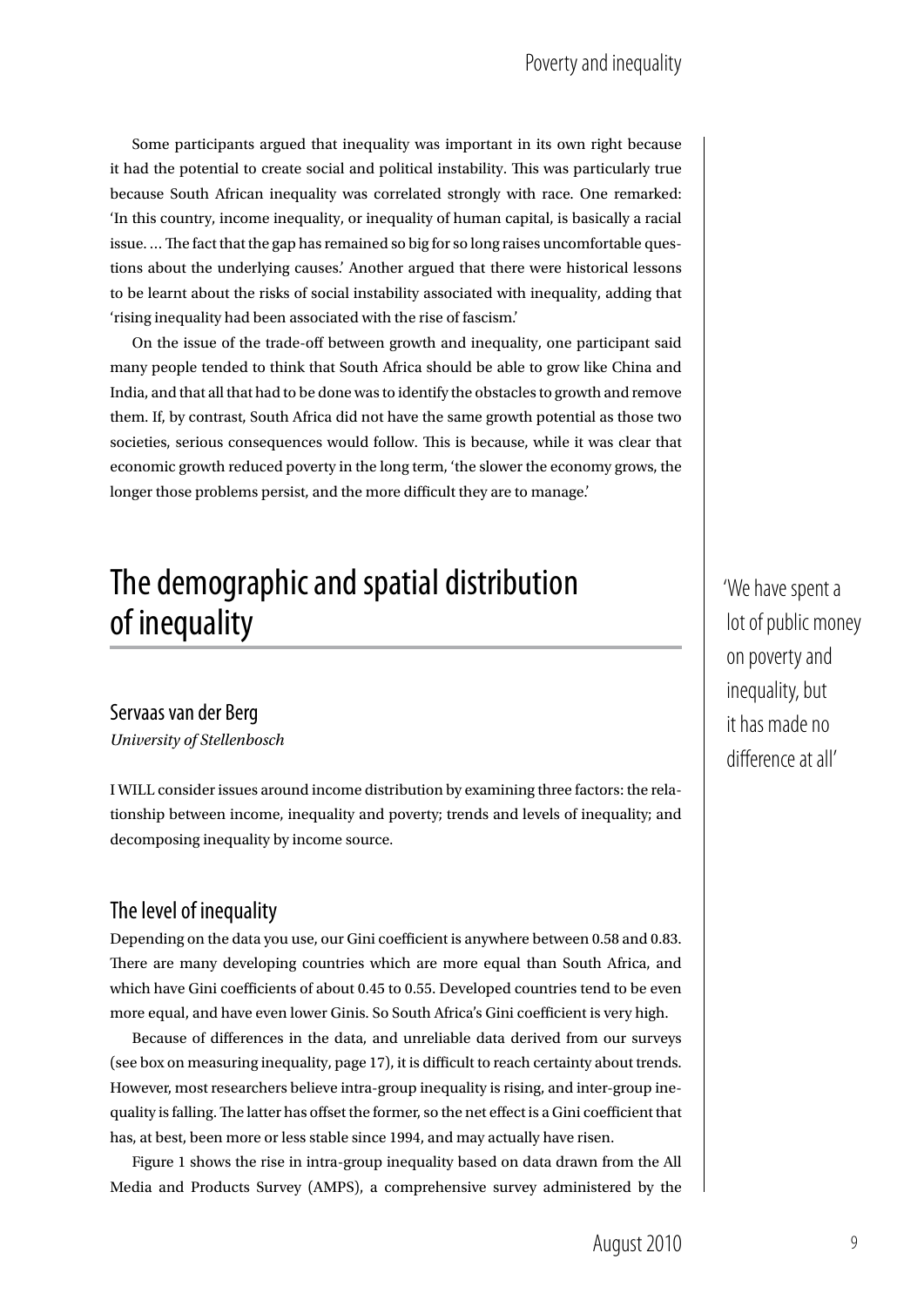# CDE Round Table no 15

South African Advertising Research Foundation. It shows that differences in intra-racial inequality remain significant and that all race groups are now more unequal than they were.



**Figure 1: Gini coefficients by population group, 1993–2008**

intra-racial inequality remain significant and all race groups are now more unequal than they were'

'Differences in

Figure 2 reflects the racial composition of 10 income deciles in 2005.



#### **Figure 2: The racial composition of income deciles, 2005**

*Source: Servaas van der Berg, 2010*

0

25

50

Percentage

75

We can see that in 2005, 41 per cent of the top decile was black, confirming that, while race is still a major determinant of affluence, it no longer serves as the sole dividing line between the affluent and the rest of the population. The graph also confirms, how-

**Black** Indian Coloured White

1 2 3 4 5 6 7 8 9 10

*Source: Servaas van der Berg, 2010, using AMPS data*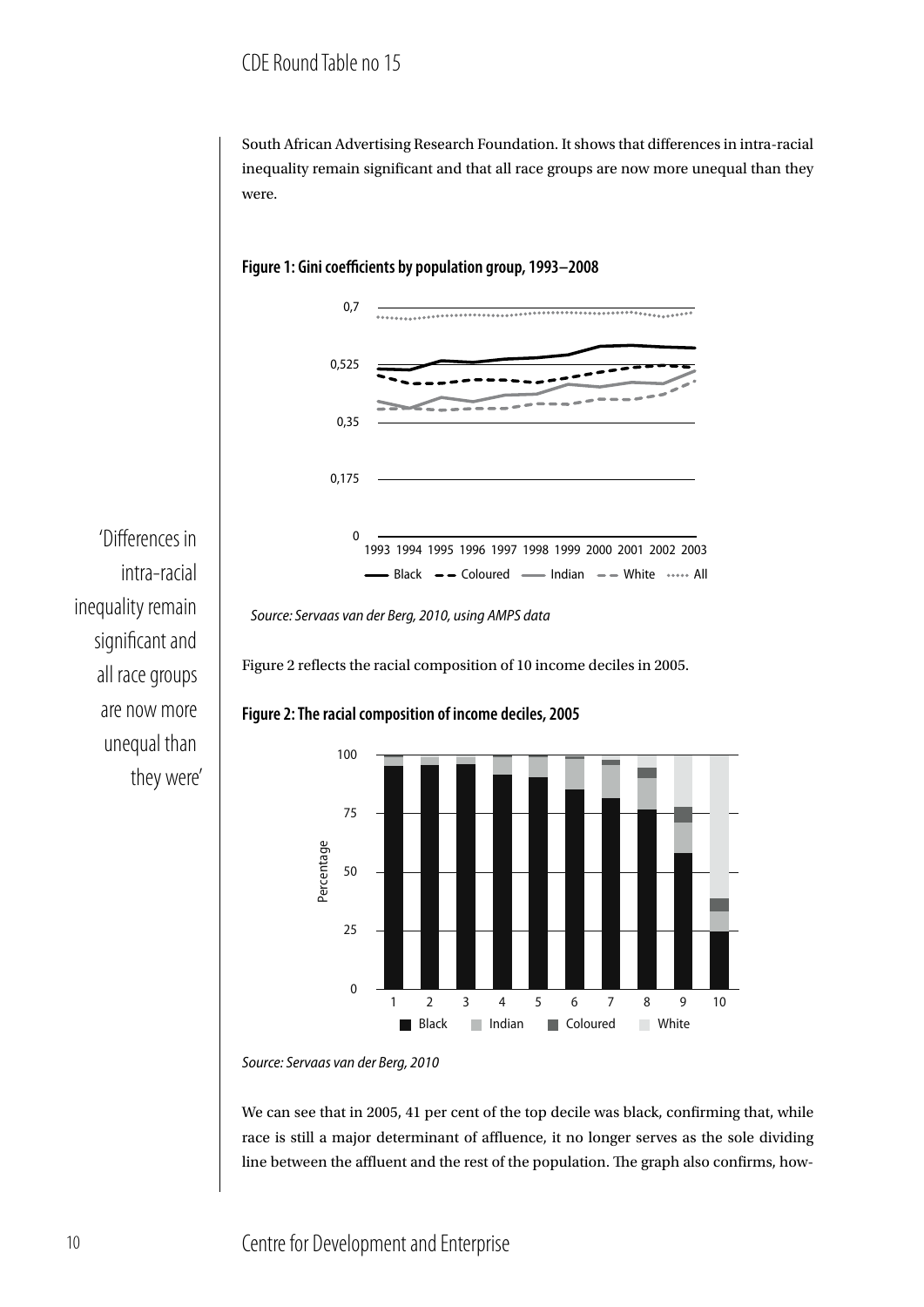ever, that the poor remain overwhelmingly black. Other data show that the poor are also concentrated in rural areas.

The changing composition of the most affluent groups has resulted from new opportunities for some sections of the black population whose incomes were previously constrained by apartheid-era policies. This has led to rapid upward mobility in this population group, while the removal of the protection provided to some sections of the white population under apartheid has led to downward mobility for some.

Table 1 reflects the growth in the black share of the higher middle class and the working and lower middle classes since 1994, based on per capita earnings of R40 000 a year and R25 000 a year respectively (in 2000 terms). It shows that the black share of the higher middle class tripled over this period, and the black share of the working and lower middle classes more than doubled.

| Higher middle class (above R40 000 per capita p.a. in 2000 terms) | 1994          | 2004          | 2008      |
|-------------------------------------------------------------------|---------------|---------------|-----------|
| <b>Blacks</b>                                                     | 397 987       | 1 193 7890    | 1873480   |
| Other (Non-Black)                                                 | 2826092       | 3 635 405     | 3 279 717 |
| All                                                               | 3 2 2 4 0 7 9 | 4829184       | 5 153 717 |
| % of whole population                                             | 8.1%          | 10.4%         | 11.7%     |
| % of Blacks                                                       | 1.3%          | 3.3%          | 5.5%      |
| Black share of higher middle -class                               | 12.3%         | 24.7%         | 36.4%     |
| Working and lower middle class (above R25 000 per capita p.a. in  |               |               |           |
| 2000 terms)                                                       | 1994          | 2004          | 2008      |
| <b>Blacks</b>                                                     | 1 137 367     | 2 5 5 3 9 9 8 | 3 999 132 |
| Other (Non-Black)                                                 | 4 240 358     | 5 105 222     | 5 083 655 |
| All                                                               | 5 377 724     | 7659220       | 9082787   |
| % of whole population                                             | 13.5%         | 16.5%         | 20.6%     |
|                                                                   | 3.7%          | 7.0%          | 11.6%     |
| % of Blacks                                                       |               |               |           |

#### **Table 1: Black share of the higher working / lower and higher middle class, 1994-2008**

*Source: Servaas van der Berg, 2010, using AMPS data.*

#### Decomposing inequality by income source

Individuals derive their incomes from various sources. Most comes from remuneration, but some from social transfers and other sources. Some government spending does not contribute directly to incomes, but has an effect on the aggregate distribution of resources by providing free or subsidised goods and services and therefore can play an important role in changing initial distributions.

Different sources of income may be more or less equitably shared. Incomes from private pensions, property rentals, and dividends paid to shareholders, for example, tend 'Race no longer serves as the sole dividing line between the affluent and the rest of the population'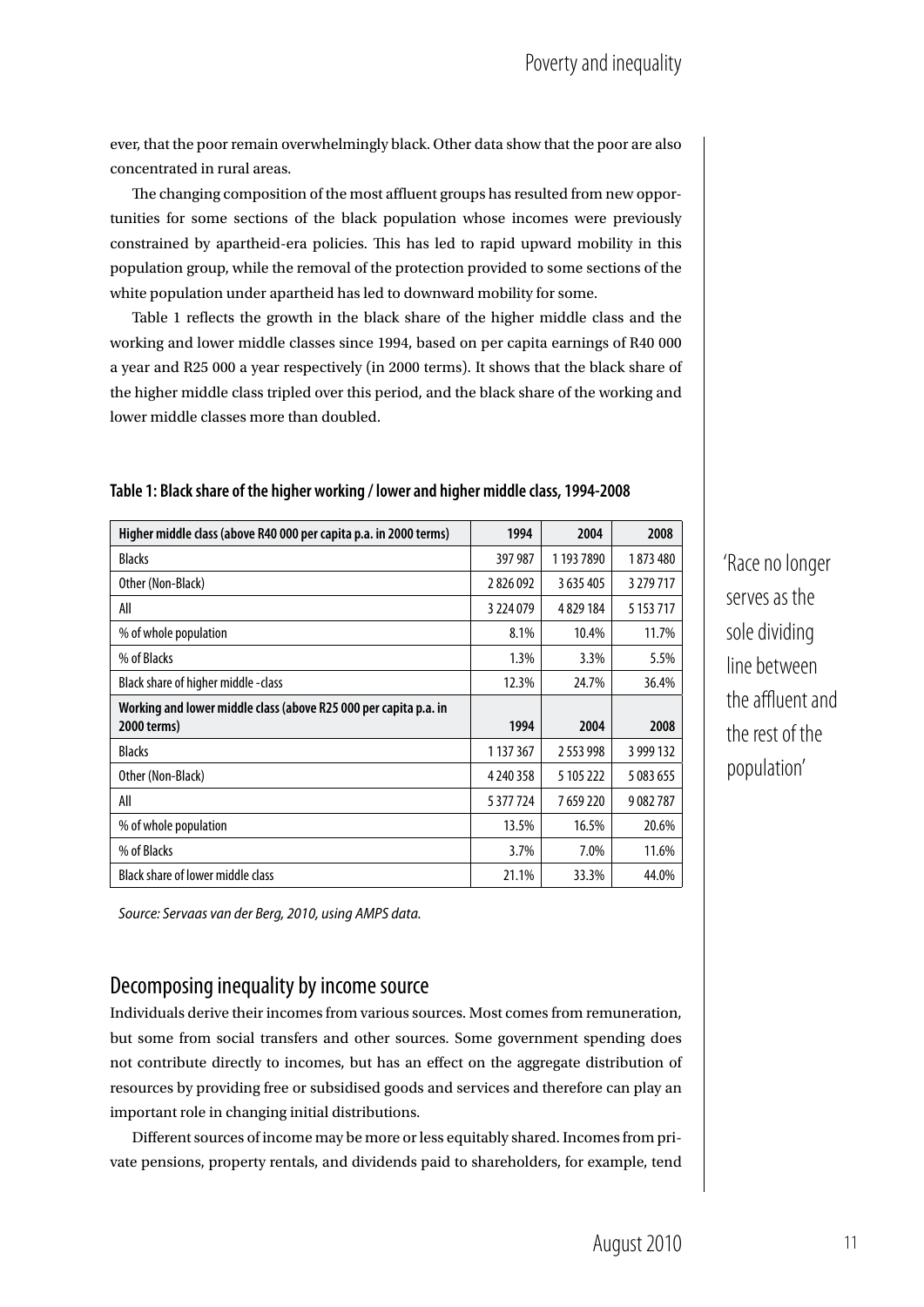to be more unequally distributed than others, so their effect is to worsen overall levels of inequality.

By contrast, public spending, especially on transfers, is highly redistributive. At the height of apartheid, the state spent about nine times as much on each white person than on each black. This ratio has been reversed to the point where the state now spends about twice as much per capita on blacks than on whites. The main reason for that is that grant spending is strongly directed at the poorer parts of the population. Another reason is that most wealthier people opt out of some public services, such as health, which results in public spending in these sectors being almost entirely directed at the poor.

This shift in spending is one of the most dramatic ever seen outside a revolution, but it happened with very little opposition. But transfers and public spending comprise only a small proportion of all income, and wage inequality remains high. This is evident when comparing the Gini coefficient for all household income in South Africa to the Gini coefficient for wages only, as seen in Figure 3.





'This shift in spending is one of the most dramatic ever seen outside a revolution'

> *Source: Servaas van der Berg, 2010 using data from AMPS, the October Household Survey and the Labour Force Survey.*

> Wage inequality is quite high, and sets a floor for reducing inequality through the state. In fact, even if we ignored inequalities in access to jobs, and assumed that all households had equal access to employment, social transfers, and other sources of income, wage inequality alone would still leave us with a Gini of 0.605, only a little lower than overall inequality.

> What all this shows is that higher levels of employment do not necessarily reduce inequality. Obviously, greater employment plays a major role in reducing poverty, but because of high levels of wage inequality, it only has a minor effect on overall inequality. This is because most inequality is driven by labour market outcomes, especially returns on education. This is a key reason why I would expect South African society to remain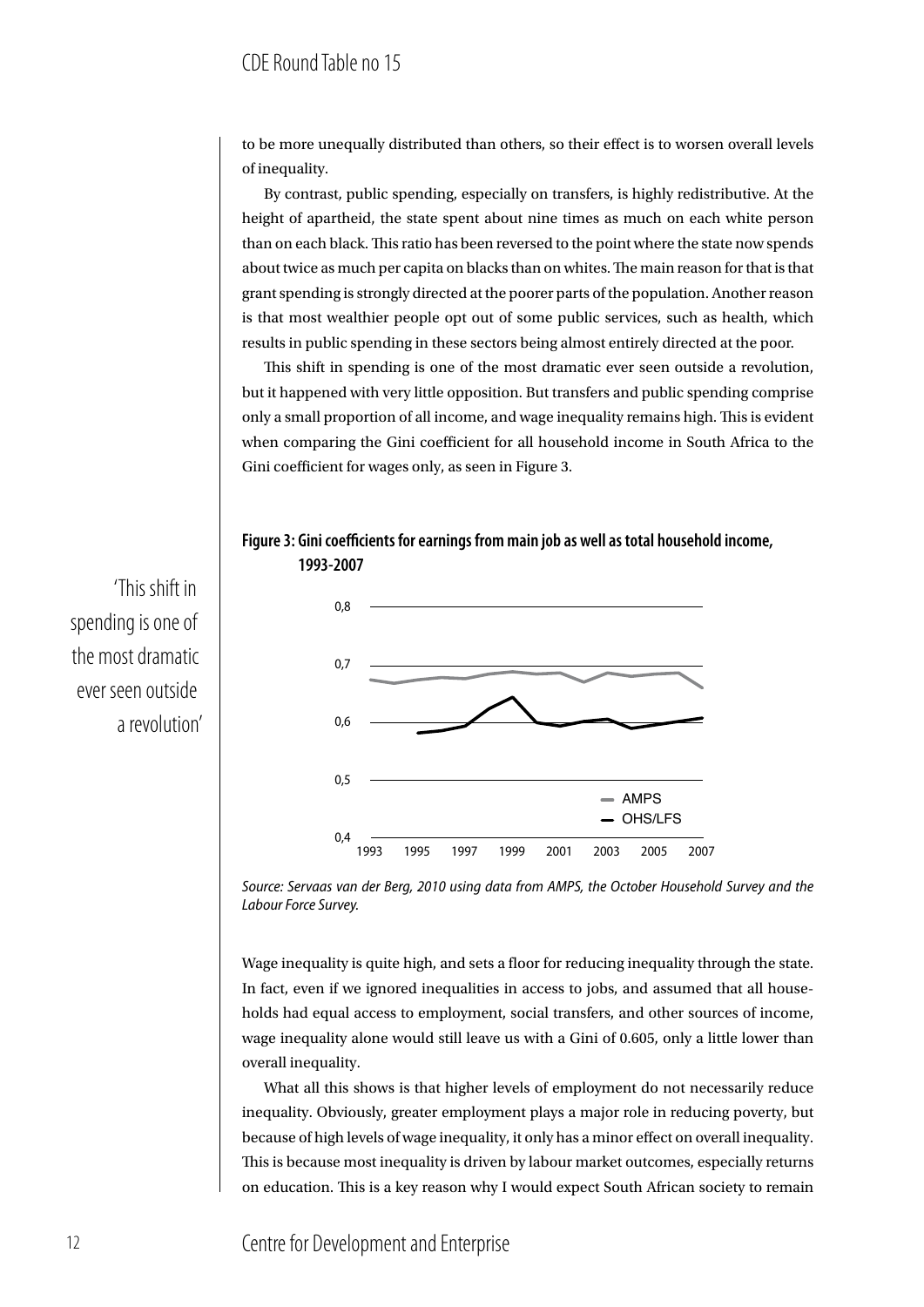### The trade-off between inequality and economic growth

It is widely accepted that economic growth in developing countries plays a vital role in reducing the number of people living in poverty. More ambiguous, however, is the effect of economic growth on reducing income inequality. For some, economic growth offers greater benefits to those who are already relatively well-off, and therefore tends to worsen inequality. Others – pointing to growing evidence that the incomes of the poor tend to rise in rough proportion to increases in per capita income – argue that economic growth has no negative effect on inequality.

One reason for this disagreement is a failure to distinguish between absolute inequality (the rand or dollar value of the difference between the incomes of poor and wealthy households) and relative inequality (the ratio of poor households' income to that of wealthy households').

If, for example, the poorest 10 per cent of households earn an average of R10 000 a year, and rich households earn an average of R100 000, an increase in GDP of 10 per cent that was shared in strict proportion to the existing distribution of income would raise poor households' incomes to R11 000, and those of rich households to R110 000. Here, relative inequality remains unchanged (poor households earn a tenth of the income of rich households), while absolute inequality actually widens from R90 000 to R99 000.

Analysts have identified the stubborn persistence of existing patterns of income across time as one of inequality's defining features: unless the poor benefit much more than the rich do from growth, it is almost impossible to reduce absolute inequality.

This has important implications. If we assume, for example, that the fruits of growth are shared in proportion to existing patterns of income distribution, the less unequal the society, the greater the benefit of growth to the poor. By contrast, the more unequal the society, the larger the share of growth that will be captured by the relatively well-off.

For some, this means that government policy ought to focus on reducing inequality in order to improve the impact of growth on poverty reduction. The problem is that state interventions thought to reduce inequality may also reduce the rate of economic growth. To the extent that this occurs, inequality may be reduced, but at the expense of slowing the pace at which growth raises people out of poverty. This dilemma is at the source of disputes between those who favour prioritising the direct reduction of inequality through state action and those who argue that rapid growth is a more sustainable and efficient mechanism for raising people out of poverty.

CDE 2010

Some analysts believe economic growth largely benefits those who are already relatively well-off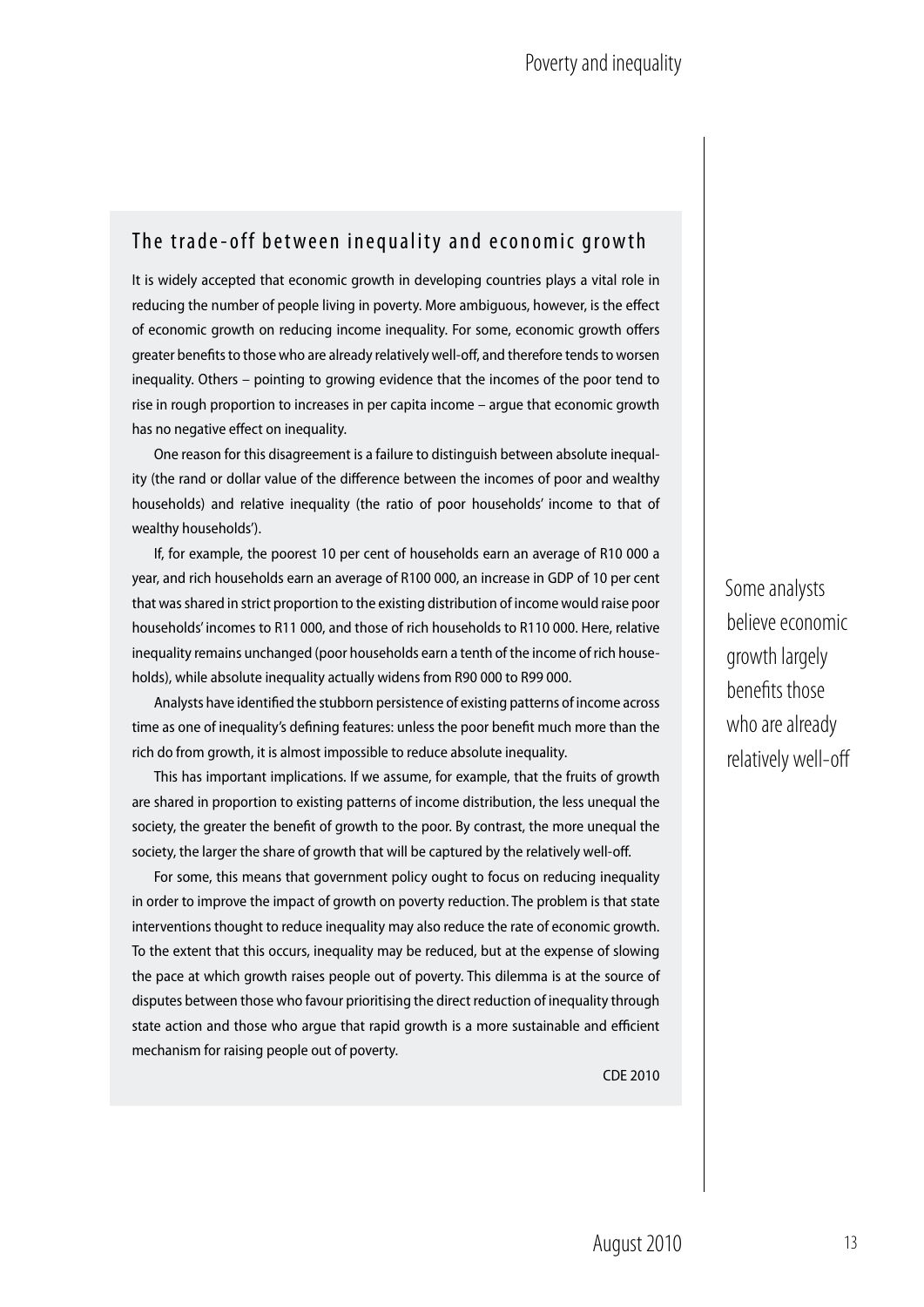unequal for a long time to come. It also shows why one should avoid placing too much emphasis on inequality as such, and why one should focus on poverty instead.

## PANELISTS

#### Kuben Naidoo *Secretariat to the National Planning Commission*

ONE OF South Africa's most prominent features in respect of poverty and inequality is that the former homelands remain the poorest areas in the country. This is because employment rates in those areas are much lower than elsewhere. One consequence is that, if the former homelands are excluded from inequality data, levels of inequality in South Africa are more similar to those in other developing countries. This underlines the persistence of the spatial impact of apartheid.

'If the former homelands are excluded, levels of inequality in South Africa are more similar to those in other developing countries'

There are two main explanations for South Africa's high levels of poverty and inequality, both of which are at least partially correct. The first is a structural explanation. It says that since the 1970s mining and agriculture have created fewer jobs, while education for poorer communities has deteriorated. Jobs have been lost in the low-skilled sector, and because of poor education, people from poorer communities – particularly Africans – have not been able to get jobs in the high-skilled sector. As a result, levels of poverty and inequality have risen.

The second explanation is that high levels of poverty and inequality are largely the result of poor economic growth. Between the mid-1980s and 2000, employment grew more slowly than the population. Unemployment increased, as did poverty and inequality.

It's important to disaggregate these two possible explanations, as they lead to different policy solutions. If one adopts the structural perspective, the solution is to improve education and skills development. If one adopts the second perspective, the solution is to increase the rate of economic growth so that jobs grow more rapidly than the labour force. Poverty will gradually decline, but inequality will not necessarily do so.

As important as the growth story is, some of the structural changes in the economy present us with the challenge of improving intergenerational mobility. A major problem is that we do not have large numbers of jobs in the manufacturing sector. In principle at least, this sector has intermediate skills requirements. Because we haven't created those jobs, however, the labour market has bifurcated between high-skilled jobs and low-skilled jobs, with nothing in the middle.

This is a major problem in respect of intergenerational mobility: while the child of a low-skilled worker stands some chance of finding a semi-skilled manufacturing job, it's very hard to see him or her finding a high-skilled banking job. A larger secondary sector would provide poorer families with an incremental, intergenerational path out of poverty. Without such a sector, this becomes far more difficult.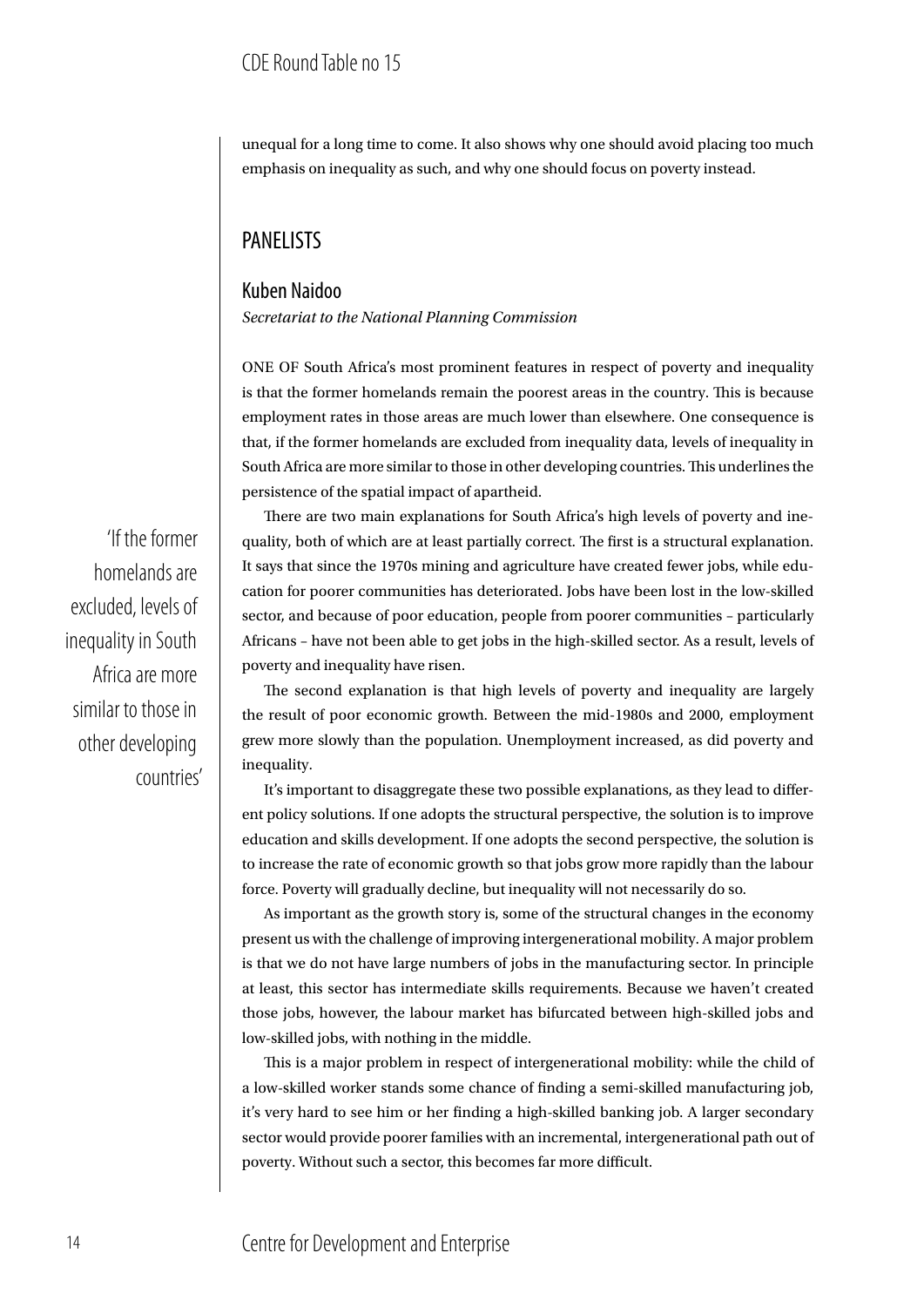# Poverty and inequality

#### Dorit Posel

*University of KwaZulu-Natal*

PERHAPS NOT surprisingly, the focus on inequality and poverty in South Africa has been framed in racial terms. This is sometimes at the expense of recognising gender differences in access to income. Numerous researchers have found that the gender wage gap has narrowed in the post-apartheid period. In 1997, women earned 69 per cent of what men earned; by 2006 this had increased to 75 per cent. However, significant gender differences remain in access to employment and in the returns on employment:

- Women continue to earn significantly less than men partly because men gain access to different kinds of jobs than women, and have better lifetime earning profiles. This is true even of highly educated women. For example, nurses and teachers – highly feminised jobs requiring tertiary education – still earn far less than directors and engineers, which remain male-dominated occupations.
- Women are far less successful than men in finding employment, so the unemployment rate for women is much higher than for men. In 2006, for example, almost 50 per cent of all female labour force participants were unemployed, compared to 32 per cent of men.
- A growing per centage of women are living in households without men. This may result partly from a large decline in marital rates, particularly among African women. Consequently, a growing percentage of females are living in households that are reliant on the income received or earned by women.
- The majority of social grants recipients are women. In the 2006 General Household Survey, for example, almost 15 per cent of all women aged 15 years and older reported receiving a social grant compared to less than ten per cent of men.

What we know, then, is that more and more women live in households with no male members, and must make do with women's earnings. We also know that women earn less than men. The upshot is that women are more likely to live in poverty than men. In 2006 the poverty rate among females was almost 60 per cent (using a poverty line of R322 in 2000 prices), while the poverty rate among males was 52 per cent. Given high rates of unemployment among women, together with women's greater reliance on social grants, inequality between the genders has probably widened.

### **DISCUSSION**

Much of the discussion centred on Prof Van der Berg's assertion that more jobs would not reduce inequality, at least in the short term. (In a written version of his presentation he noted that a simulation exercise using 2000 data showed that 2.5 million additional jobs would reduce the poverty head count ratio by almost 9 percentage points, but would reduce the Gini coefficient by only about 0.033.)

'A larger secondary sector would provide poorer families with an incremental, intergenerational path out of poverty'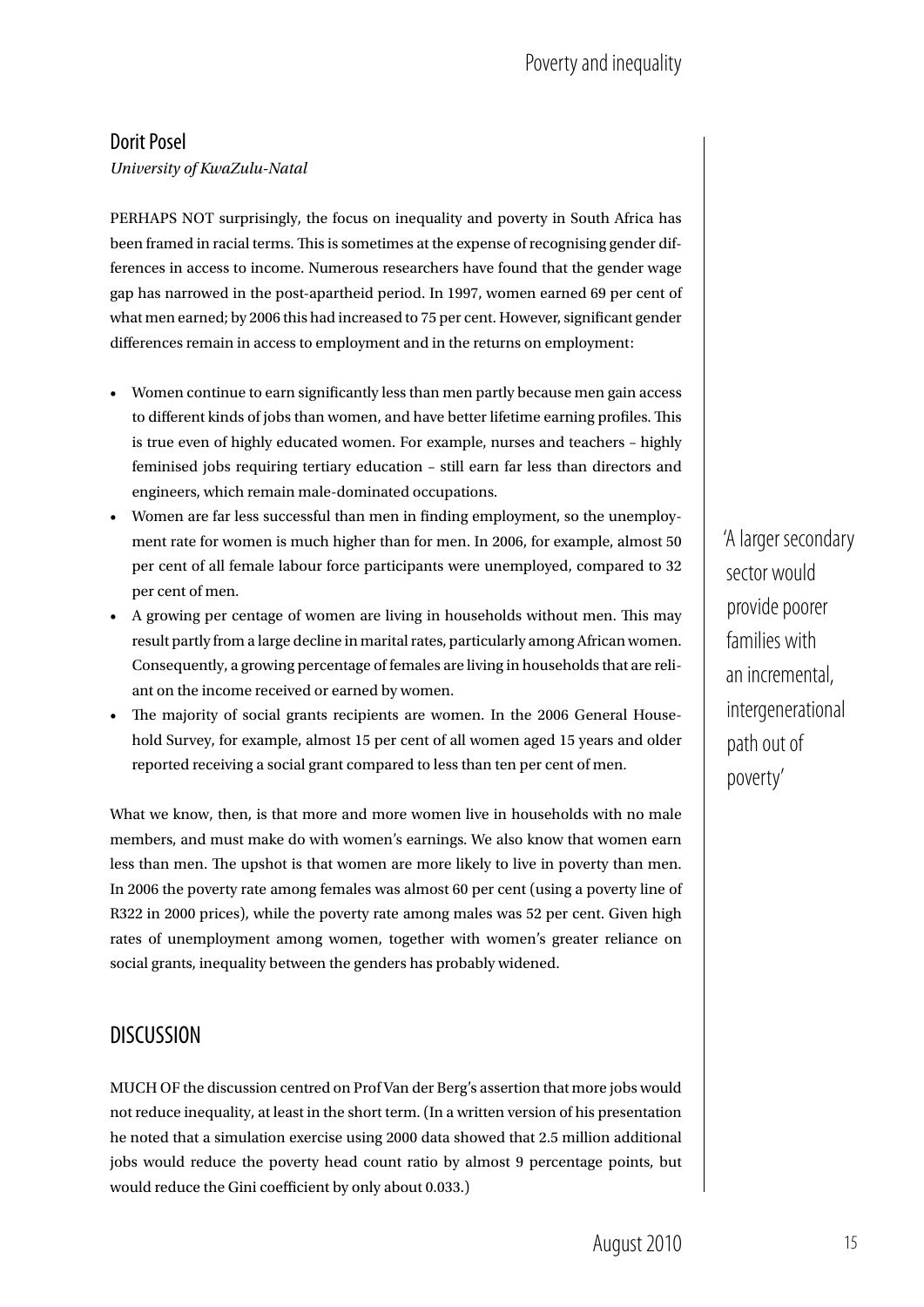According to Prof van der Berg, the main reason for this was that wages and salaries in South Africa were highly unequal: people with higher qualifications and greater skills earned far more than people with lesser qualifications or lesser skills. Because these attributes are shared unequally, even if more people were employed, they would still receive highly unequal wages.

It was noted that it is very difficult to change either the current structure of returns on varying levels of education or the skills structure of the labour force in the short and medium term. As a consequence, even rapid job creation would not have much of an impact on inequality.

Participants asked whether these surprising results could be ascribed to the way in which wage inequality was being measured. Others suggested that the high premium attached to matric and post-matric education was a product of the current labour market, and could be changed in the future. Another suggested that the high rate of returns on higher education might also be a function of South Africa's failure to attract skilled foreigners. He said that if South Africa started to import skilled and educated people from other countries, this would bring down wages in some key categories, thus helping to reduce inequality.

Prof van der Berg agreed that the weaknesses of the school system and the nature of the migration regime created an artificial scarcity of relatively skilled workers. However, while employers might try to recruit employees with higher qualifications, notably matric, once people have been in jobs for a while their wages should adjust to their levels of productivity. In other words, the low earnings of employees with lesser qualifications might be because their productivity is low.

# The impact of government policies and programmes

#### Andrew Donaldson

*National Treasury*

SOUTH AFRICA must care about inequality, and economists need to do more work on understanding it. For some reason, the desirability and practicality of policies aimed at changing the distribution of income has virtually disappeared from discussions in the discipline. It ought to be restored.

Many analysts are far too comfortable with the income distributions that arise out of the institutions that are in place. We are also far too comfortable with the notion that it is markets that determine remuneration. These things are also driven by conventions, which change very slowly. After the 1929 stock market crash, for example, real remuneration on Wall Street did not reach the same level until the 1980s. Part of the reason

'Women are more likely to live in poverty than men'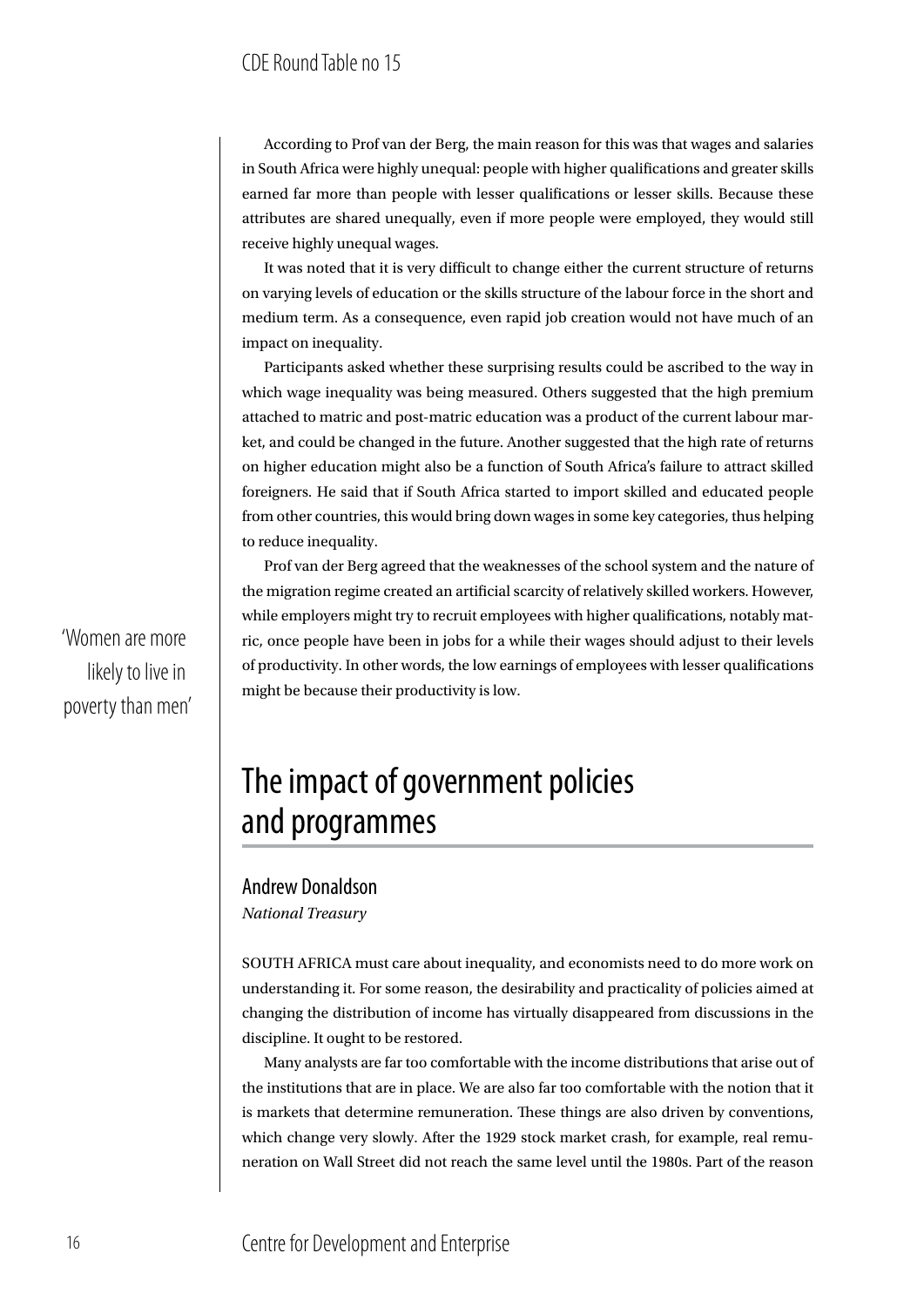### Inequality statistics 'necessarily suspect'

Several participants highlighted the difficulties surrounding the measurement of inequality, notably the accuracy of South African statistics.

Prof van der Berg drew attention to wide variations in calculations of South Africa's Gini coefficient caused by erratic income data recorded in standard surveys. For example, the Income and Expenditure Survey (IES) captured 96 per cent of the value of personal income captured in the national accounts in 1995, but only 69 per cent of that value in 2000, and 77 per cent in 2005.

In the case of non-wage income, the IES captured more income from dividends and property than the national account said existed in 1995, but captured only two-thirds of the value in the national accounts in 2000. Therefore, various forms of income were undercaptured to various extents, and any figures about inequality were 'necessarily suspect'.

Rashad Cassim, head of the economics statistics division of StatsSA, acknowledged that South Africa had 'never produced good data on income from property'. Problems included that:

- Survey respondents tended to underreport earnings;
- It was impossible to get good household balance sheet data;
- There were problems with measuring the size of households, so measuring the distribution of household income might not reflect the distribution of per capita income;
- Conclusions were very sensitive to how 'income' was defined whether gross or net income was used, and whether transfers and grants were included. For example, some data suggested that if the impact of social grants were excluded, South Africa's Gini coefficient could be as high as 0.8, as opposed to about 0.73 when it was included. If the current progressive taxes were included in the calculations, South Africa's Gini coefficient would be lower.

One consequence of these problems was that inequality as measured in South Africa was effectively inequality in wages. Another consequence of data weaknesses was that it was simply impossible to know whether changes in measured levels of inequality reflected underlying changes in income distribution or were just noise and measurement error. Ultimately, this meant that leaders and analysts should refrain from asserting that South Africa was the most unequal country in the world, or that inequality was getting worse.

Dorit Posel said while it was difficult to accurately measure inequality, most of the problems with the data would tend to understate the true level of inequality in South Africa. This was particularly true of the absence of reliable measures of property income as well as other forms of income, since these forms of income was typically under-reported by people at the top of the income pyramid. However, some analysts believed people at all income levels tended to be either ignorant of, or 'economical with the truth' about, their actual income.

'Leaders and analysts should refrain from asserting that South Africa is the most unequal country in the world, or that inequality is getting worse'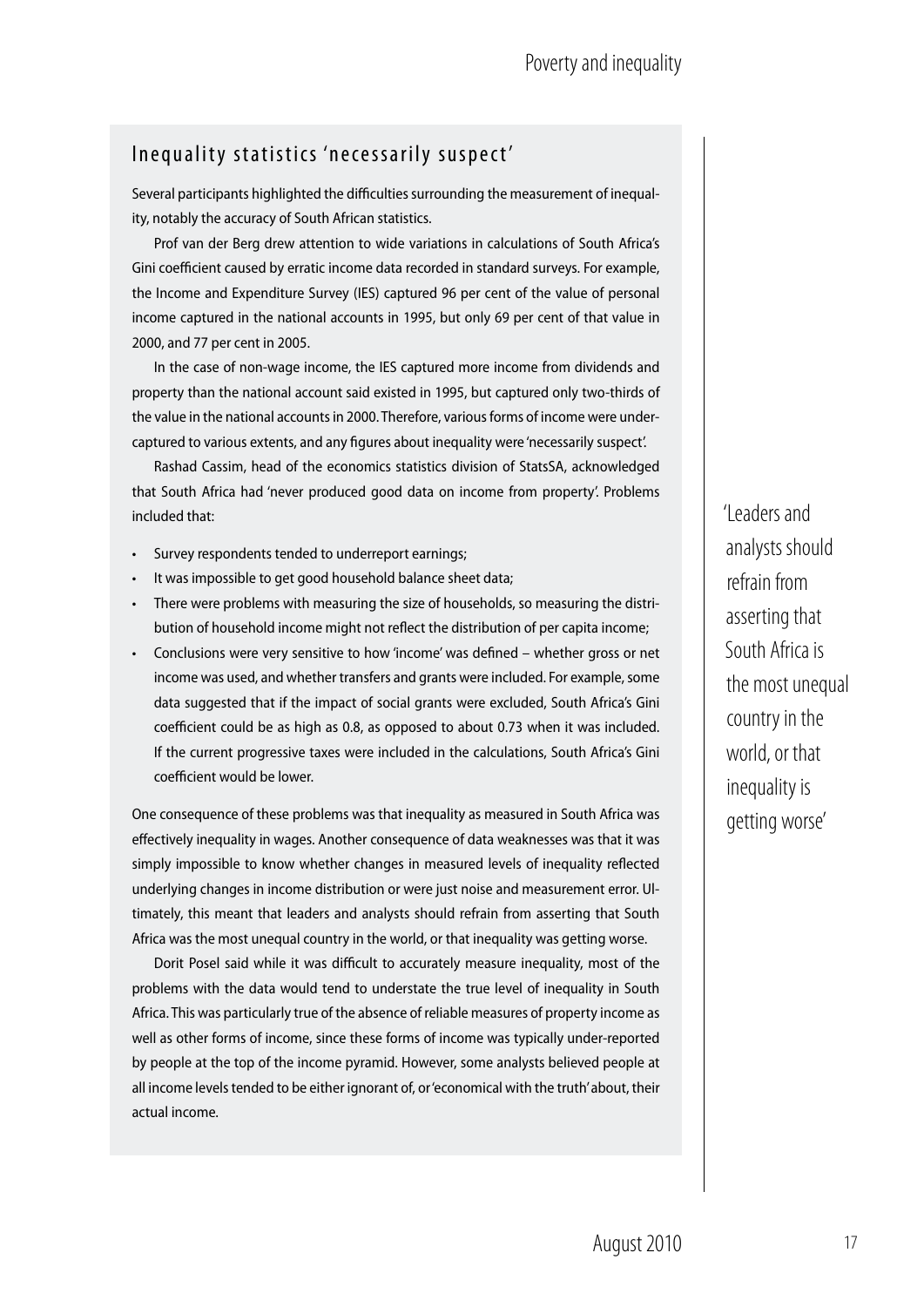is that there was a 'great compression' of earnings in the United States in the mid-20th century that was facilitated by the very considerable changes in the conventions governing earnings.

We need to understand this more. We need a theory of long-run income distribution trends. Economists tend to neglect this area, partly because it is messy statistically. But we are familiar with theories of growth cycles, and short, long and medium-term growth cycles. I think it's time we started looking at the cycles in income distribution, because there is empirical evidence that they follow long-run waves.

Paul Krugman has written about how he used to admire the great mansions of New York State, which had been built in the 1920s as private residences. In the 1950s to 1970s those mansions all became communes, schools, embassies and business offices. In the 1980s and 1990s they became mansions once again. This is his illustration of long waves in income distribution, and how the share of national income accruing to the very rich changes over time.

Over the past 30 years, inequality in earnings and income has widened very substantially worldwide, and South Africa has also been strongly affected by this trend. No one knows what will happen over the next few decades, but I believe there are some very powerful dynamics that will drive a greater equalisation of earnings. By far the most important of these is that real earnings and consumption levels will have to fall very considerably in the United States, but rise in China. This may be the most powerful empirical dynamic during the next 40 or 50 years. If we as South Africans want to think about changing the structure of earnings and income distribution, we need to think about these global dynamics, and how they will work their way into earnings conventions in this country.

### Government's efforts to reduce inequality

One of the most important things to recognise about government's ability to change income distribution is that there are difficult trade-offs and tensions between short-run and long-run costs and benefits associated with the policy options we have available. A very simple example of this trade-off can be seen in tax policy.

You may think that if you make the tax structure more progressive over the next year or two, this will help to improve income distribution. However, the long-term consequences will almost certainly be counterproductive, partly because changes to the tax system can distort economic activity. Instead, broadening the tax base is a much better way for government to finance attempts to improve distribution. What happened with the company tax rate is one example. In the past, we had a company tax rate of 50 per cent, but it generated almost no revenue because companies found ways of avoiding declaring profits, or engaged in aggressive tax avoidance activities. The rate is now 28 per cent, with a much broader base, and company tax generates a significant portion of national revenue. We have made great progress in improving the coverage and effectiveness of the tax system and also in improving its fairness and its impact on distribution.

'South Africans need to think about global dynamics, and how they will work their way into earnings conventions in this country'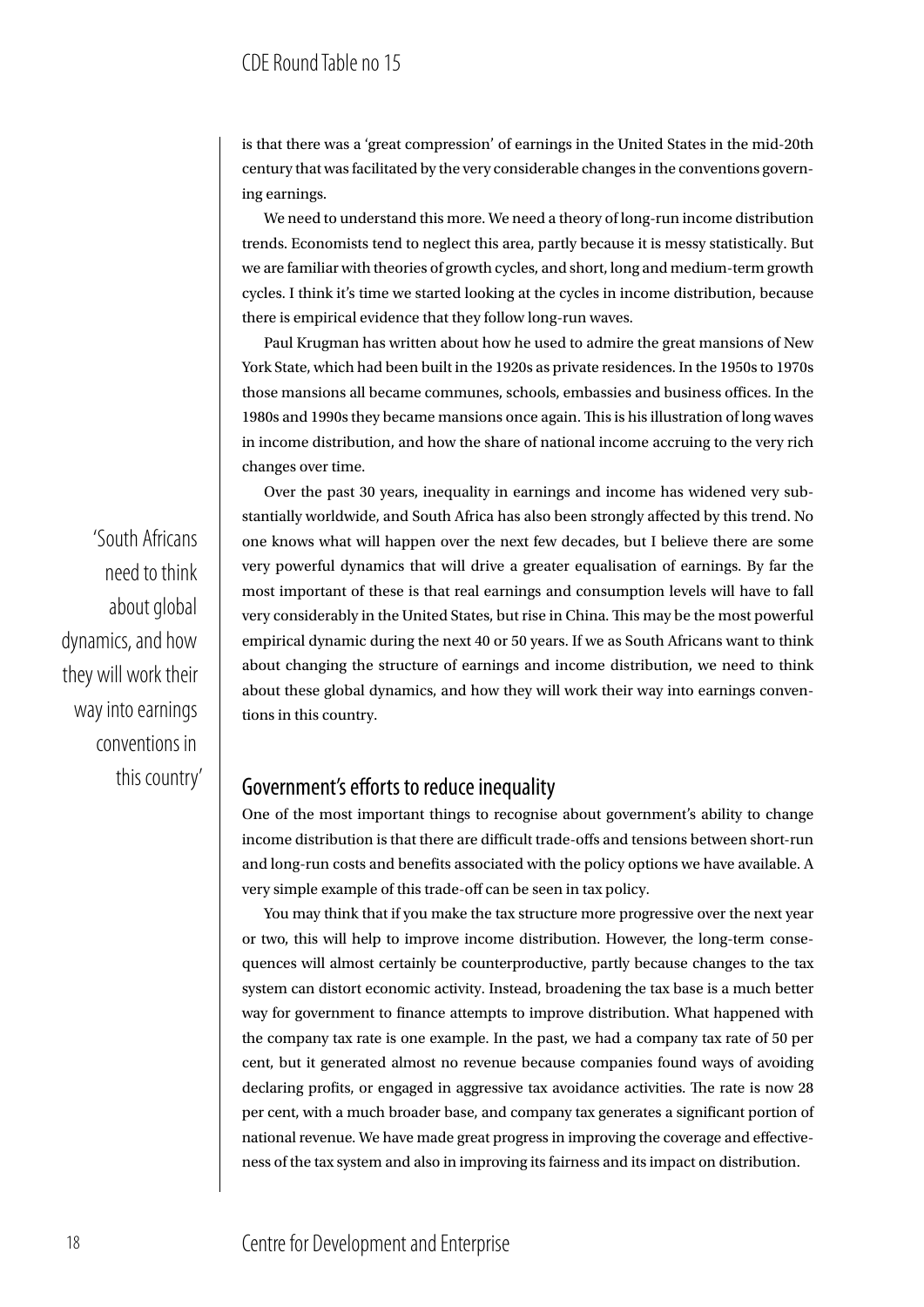One encounters a different set of tensions between the short and the long run in agriculture and rural development. Redistribution can be achieved very quickly in agriculture through various forms of land reform. However, these can be counterproductive for the performance of the agricultural sector and for output in the long run, because you can achieve more production and competitiveness in agriculture through encouraging large farms and commercial enterprises.

We have to recognise the existence of trade-offs of this kind, and that some of the distributional objectives of public policy can only be met in the longer term.

Having said that, there are strongly redistributive elements in public policy today. Many of these, our social grants in particular, operate outside the labour market. This is because it is far quicker to get money into poor households through the grant system. There are some who would argue that we should have linked this kind of social protection to labour market participation, because if you do that you are far more likely to create dynamics that are self-reinforcing over time. On balance, however, in the circumstances of deep, structural unemployment, and in a context where addressing the shortcomings of the education system is a long-term challenge, we made the right choice in substantially increasing grants that are broadly unconditional. Besides anything else, one of the problems with linking grants to conditions (such as taking children for regular health checks) is that you need a lot of institutional capacity to implement that kind of policy. This is something we do not have in the short term.

So, despite the broad point about there being a trade off between the short- and long-run impact of redistributive policies, we have actually adopted some short-term redistributive policies.

A final point: over the past few decades, the societies that have grown fastest have often begun with a more equal income distribution than societies that have grown more slowly. This is a deeply challenging empirical generality because it says that if we want to think not just about growth in the long run but growth in the very long run, it may be important to do something about income distribution.

#### Servaas van der Berg

*University of Stellenbosch*

EARLIER. I made the point that South Africa should perhaps focus on addressing poverty rather than inequality, essentially because inequality is a very difficult problem to resolve. At the same time, I think one should recognise the racial nature of inequality in South Africa. Because of our history, this does require attention.

In practical terms, the government's distributional objectives have partly been about deracialisation at the top end of the income spectrum. Affirmative action, black economic empowerment and the like have been relatively effective in this respect. This sends an important signal that you can be black and rich. Unfortunately, it also sends a 'Societies that have grown fastest have often begun with a more equal income distribution'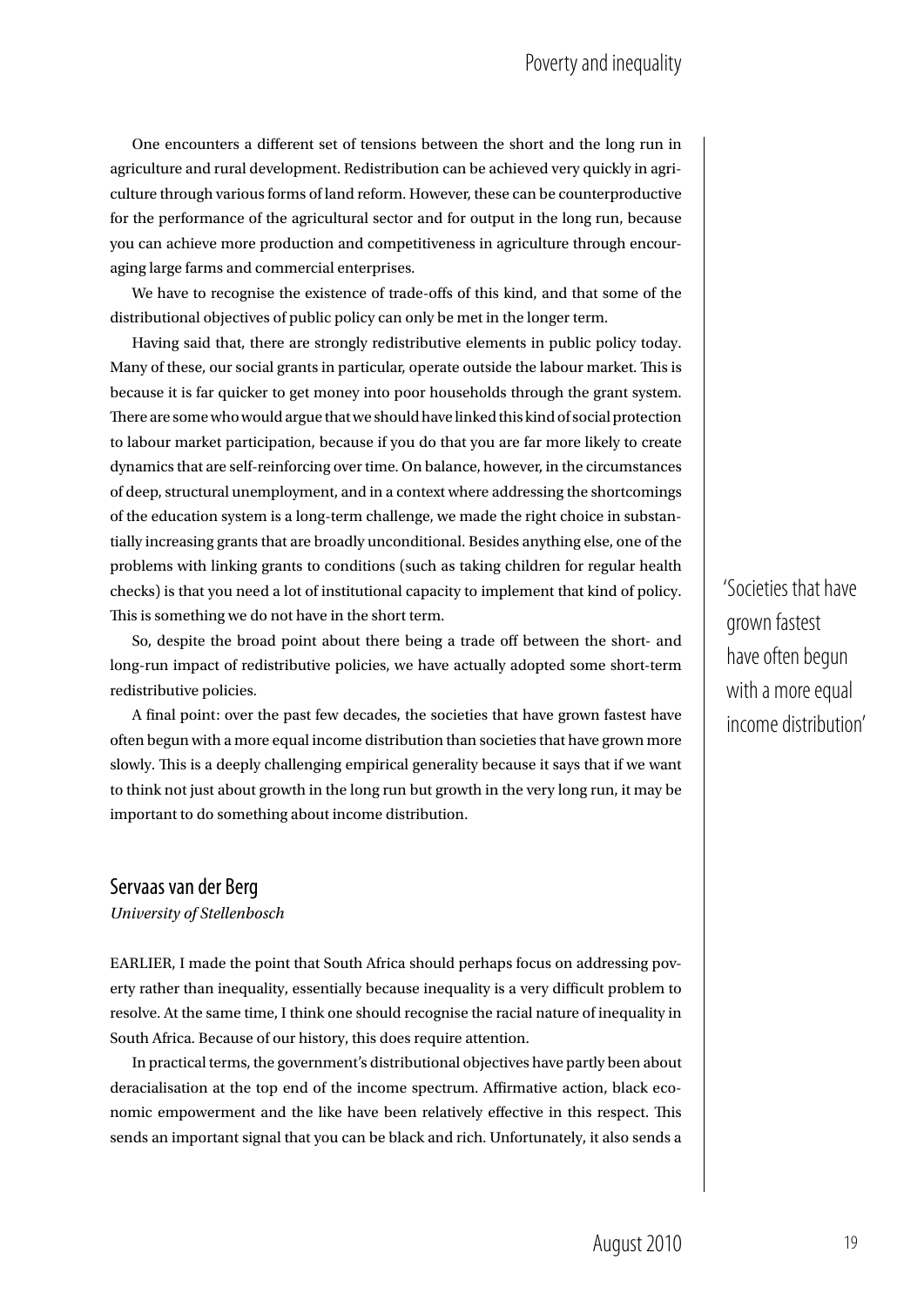signal that you can be black and rich if you are rent-seeking. This is something we should guard against.

We also need to think about what levels of inequality we are comfortable with. We have very high levels of inequality, but do not tolerate them very well. One reason for this is the racial dimension of inequality which is potentially very important. Another is that inequality in South Africa tends to transmit itself from generation to generation. Some people are excluded from the system while others are included, and that pattern tends to persist. This is another reason why investing in education is so important.

In fact, government does contribute to reducing inequality not just in education but across a broader social spectrum. In one calculation, South Africa's Gini coefficient in 2005 was about 0.69. If one adds social spending, it drops to 0.52, and if we then subtract taxes, it drops further to 0.47. So government policies impact significantly on inequality.

The big problem, however, is that the degree of inequality in the efficiency of government spending – on our educational system, for example – is probably as large as the degree of inequality in our incomes. This is because the level of efficiency of spending in education is very high at the top end, and very low at the bottom end. As a result, the poor remain poor, and inequality persists. The efficiency of social spending urgently needs to improve if we want to have an effect on inequality beyond simply deracialising the top end of income distribution.

# **DISCUSSION**

PARTICIPANTS LARGELY focused on the nature of the trade-offs between short-and long-term goals. Some said the issue was simply whether South Africa could afford to implement policies that would impact on poverty and inequality in the short term if those same policies undermined long-term growth.

One participant suggested that one of the key features of South Africa's economic performance was its inadequate savings rate, which he ascribed to the rise in the proportion of income being collected by the state, largely for redistributive purposes. This closed off the possibility of faster economic growth on the back of higher levels of investment. Abandoning the pursuit of short-term growth (even in order to create a platform for long-term growth) was dangerous; the list of countries that first went for social welfare and then for economic growth is 'very short'.

Another argued that policies were needed to break down the insider/outsider labour model inherited from South Africa's past. 'In some ways our negotiated transition has frozen some of the distributional consequences of apartheid in place. In 1994 we had a very concentrated and uncompetitive business sector, a relatively small informal sector, a relatively small entrepreneurial class, and relatively high profit margins. On the other side of the coin you've got the equivalent of a labour aristocracy that keeps wages relatively high, especially at starting salaries, and therefore limits entry into jobs.' The difficulty with tackling these institutional rigidities was that they helped to preserve

'Inequality in South Africa tends to transmit itself from generation to generation, this is another reason why investing in education is so important'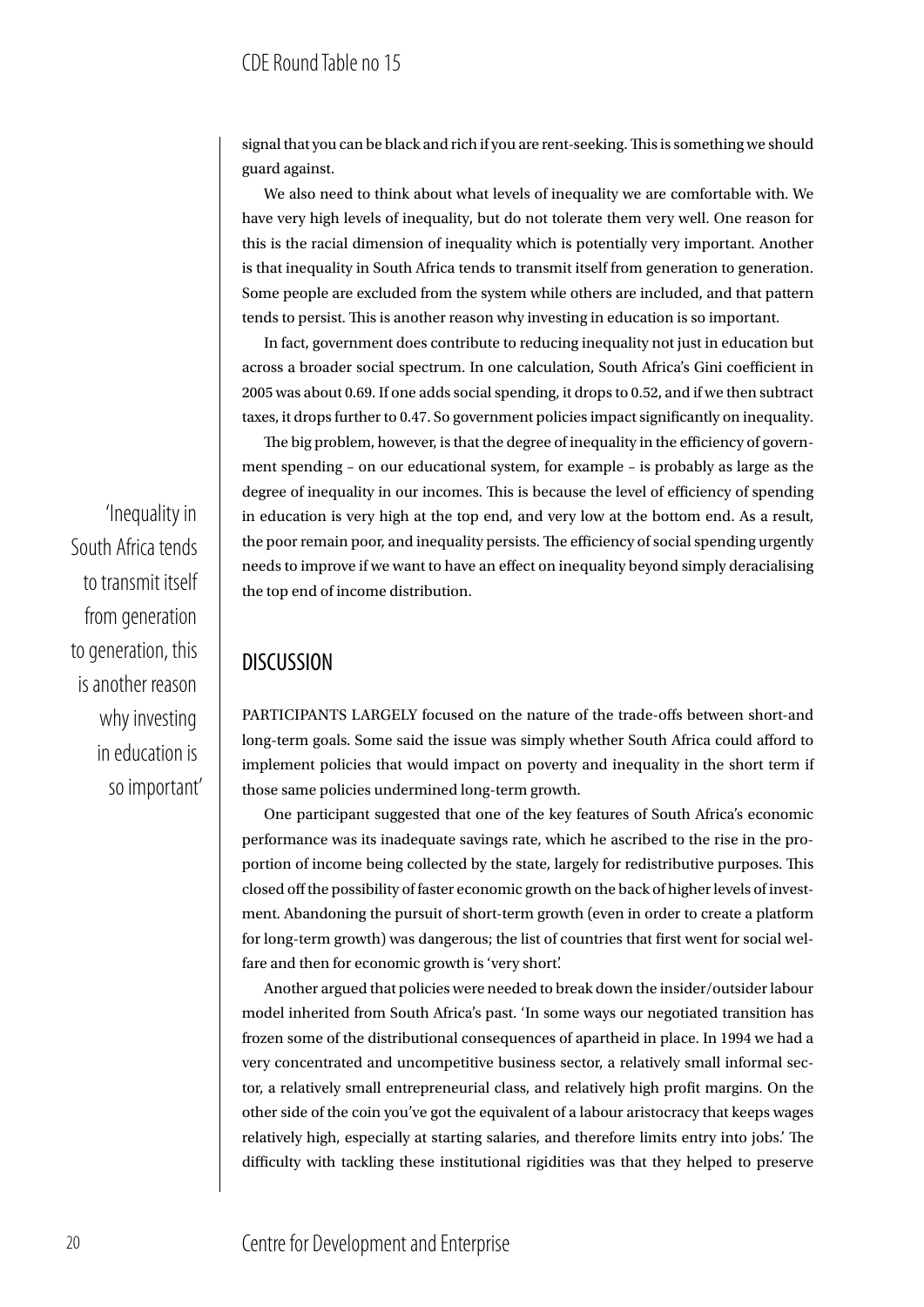social order and social cohesion. All this meant that one should not see the role of the state as driving a growth or redistributive agenda, but rather to break the insider/outsider model.

In response, another participant suggested that the discussion lacked a realistic sense of what the state was capable of. If South Africa had a more capable state, its policy intentions had a better chance of being implemented. For example, 15 years of educational opportunities had been wasted through very ineffective spending.

Another participant said the whole idea of a significant trade-off between alleviating poverty in the short term and waiting for long-term growth to kick in was misguided. 'The Chinese experience should force us all to rethink this. China was stagnant for centuries, and then did something different and experienced 10 per cent growth a year for several decades.'

In response, Andrew Donaldson said the roots of recent Chinese growth lay in its social capital and institutions built up over centuries, including those used to ensure control over water systems, and that built a country that was the most numerate and linguistically competent in the world. Similarly, the roots of Japan's miraculous growth lay in the Meiji Restoration. Therefore, the institutions one built today might be important for growth in a century's time. One had to do things that contributed to current growth, but also things that would build social capital and institutions that would underpin long-term development.

# Investing in human capital

#### Murray Leibbrandt

*University of Cape Town*

my paper addresses an old and well-trodden issue in development economics: the link between a country's education system and incomes. The education system produces human capital, and the labour market turns this potential into productivity and incomes: those with more human capital are more productive and earn higher incomes. Inequalities that arise in this process are a core focus of the literature on globalisation, one of the effects of which has been an increase in inequality. This is a consequence of the increased numbers of low-skilled workers who have been integrated into the global supply chain at the same time as the international demand for labour has turned towards workers with higher skills.

Talking about the link between education and the labour market in South Africa is complicated by the fact that there are profound differences in the quality of education received by different people. Equivalent years of education do not reflect equivalent human capital accumulation, productivity or earnings. This affects the core concerns 'The list of countries that first went for social welfare and then for economic growth is very short'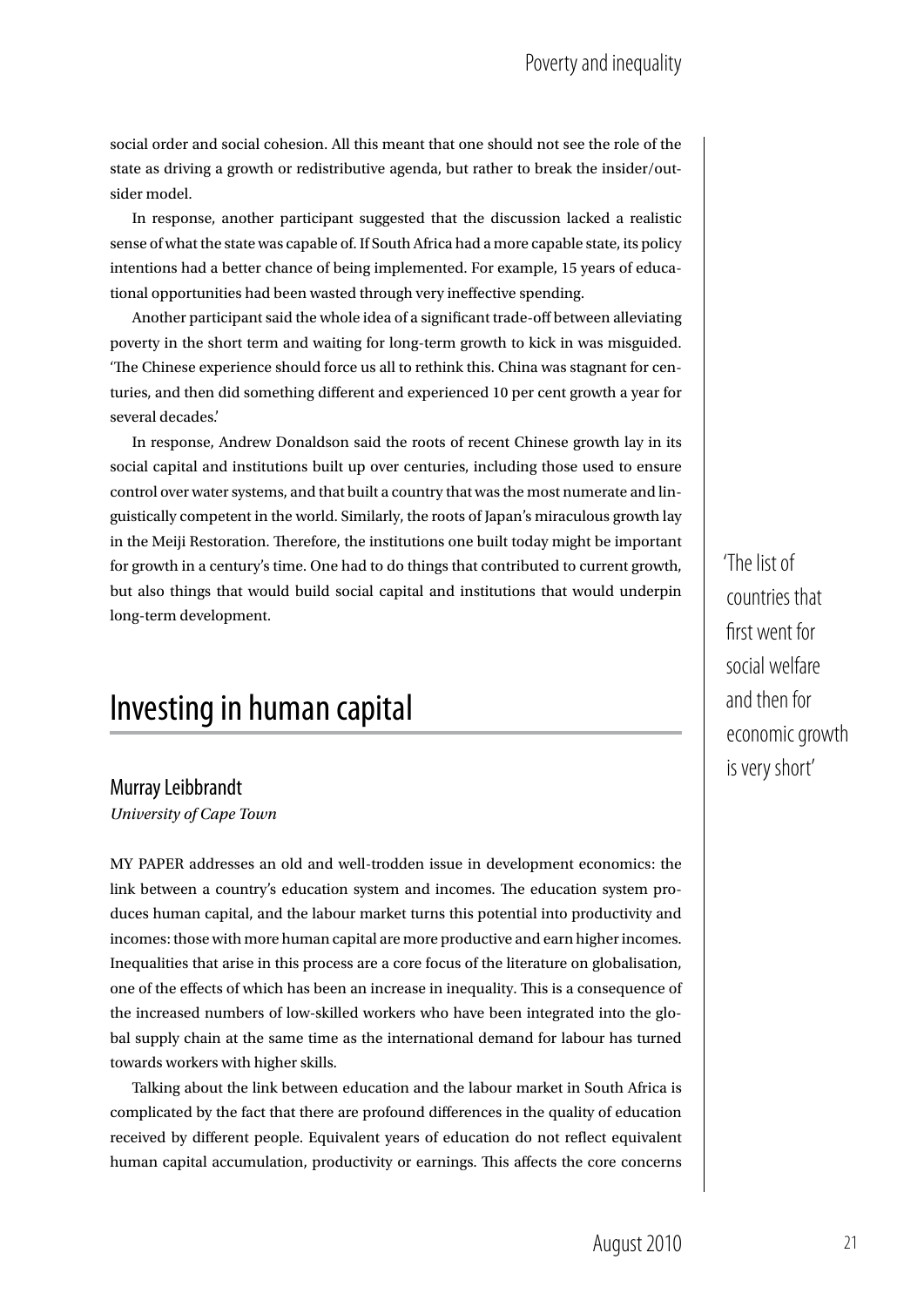### Tackling Inequality In Japan

**Ambassador Toshiro Ozawa** (presented in his personal capacity)

UNTIL THE 1860s, Japan was a very unequal feudal society with rigid class distinctions. The hierarchy consisted of the Samurai at the top, followed by farmers, artisans and merchants. Farmers in particular were taxed very heavily.

In 1867 the Meiji Restoration put the Emperor and a small group of aristocrats at the top of the system, but the class system was basically abolished, and universal education introduced. This resulted in dramatic changes, including modernisation and industrialisation. Society became much more fluid and dynamic, and there was a tremendous increase in social mobility.

One consequence of economic growth was that inequality actually rose, with the Gini coefficient rising from an estimated 0.4 in 1890 to 0.55 in 1940. Social change and heightened inequality led to political instability, especially the rise of communism and attempted military coups.

After World War Two, occupation by the allied powers led to the democratisation of Japanese society. This included new labour rights, the enfranchisement of women, and the breaking up of business conglomerates. Probably the most important intervention in terms of enhancing equality was land reform, with the land of absentee landlords redistributed to their tenants. This was done with only token compensation, and led to the creation of a class of small-scale land-owning farmers. Since food was scarce, these farmers began to earn a sustainable livelihood. By the mid-1950s the Gini coefficient had improved significantly to about 0.30.

The rate of growth achieved between 1950 and the late 1970s has been described as the 'Japanese miracle', and inequality also declined. However, this was not an explicit government policy goal. Instead, government focused on industrial development and the creation of public infrastructure such as roads, power stations, reticulation systems, and railways.

Trade is an important factor in understanding Japan's experience. At the time, Japan had a comparative advantage in labour-intensive industries, such as textiles and food processing, so growing trade contributed to the realisation of equitable growth. Importantly, Japan had more or less full employment, so growth led to better wages and working conditions. That also drove higher consumption of basic consumer goods by the middle classes, leading to the establishment of new industries such as the electrical appliance and automobile industries. This virtuous cycle lasted until the end of the 1980s.

A universal pension plan was introduced in 1969, and free health care for the aged in 1973. Urbanisation also increased. In order to achieve balanced growth in the national economy, fiscal measures were taken to transfer resources from urban to rural areas.

The decline in inequality was a consequence of a policy of benign neglect. But the government was keen to ensure growth and to create equal opportunities, and in order to ensure that this was actually meaningful, tremendous effort was put into education.

'One consequence of economic growth was that inequality actually rose'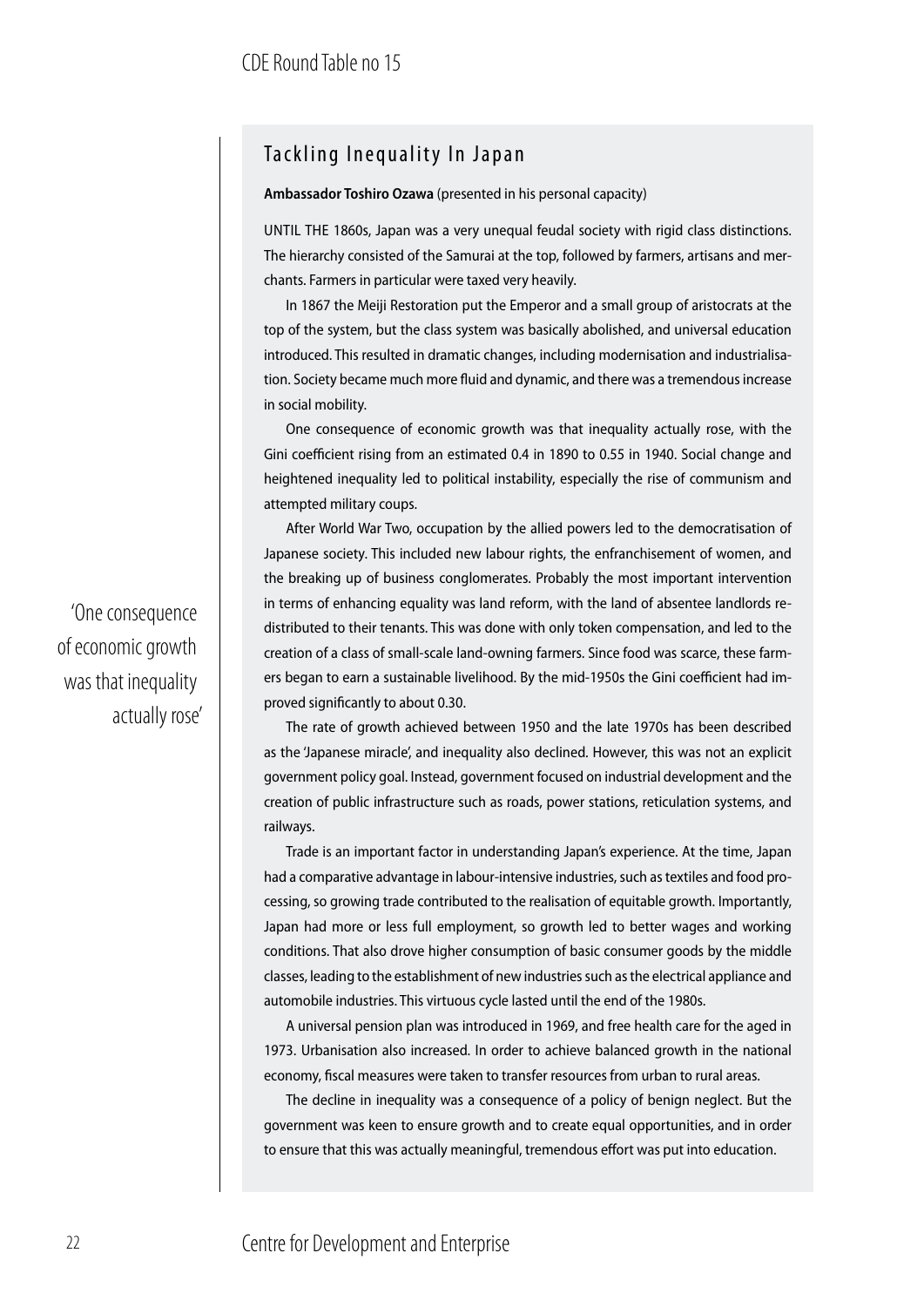### Tackling Inequality In India

#### **Vikram Doraiswami,** Indian Consul-General in Johannesburg

AFTER ATTAINING independence, the Indian government concentrated on alleviating poverty and extreme inequality in what was a largely feudal society. Income was unequally distributed, but so was access to land, education and economic opportunity. These inequalities were fundamental features of the Indian social experience. What progress have we made over the past 60 years?

Until 1991, we made a steady effort to create social safety nets. This included initiatives such as integrated rural development programmes, various housing and education programmes, and the reform of agricultural land-holding patterns. However, the government lacked the resources to turn these into truly transformative programmes.

In 1991 we radically revised our economic policies, moving away from state-driven development towards a more open, market-oriented system. As a result, poverty has declined considerably both in rural and urban areas: the proportion of people living in poverty has declined from nearly 36 per cent in 1993 to about 28 per cent today. India remains a very poor, but it is a reasonably equal society, with a Gini coefficient of less than 0.4.

Since the 1990s there has been tension between demands for job-creating growth and demands for increased 'social justice', a phrase that captures ideas such as affirmative action, and the reservation of jobs and seats in certain educational institutions for people who had earlier experienced discrimination based on caste. This tension is a key factor in our politics, and the current government is trying to do both at the same time: it is trying to create jobs, but in a socially empowering manner that also creates social safety nets.

Job reservation has helped significantly to uplift very poor and excluded people. However, we are now trying to fine-tune this policy to ensure that its benefits are not inherited, so that the children of beneficiaries are not entitled to the same preferential treatment.

Despite these safety nets, the past 20 years of market-oriented reform has increased inequality. At the same time, we have raised something like 90 million people out of absolute poverty. Interestingly, inequality has increased mostly between those earning the largest incomes and everyone else. At the same time, the proportion of the population classified as lower middle class or emergent middle class has also grown dramatically. So while income inequality has increased, poverty has also been alleviated.

We have faced challenges in trying to sell this as a politically sustainable process. South Africa may well face a similar challenge because, in the short term, market-oriented policies seem to exacerbate inequality. However, perhaps one could argue that there are good inequalities and bad inequalities. Government should focus on reducing the 'bad' inequalities – barriers to education, jobs, including government jobs, and social practices that keep certain groups, such as women, or disadvantaged communities out of productive employment – rather than on trying to equalise income.

'India raised something like 90 million people out of absolute poverty, so while income inequality has increased, poverty has also been alleviated'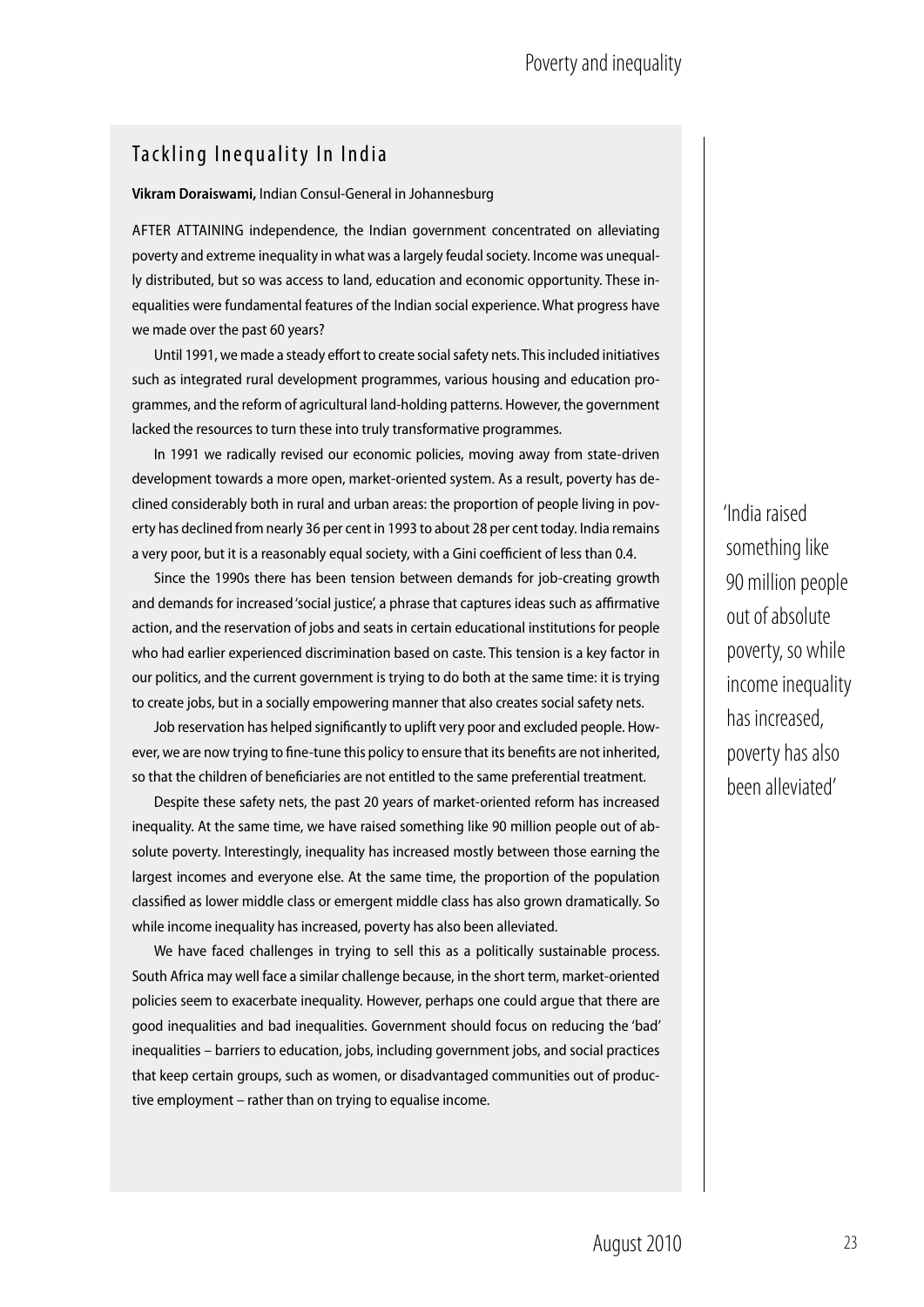of my presentation, namely how schooling affects individuals' chances of getting a job; and how it affects their income when they do get a job.

# The distribution of schooling in South Africa

Post-1994 data shows a remarkable improvement in average years of schooling, but little improvement in the number of people with matric. Figure 4 reflects the distribution of schooling of 25-year-old to 59-year-old men using survey data from 1997, 2002 and 2007.





It shows that, in 1997, some 80 per cent of African men between the ages of 25 and 59 had 11 years or less schooling. In 2007, that figure was down to 70 per cent so the proportion with more than 11 years of schooling had risen from 20 per cent to 30 per cent.. However, it also shows that we have been far less successful in raising the proportion of African men who have post-school qualifications: this has been more or less static at about 10 per cent. This compares unfavourably with the 40 per cent of white males who have post-school qualifications. Having said that, there are more black males with grade ten and over today than there were in 1997. So we've done reasonably well at getting more black people into and through 11 years of school, but less well at getting larger numbers through matric and into higher education.

As I will show, this particular improvement in the number of people spending more time in school has not led to improvement in the actual returns on education.

### Returns on education

There are two factors that determine how education impacts on income: how it affects one's chances of getting a job, and how it affects one's salary if one gets a job. Figure 5

'Equivalent years of education do not reflect equivalent human capital accumulation, productivity or earnings'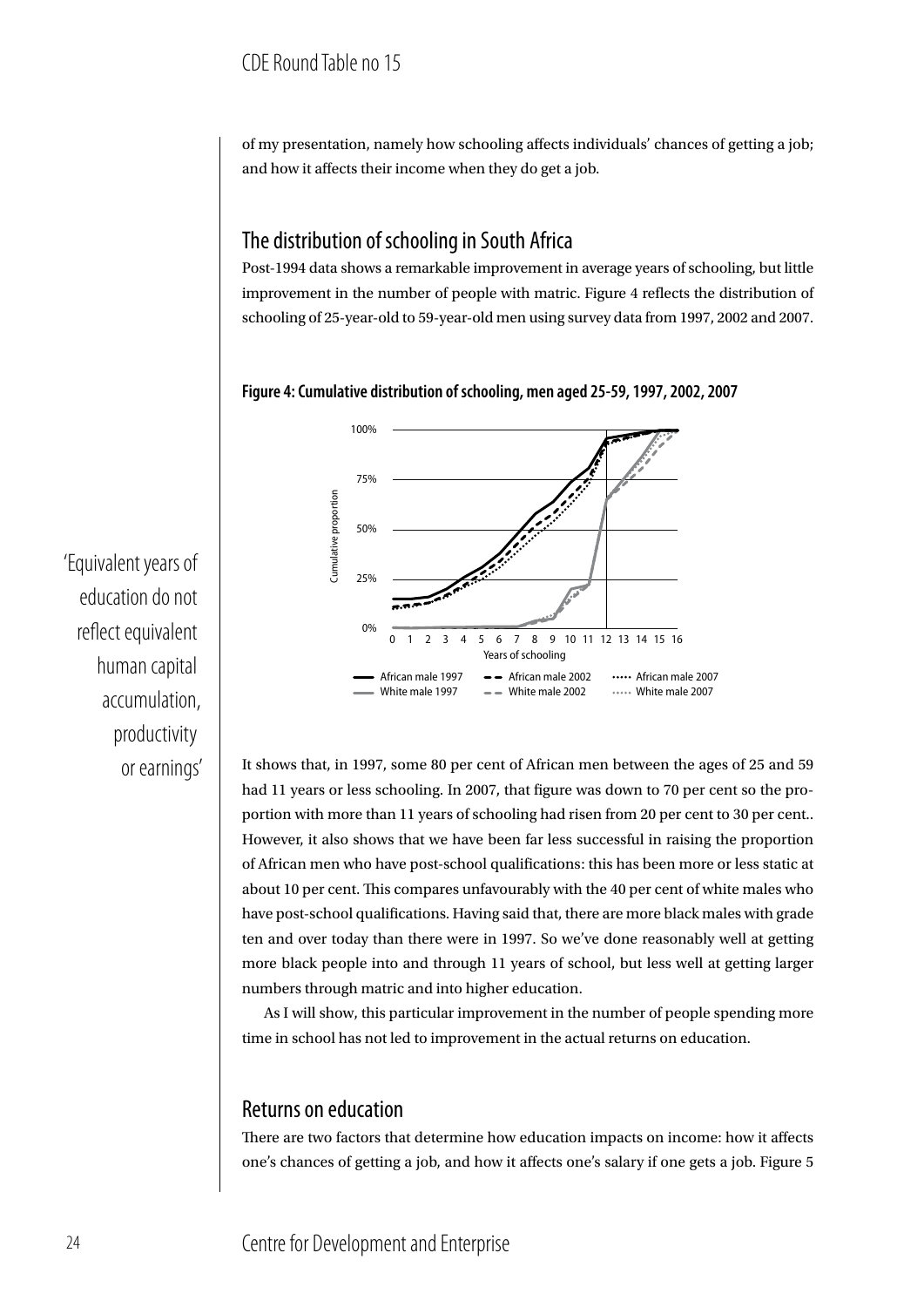reflects the chances of being employed or self-employed associated with various levels of education.

The graphs show that someone with a matric has a 50 per cent better chance of having a job than someone without a matric. They also show that someone with a tertiary qualification is about three times more likely to have a job than someone with only a matric. Surprisingly, perhaps, having a matric makes you no more or no less likely to be self-employed than someone who has not completed school.



#### **Figure 5: Chances of employment by educational level, 2000-2007**

Besides improving one's chances of getting a job, the amount of education one has accumulated also makes a big difference to one's earnings once one has a job. This is reflected in Figure 6 which contains data for African and white men between the ages of 25 and 59 over a ten-year period.

'Improvement in the number of people spending more time in school has not led to improvement in the actual returns on education'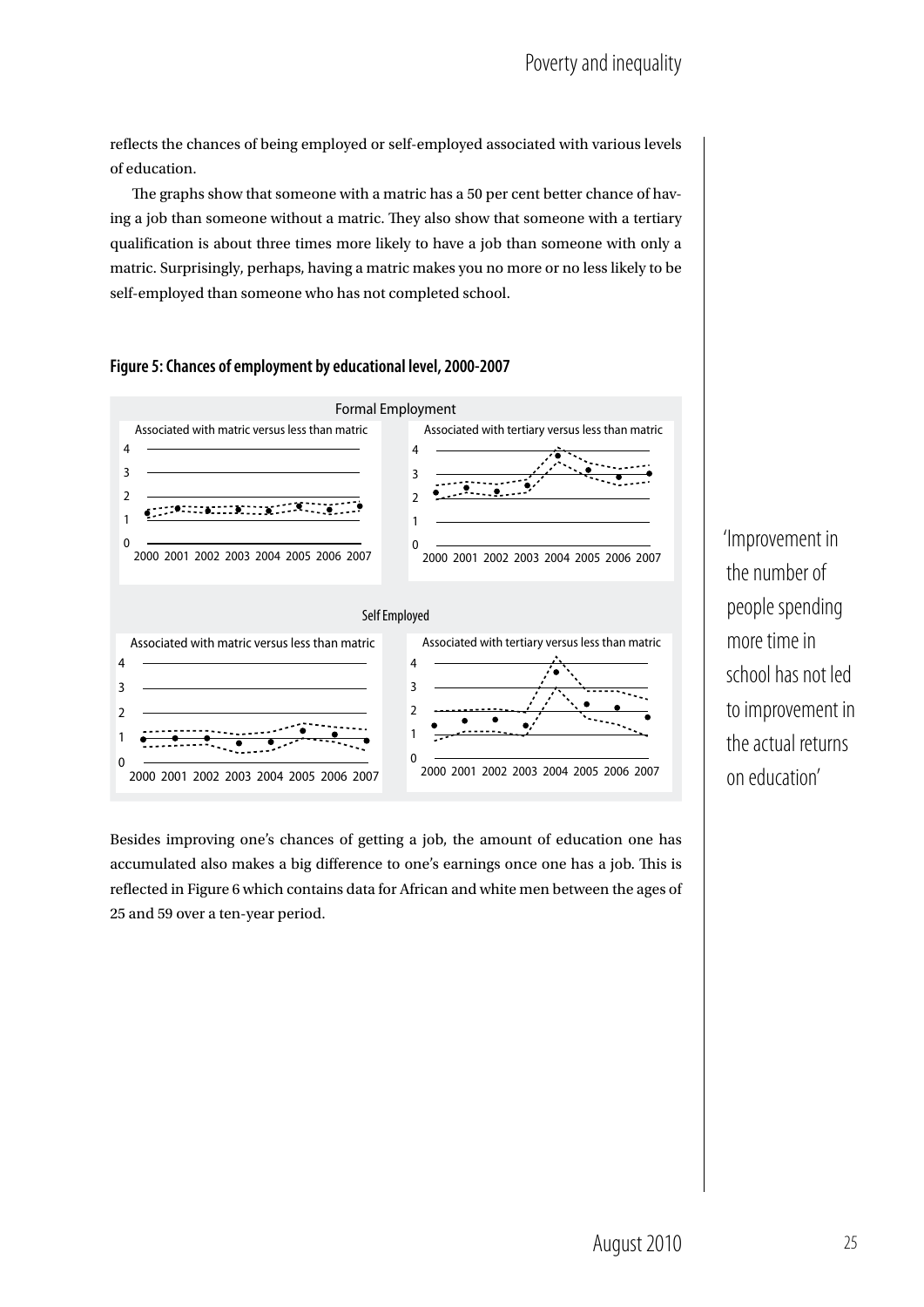

#### **Figure 6: Returns on schooling for males by population group, 1997 and 2007**

'Someone with a tertiary qualification is about three times more likely to have a job than someone with only a matric' The data show that, in 2007, an African man with three years of post-matric education earned three times the salary of an African man with a matric, who, in turn, earned about 30 per cent more than an African man with 11 years of schooling. White matriculants, who earn a lot more than blacks with the same qualification, were also out-earned by white men with tertiary qualifications by a factor of 3:1.

Interestingly, over the past decade, the returns on having post-matric education have risen, while the returns on education levels less than a matric have actually fallen. This has impacted on inequality because of the slow progress being made in increasing the number of black people with matric or tertiary qualifications. It is ironic that the returns have fallen sharply on those years of education in which we have made significant progress, namely pre-matric secondary schooling. In fact, the situation is even worse than this, because even after one takes account of levels of education, white South Africans seem to receive far higher returns than others with the same level of schooling. This draws stark attention to the issue of the quality of education versus years of schooling.

#### What does this mean for education policy?

The international literature invariably recommends that developing countries should increase school enrolment rates. This is not the key issue in South Africa, however. We already have very high enrolment rates; our challenge is to raise the returns on being in school. This means raising the number of years of education, and raising the quality of each year of education.

There are high returns in South Africa on completing secondary and tertiary education, which suggests that the numbers of students reaching these levels should be increased. However, there are limits to what can be achieved. National policy cannot be directed at providing every South African citizen with a tertiary education. Importatly, focussing too hard on increasing the numbers of people receiving tertiary education by subsidising it can lead to increased inequality. This is because, almost invariably, only a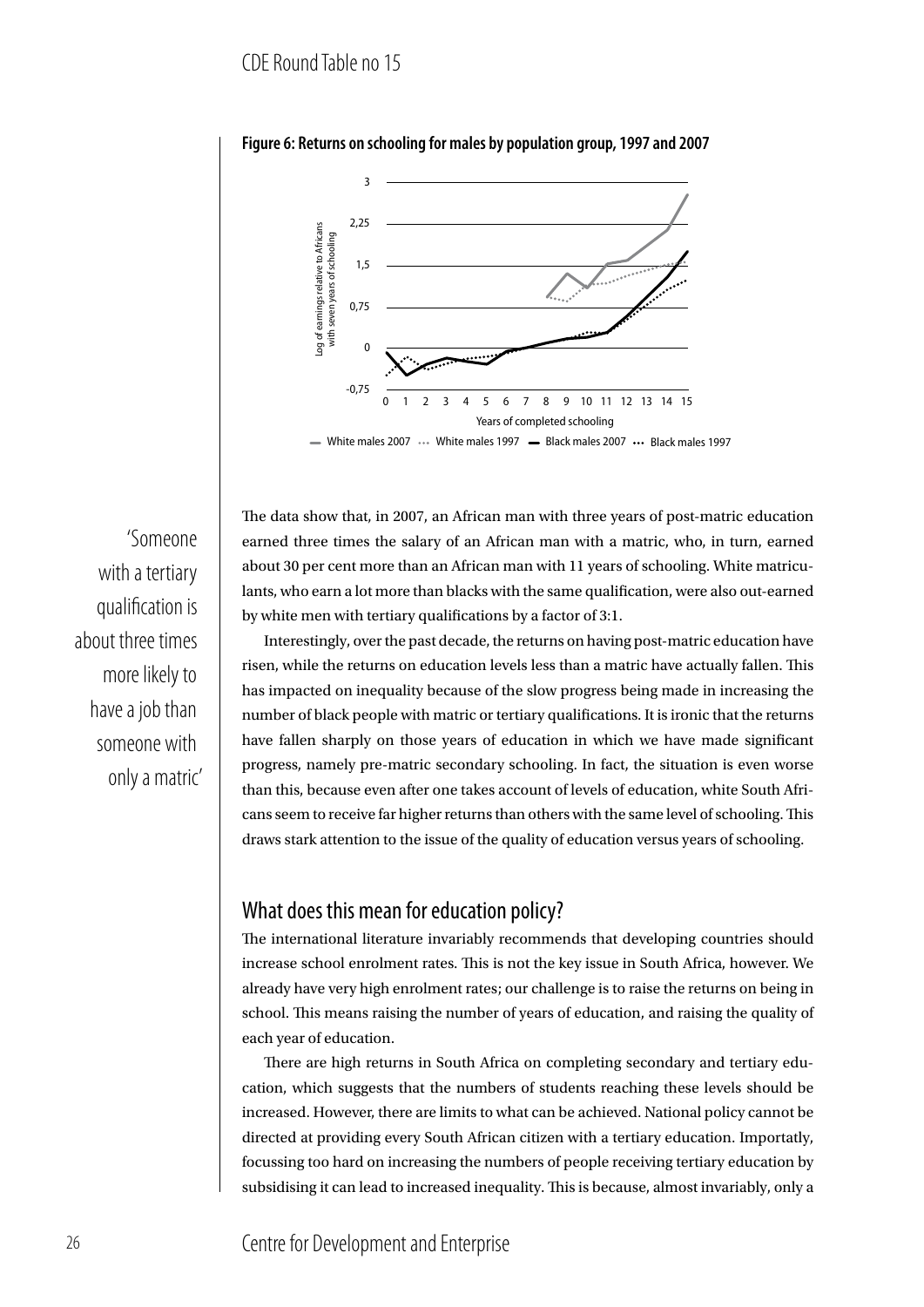narrow elite benefits from this kind of spending. Thus there has to be a complementary focus on ensuring that primary and secondary schooling are good enough to give South Africans better returns on the time spent in those stages of schooling, whether or not they continue their education from there.

The international literature is useful in splicing a discussion of credit market reforms into this discussion. Well-functioning credit markets enable people to back themselves, and to pay for their tertiary education by borrowing money. They can then use the returns on this tertiary education to pay off these loans. If difficulties in borrowing are preventing such self-investment by the poor, this should receive policy attention.

Finally, it's vital that we address remaining racial differences in returns on education. These are unlikely to be a result of pure discrimination. It is much more likely that they reflect differences in the quality of education being received. Therefore, the issue of quality must be fundamental to discussions of educational equity.

Having said that, it is important to acknowledge evidence that the non-school environment also plays a very important role in explaining education outcomes. Social, familial and economic factors have a strong impact on educational performance. These factors are part of the human capital that learners bring with them into their classrooms, and inequities in this sphere reduce the possibilities for equitable outcomes from good quality education. The international literature is clear about the fact that interventions at the pre-school and primary school level are vital for addressing inequality in education, because it is very difficult to reverse these early disadvantages later.

#### PANELIST

Jonathan Broomberg *Discovery Health*

THERE ARE some interesting similarities between education and health care in South Africa, particularly regarding returns, human capital formation during early childhood, and issues of access versus issues of quality.

One of our problems is that there are really no detailed local studies disaggregating the returns on different kinds of health care interventions. Crucially, this has been missing from the recent debate on national health insurance, where the general presumption seems to be that we need to give everybody in the country access to the same services as those who enjoy private health care. But we need to interrogate this presumption, and ask: what kind of access to what services would yield the biggest social returns?

The answers are pretty much the opposite from what is being proposed. For example, widening access to hip replacements and world-class cancer treatment are not the kind of investments that will yield the biggest social returns in our country. What will yield the biggest returns are investments in the prevention and treatment of HIV and AIDS, maternal and child health care, TB treatment, and similar 'bread-and-butter' interven'There are high returns in South Africa on completing secondary and tertiary education'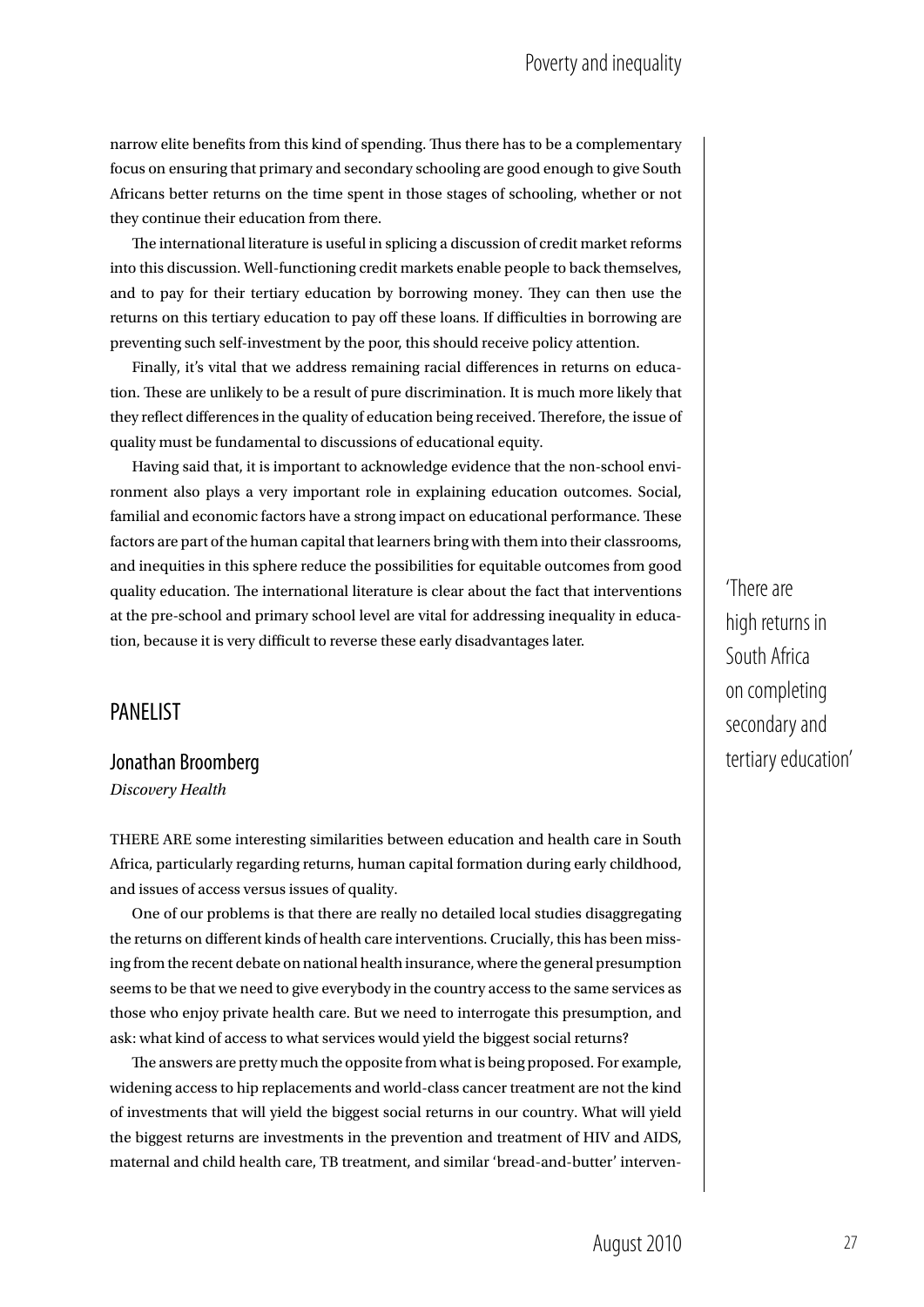tions. All of these would yield enormous returns in terms of health, productivity, and equality.

A second point that struck me in Prof Leibbrandt's presentation was the dramatic impact of early childhood human capital formation on all future returns. No matter how much we improve secondary and tertiary education, if the people coming into that system are disadvantaged in their early years, we are never going to make a dramatic impact. It is much the same for health care and health outcomes. There is a growing body of evidence showing the huge impact of a person's foetal experience on his or her health and potential. Also, investing in educating mothers generates greater returns in terms of children's health outcomes than educating fathers or others in the community.

So the data on education and health lead to the same policy conclusions: we need to think about what policy interventions we can design to impact on those early childhood experiences. Getting health and education policy right is vital to improving children's ability to gain from their education.

Finally, there is the issue of access to health care. The health status of individuals is linked to their ability to get and keep a job, and to be productive in the workplace. Access to health care then becomes a key issue. Catastrophic health care events can set families back, and can lead to greater inequality as people are unable to work and earn a living. Generally, the catastrophic impact of health events is not felt through the financial aspect of being out of pocket after paying for expensive treatments because health care in South Africa is generally very cheap, or free. Rather, the impact is felt through having poor access to hospitals and clinics, which are sometimes not easily available and often offer poor care. This results in people suffering from chronic disease or being disabled or dying when they should not.

#### **DISCUSSION**

DISCUSSION CENTRED on how to improve human capital in South Africa, thus improving access to employment and raising incomes. A participant noted that on-thejob training was a valuable form of human capital formation, but that this was a catch-22 situation in South Africa. Most South African unemployed had no work experience and, therefore, no training. The question was, how did one give people on-the-job training if they had no jobs?

A participant suggested that more vocational training was needed. This kind of basic education was important in everyday life and could lead to business creation if those with entrepreneurial instincts were given practical skills. Another suggested that impact evaluations of government policy in education were needed. Public-private partnerships, which included private education for the poor, could also help to improve the quality of education, and ultimately decrease inequality.

Prof Paul Romer cautioned against focusing too strongly on the education system as a way of creating jobs. It will take a very long time to change the labour force or influ-

'Policy-makers should focus on expanding inclusion in the workforce'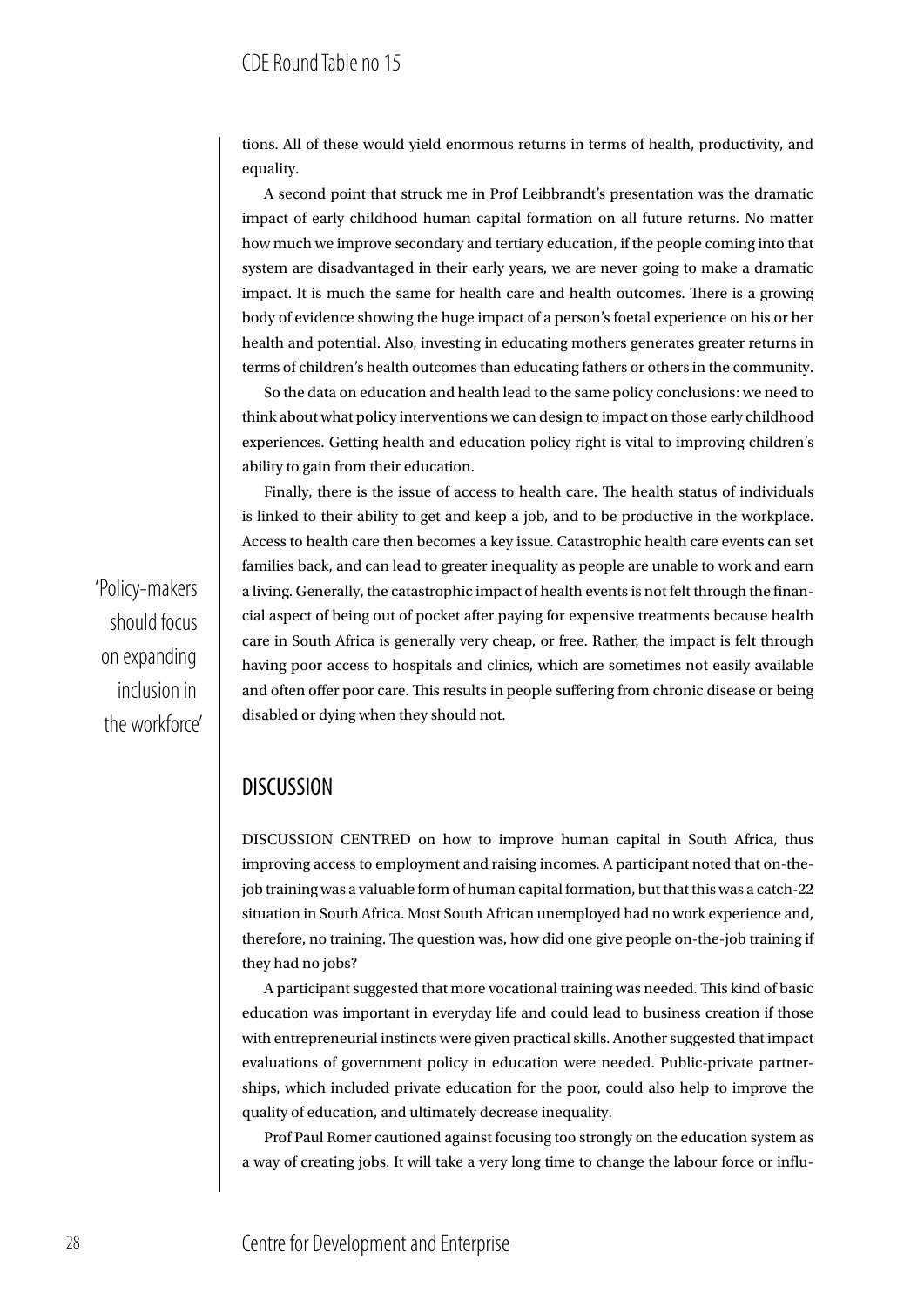ence the workforce through schooling reform. Instead, policy-makers should focus on expanding inclusion in the workforce.

# Options for changing the structure of the South African economy

#### Paul Romer

*Stanford Institute for Economic Policy Research*

# Every job could be a decent job

*Prof Romer began his talk by setting out a broad framework for understanding development and human progress. He argued that, in the broad sweep of history, economic progress had been the consequence of the co-evolution of new technologies and new rules that allowed large numbers of people to co-operate. These rules consisted both of formal rules adopted and enforced by a state and the informal rules and social norms that structured most social interaction. Development could be blocked or facilitated by the adoption of appropriate rules, both formal and informal. 'For example, rapid growth in East Asia after World War Two partly turned on their ability to copy both technologies and rules that had been pioneered in other parts of the world. The problem is that one cannot replicate the informal rules that are encoded in people's norms.' Technologies could be copied, and so could laws. But norms evolved, so societies had to pay careful attention to how the policies they adopted affected their norms. If a society encouraged bad norms, they could be very hard to change.*

*Prof Romer argued that one of the most important challenges faced by any developing society was to guide the evolution of its social norms in a direction that let it take advantage of the enormous economic benefits that were possible when large numbers of people worked effectively with each other. This required a sense of inclusion for all members of a society in the benefits that came from a market economy. The practical challenge was how to achieve this sense of inclusion.*

# Equality and rights

'Equality' sounds like a goal that is valuable in its own right and one that will also support inclusion. But if we look closely, we see that the connections are more complicated than they seem at first. There are some forms of inequality that are both beneficial and consistent with inclusion.

Here's an example of good inequality. Imagine that everyone starts out with little skill but as they work, they learn quickly on the job. Everyone starts out in the same position,

'It will take a very long time to change the labour force through schooling reform'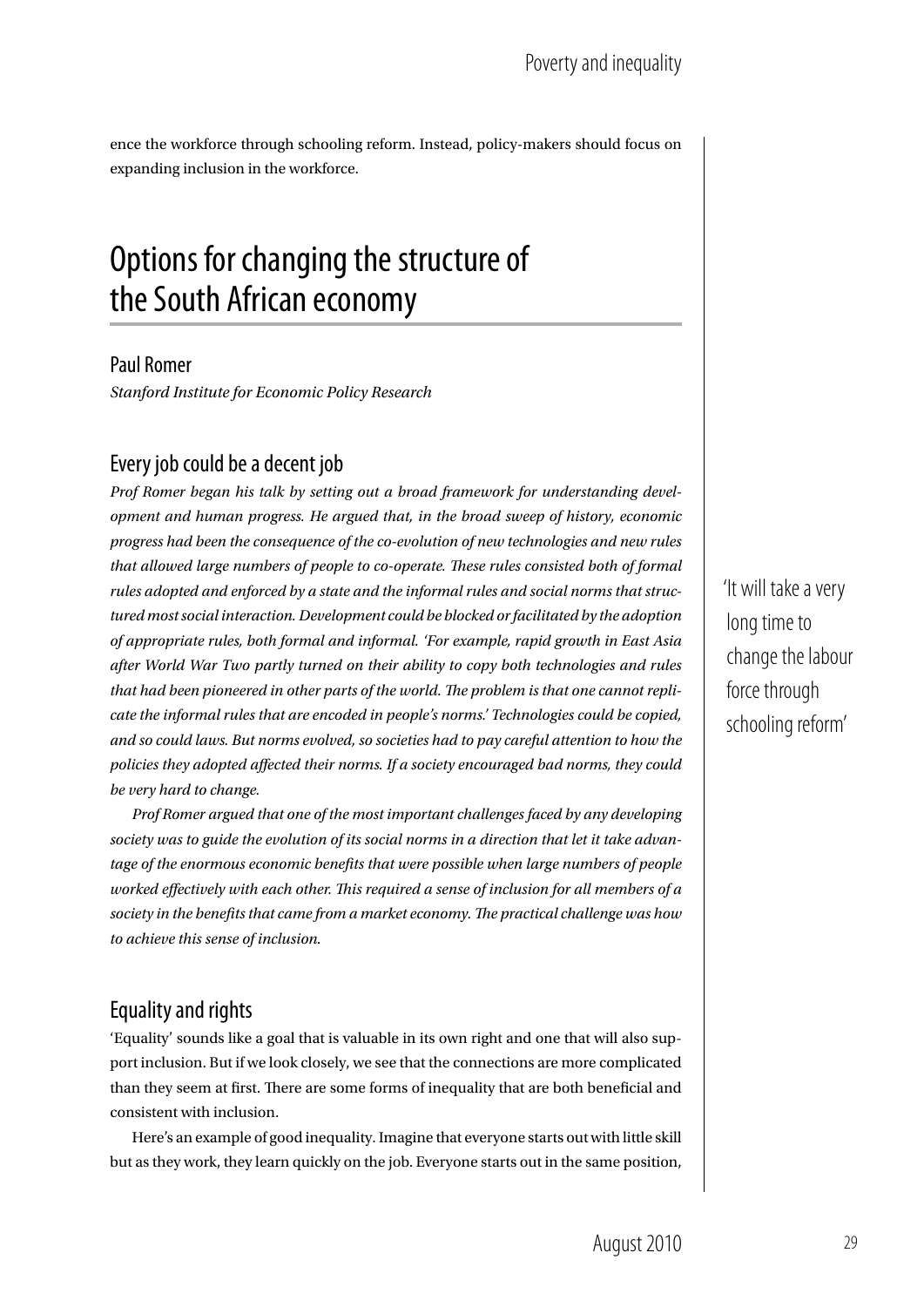at a very low level of skill and income. But through hard work, they end up earning very high wages toward the end of their careers. Using conventional measures, this society would show a high degree of income inequality because young people earn much less than more experienced workers. But this kind of inequality motivates the hard work that develops skill. It is also inclusive because each person can participate in the same way as everyone else.

By the same token, some forms of inequality clearly are bad. One bad type is that associated with the lifeboat mentality. If a few of us are in the lifeboat, we may be tempted to use our oars to smash anybody else who tries to get in. We reason that if we let too many in, the boat will sink and we'll all die. It's not hard to invoke this kind of mentality in most people because we evolved as a species in settings where other people really were a threat to us. But in today's world, it turns out other people no longer threaten us. Instead, we get enormous benefits from them. Nevertheless, this idea of the lifeboat is deeply etched into our psyche.

The more common phrase used to describe the lifeboat mentality is the notion of a society based on insiders and outsiders. In this kind of society, the insiders work very hard to keep the outsiders from threatening their privileged position and outsiders feel no sense of inclusion.

### Rights and entitlements

Protecting rights is another strategy that sounds like it is inherently good and will also encourage inclusion. However, this can also have unintended consequences. When we start to argue exclusively in terms of rights and entitlements, it undermines our ability to think creatively about win/win arrangements. As a result, too much attention to rights can lead to paralysis until conflicting interests – framed always by the parties as rights – are definitively decided. Deciding these things definitively is not always easy, though, making it hard to make progress.

#### The role of education

One of the purposes of education is to socialise people to work together in large groups. Good schools give us skills and norms that let us interact well with each other. They teach us such things as to be courteous and punctual and to think about how we should interact with other people. In the United States, we made schooling compulsory precisely because schooling creates norms that will make the whole society better off. Unfortunately, we do not measure how well schools actually do this job. As a result, it is quite possible that some do it well and others fail miserably without us knowing about it.

In reference to the discussion about the differential rate of return of education observed for different groups of students, if we measured what students have actually learned instead of measuring how many years of schooling they've received, it might give us a completely different view of returns to schooling. The return to the kind of

'Some forms of inequality are both beneficial and consistent with inclusion'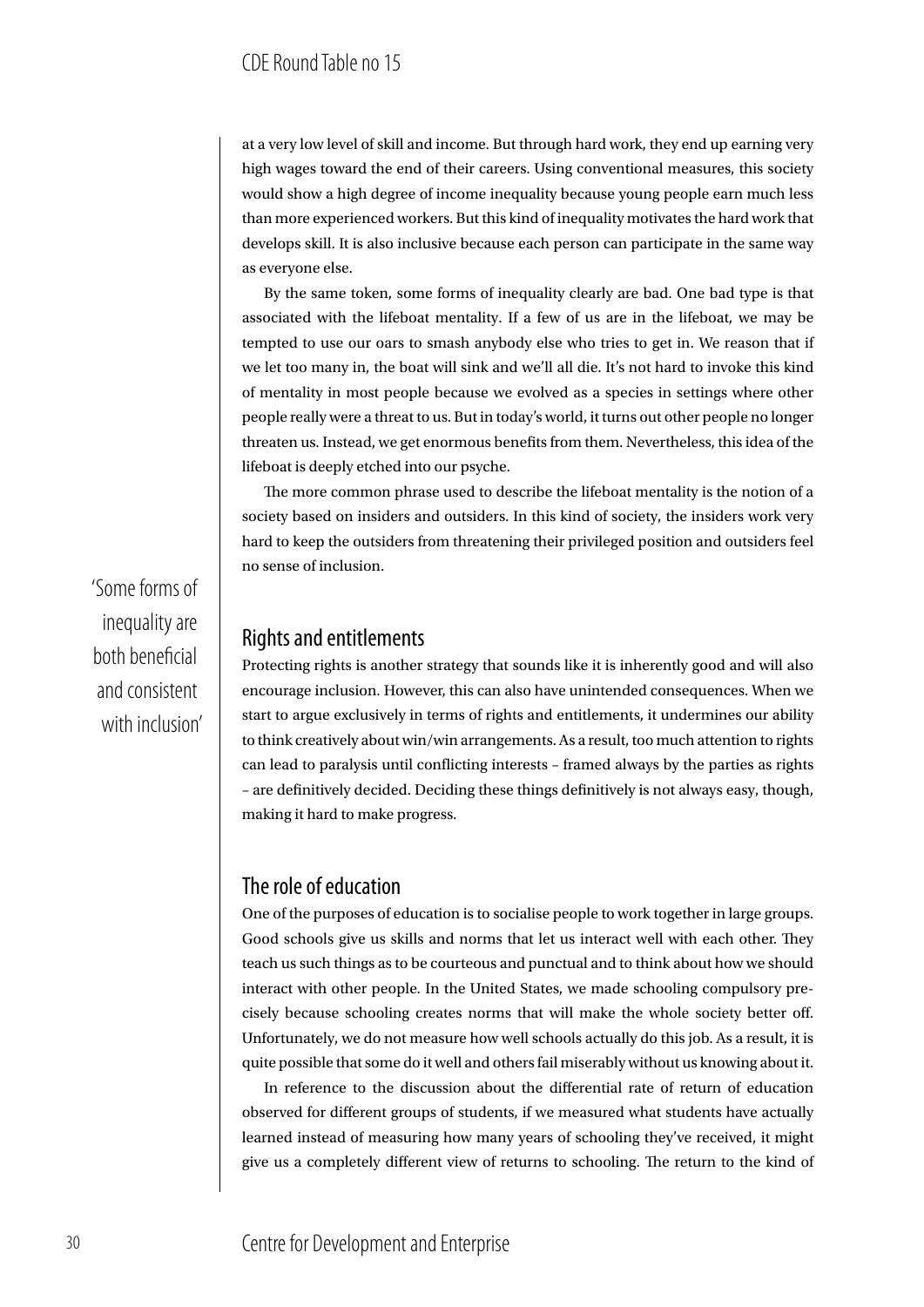schooling that encourages the right norms might be very high, but the returns to schooling that encourages bad norms might be low or negative. Instead of concluding that the returns to schooling are falling, we might instead conclude that some schools are not doing what they are supposed to do.

We would like to measure what our educational system is actually teaching young people. Many governments are now trying to measure the things that are relatively easy to measure – for example, the numeracy and literacy of students. If norms matter and schools influence norms, we should also measure the norms that students acquire. But this is hard to do. For now, the best we can do is hope that the school systems that are teaching good numeracy and good literacy are also socialising people to work well in large groups. If so, measuring even this would be a big improvement over simply recording how many years children spend in schools.

### Employment and employability

Education can establish appropriate norms and build essential social skills. But the same is true of having a job. In fact, for people who have left school, the only chance they've got to acquire and maintain these norms that help us work together, is through actual employment in the formal sector. The formal sector matters because these firms are the ones that follow rules. People who work there expect others to work well together, for example by being punctual and courteous.

Formal sector employment is a process that teaches and inculcates norms. It offers the kind of on-the-job training and reinforcement that can increase growth, raise wages and make a society more successful. Unemployment has the opposite effect. To the extent that someone has learnt skills in school, they depreciate and corrode when that person is unemployed.

Raising the employment rate quickly should be relatively easy because there are literally hundreds of millions of low-skill jobs in areas like garment assembly. These could be created if wages are in the range of \$100 to \$150 per month.

Of course, a nation could insist on higher wages. But then the laws of supply and demand mean that fewer workers will be employed. For the unemployed, that means that any social norms they have obtained at school corrode, making them less productive and less employable.

This means that societies face a fundamental choice. One approach would insist on very high wages for all workers in the hope that the demand for workers will increase over time, in the process reducing widespread unemployment. The other approach is to go for full employment first, and then get the growth and higher wages that come from having people learning on the job and becoming more productive.

To get agreement on this latter kind of strategy we've got to find a way to do it that does not violate basic assumptions about acceptable standards of living. One way to do this is through wage subsidies. In principle, it might be possible to look at the 4 per cent of South Africa's GDP that now goes into transfers, and to note that it could provide about a R700 per month subsidy for 10 million workers. If all of that money were to go

'Skills depreciate and corrode when a person is unemployed'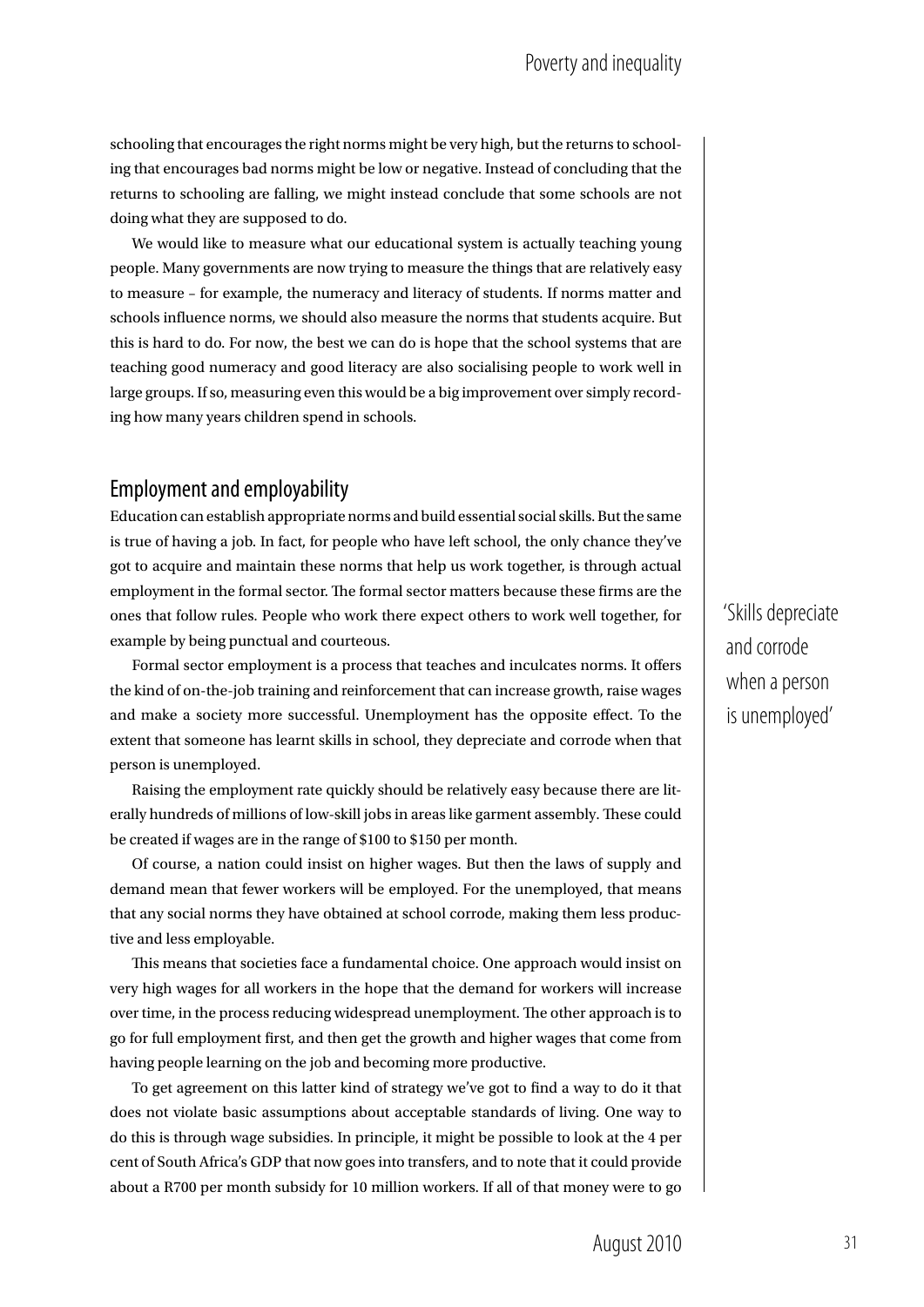into subsidies for low-skilled workers you could, if you wanted to state it in the starkest possible terms, set up a garment assembly industry with 10 million employees, and charge the employer nothing for the workers. They'd take home R700 a month instead of having someone in their family receive social transfers. The workers, and the country, will then get the benefits from on-the-job training. Later, many would shift out of lowskilled work into more high-skilled, productive forms of employment. Taken literally, this is not a feasible policy, but this example should focus our minds on what one can do with a policy that goes for employment first.

More seriously, one could consider paying these 10 million workers R1 400 per month, with half coming from the employer and half from the government. This would make many forms of formal sector employment viable, including employment in highly competitive worldwide markets in garments and textiles. In practice, this kind of scheme has to pay attention to important details such as how the subsidy is phased out when workers start to earn more. The only point that matters here, through, is that wage subsidies could encourage employment and perhaps reduce the most extreme forms of inequality.

This kind of employment could have far-reaching beneficial consequences. To cite just one example, it could be a critical first step towards greater equality for women. When young girls in New England in the United States, or in Mauritius, Hong Kong or China, first sought out employment in the formal sector, large numbers of them started by making garments and spinning yarn. These jobs were not glamorous, but it was an essential first step on the path to freedom and equality for women. Putting them all on welfare would not have turned out well.

These then are the kinds of jobs that justify my claim that 'every job can be a decent job.' Every job can build skill. Every job can help a person feel like a full member of a society. The conditions at different jobs can be unequal, but they are all insiders. People on welfare can only look in from the outside and wonder how it would feel to be part of the world of work, self-sufficiency and accomplishment.

#### PANELISTS

#### Tanya van Meelis  *Department of Economic Development*

IT IS not true to say that South Africa's unemployment problem is linked to workers' pay. Workers in the clothing and textile industry, for example, are notoriously underpaid, partly because it is one of the sectors where it is relatively easy to get exemptions from a range of labour agreements. Despite this, the sector has been decimated by job losses. Our experience is that lowering wages does not increase employment. The same is true of domestic workers. There is a minimum wage in that sector, but it is completely unenforceable. We have seen massive job losses even though there is no way to enforce

'Wage subsidies could encourage employment and perhaps reduce the most extreme forms of inequality'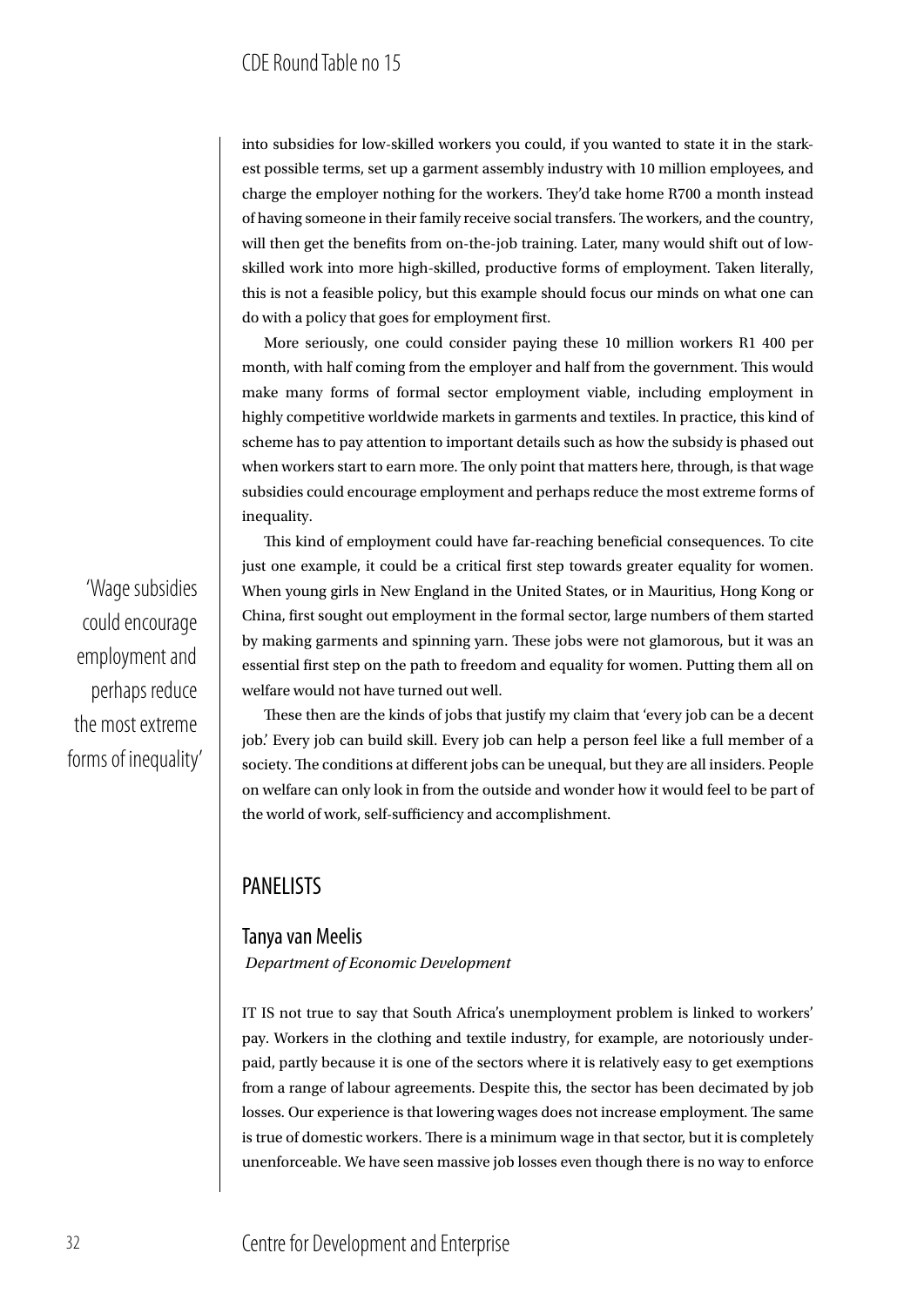minimum wages. On the other hand, government intervention has been successful in keeping jobs. In some sectors, such as construction, government's massive investment in infrastructure has stemmed job loss.

There is a strong tradition of social dialogue in the country, and it has had varying measures of success. The question we have to ask is: what happens when you have had conversations and you have tried to move to persuasion, and it simply has not worked? Or when you have moved into the area of regulation, and the regulation needs to be sharpened? How do you stop companies from moving towards greater capital – intensity, and encourage them to employ more labour? There is a limit to what social dialogue can do, and to what engagement can do. What happens in situations like these when inequality has become very deeply embedded in the economy, over decades ?

#### Nazmeera Moola

*Macquarie Group*

ONE APPROACH to making labour costs more competitive is to depreciate the currency. This will only work if workers are prepared to accept lower real wages. Since 1994 the rand has depreciated by 74 per cent against the dollar, but we have captured none of the benefits because we have also had higher inflation, and the rise in wages has offset the benefits of the weaker currency. Any proposal to use our currency to help clear the labour market by lowering the dollar costs of employment needs to be carefully thought through in the context of the likely response of increased prices and wages.

Despite widespread agreement that we have a serious skills shortage, and that sufficient skilled workers would create many more jobs at the bottom end of the economy, we have been hugely averse to importing skills. This needs to be urgently reassessed. By excluding skilled workers from abroad we are effectively excluding all of the unskilled people they would employ.

### **DISCUSSION**

A participant suggested that a wage subsidy was a relatively simple and effective way of linking an employment-focused strategy with the maintenance of relatively high wages.

Others questioned whether lowering the cost of employment would really increase the demand for labour. One participant said the most recent estimates of wage elasticity implied that a 1 per cent decline in wages would increase employment by only 0.7 per cent. Eight million people were unemployed, at a minimum wage of R1 200. 'Given the inelasticity of demand for labour, it is simply not possible to reduce unemployment by more than one million, even by letting the wage drop to about R500 a month.'

'How do you stop companies from moving towards greater capital–intensity, and encourage them to employ more labour?'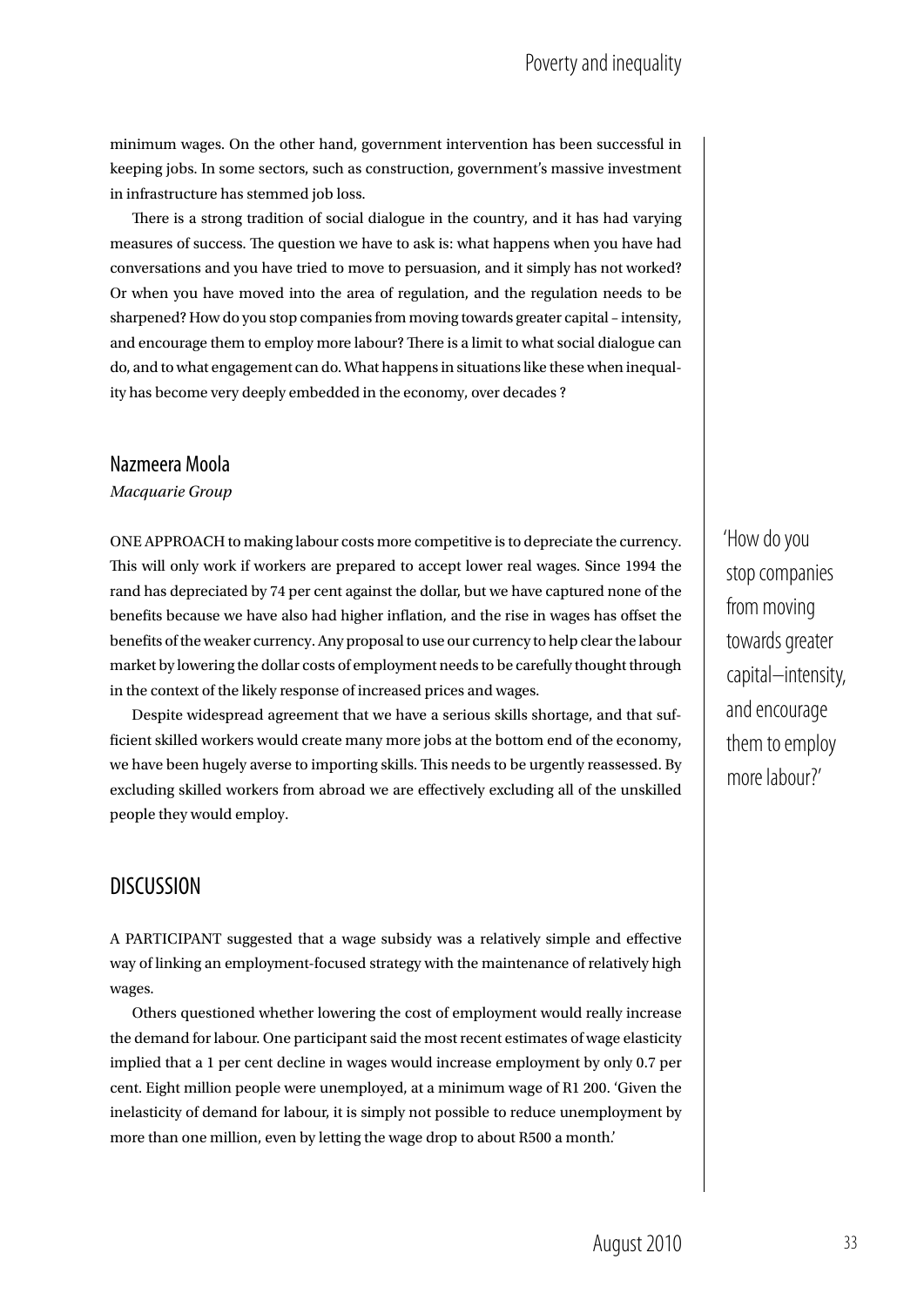Another participant disagreed with this, saying that several recent estimates of wage elasticity implied that the outlook was more optimistic, especially in respect of unskilled workers. It appeared to him as if lowering the costs of labour could significantly increase demand. 'The proposed wage subsidy at least takes the price issue seriously, and responds to the existing evidence in this regard.'

The same speaker noted that South African industry had not responded very energetically to the liberalisation of the economy. One possible reason was that, compared even to the OECD, regulation of production was extremely high in South Africa. Not only did this raise costs, but it meant that established firms were able to avoid competitive pressure from new entrants, some of whom might have increased employment.

# Key insights from the Round Table

WHAT SHOULD be done about South Africa's deep and persistent inequality? Perhaps we first need to ask another question: 'What *can* be done about it ?'

The first thing to recognise is the sheer scale of the challenge. In 2008, the richest 10 per cent of households in South Africa earned nearly 40 times more than the poorest 50 per cent. More dramatically still, they earned nearly 150 times more than the poorest 10 per cent. $<sup>1</sup>$ </sup>

Estimates of income are seldom exact, but the scale of these differences are incontestable. And, while the income of the very poor has improved modestly – by one measure, the ratio of the average incomes of households in the richest and poorest deciles was close to 200:1 in 1993 – a great deal of this can be ascribed to the introduction of social grants provided by the state.

The number of grants being paid has increased dramatically, from 2.5 million in 1999 to 14 million in 2009. $^2$  To the extent that these instruments have assisted poor individuals and families, they are a significant achievement. It has meant that the incomes of the very poor have grown at roughly the rate of per capita economic growth. However, even as the welfare net continues to expand, many people in government and outside it now believe that this approach has reached or exceeded the limits of affordability.

If it is true that changes in state spending helped reduce inequality in the late 1990s, it was partly a consequence of the relatively slow growth in that period. When the economy grew more rapidly after 2000, the gap seemed to widen once again.<sup>3</sup> This was largely because, in the absence of a rapid rise in the number of people with formal jobs, the benefits of faster economic growth tended to flow to those at or near the top of the income hierarchy. This should not be a surprise: as numerous participants noted, our current high-wage, high-skills growth model favours 'insiders' over 'outsiders', with the result that those with formal sector jobs, whether in the private or public sectors, generally enjoy a larger share of the benefits of economic growth.

'The proposed wage subsidy at least takes the price issue seriously'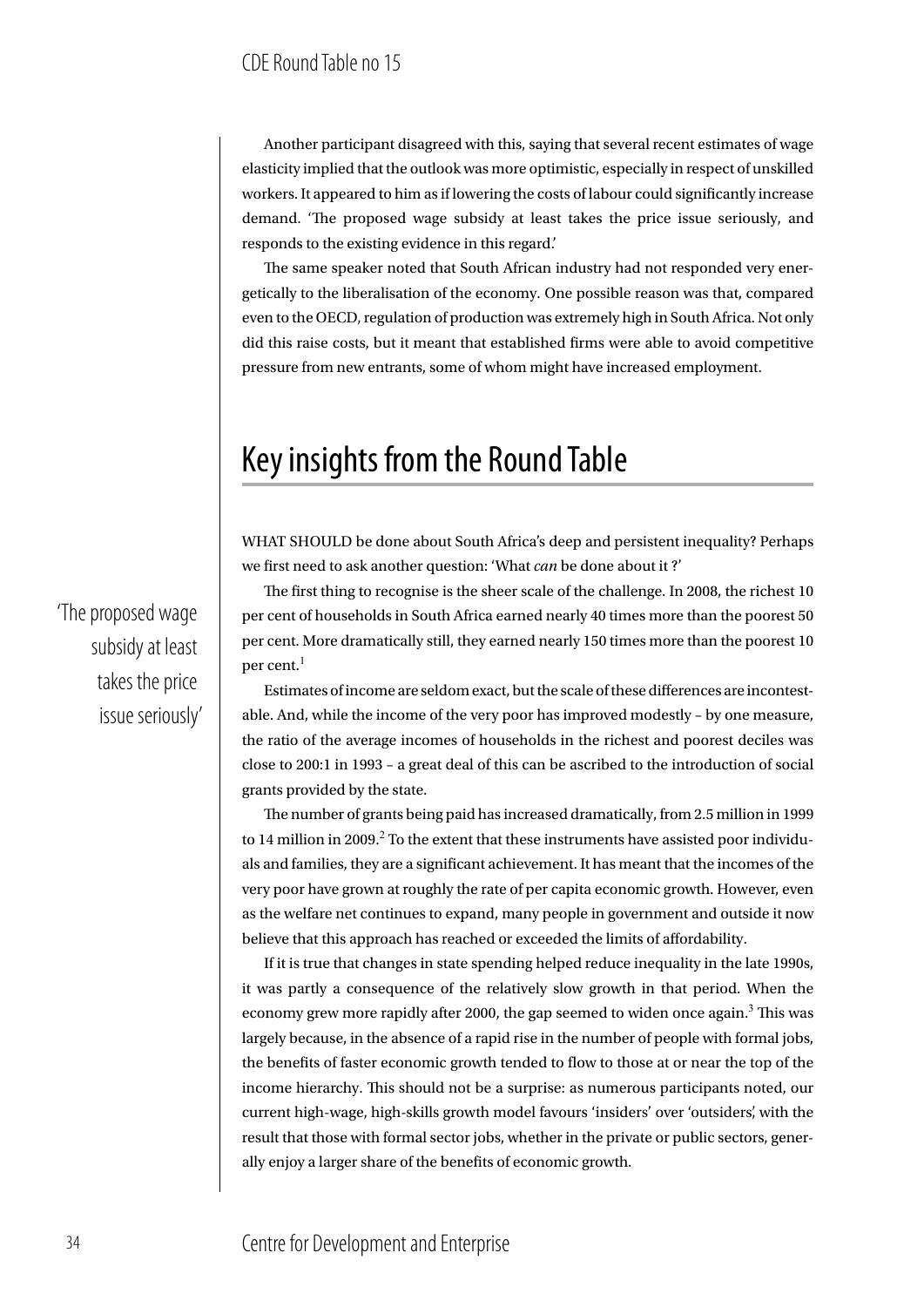For those who see the narrowing of levels of inequality as the key indicator of progress, these are disturbing conclusions, made more so by some of the insights gained from the Round Table.

### Insights for policy

#### *1. The depth of poverty in South Africa is a major challenge.*

However one defines poverty, and whatever data one chooses to use, it is clear that millions of South Africans live in absolute poverty. This represents a daunting challenge, one which continues to stunt human potential and limit the country's development. It has tragic consequences every single day. Not enough has been done in the post-apartheid era to address it.

#### *2. Poverty cannot be reduced without high and sustained rates of economic growth.*

The empirical evidence – demonstrated in one developing country after another – is clear: high rates of economic growth are an essential precondition for raising millions of people out of poverty. Only growth can generate large numbers of new formal jobs. Growth also generates the resources that smart states can use for improved public services, better schooling, more effective policing, more efficient public transport, and improved urban and rural infrastructure.

#### *3. Inequality in South Africa cannot be ignored.*

South Africa's high levels of inequality are a consequence of apartheid. They persist despite immense efforts by post-apartheid governments to widen the welfare net and redistribute benefits, rewards, and opportunities. And because inequality has the potential to be politically, economically and socially destabilising, it is a challenge that South Africa must address. Over the past 15 years, public spending has increased dramatically, including numerous subsidies to poorer communities and individuals, while new laws and regulations seek to shape outcomes normally left to market mechanisms. And yet all these efforts have done little to reduce inequality, which may even have risen.

#### *4. Reducing poverty and dealing with inequality are not the same thing.*

A tension sometimes exists between the steps needed to lift people out of poverty as rapidly as possible, and those that might reduce inequality.

International experience suggests that rapid economic growth can actually increase inequality in the short term, even as it creates jobs and lifts large numbers of people out of poverty. By contrast, attempts to address income inequality through public spending often impact negatively on rates of growth in both the short and long term.

If redistributive spending diverts and reduces public and private expenditure on the physical, institutional and other infrastructure essential for higher growth, the rate of growth will be lower than it could be. As a result, mass poverty may be alleviated more

Our current highwage, high-skills growth model favours 'insiders' over 'outsiders'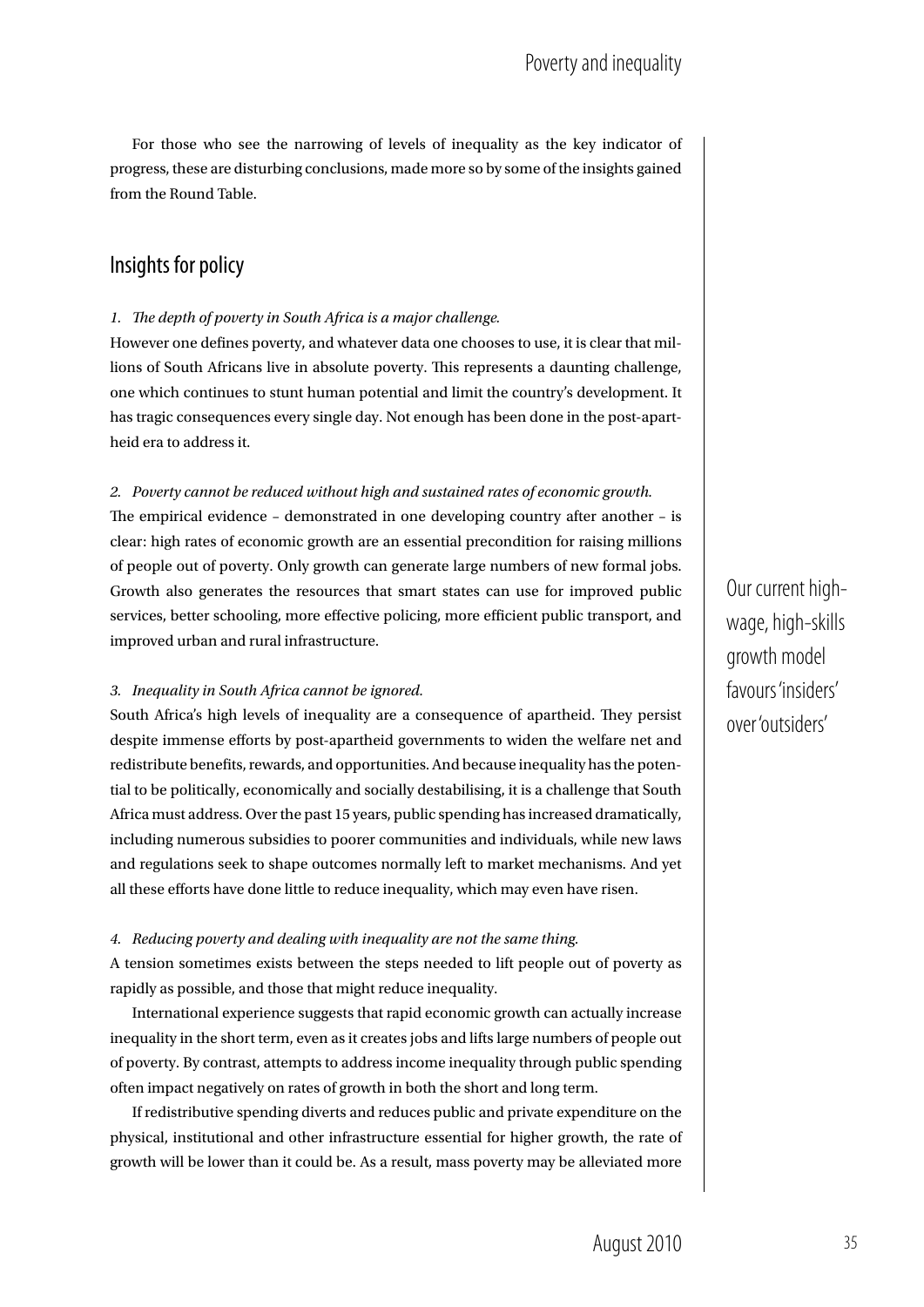slowly, if at all. It is not always possible, in other words, to reduce large-scale poverty while at the same time using public and private resources for redistribution.

#### *5. The South African state is already highly redistributive, more so than most other developing countries.*

With something in excess of a quarter of the country's people receiving a social grant, along with high levels of public expenditure on education, healthcare and housing, South Africa's state may well be the most redistributive in the developing world. Despite this, we remain one of the world's most unequal societies. How much further redistributive policies can be pushed is a critical question raised by a number of Round Table participants. It is a question asked also by taxpayers, investors and some prominent people in government.

#### *6. States are often not very good at redistributing income.*

Given the redistributive efforts of the South African state, their lack of success is striking. Thus the deputy minister of transport, Jeremy Cronin, recently asked: 'Why, despite the three million RDP houses, despite increasing social grant beneficiaries from just over two million in 1994 to 11 million by 2008, despite all these measures, why do we have such yawning, crisis levels of inequality and racialised inequality?'<sup>4</sup>

Part of the answer is that public spending is often highly inefficient, and that this typically impacts on the poor more than on others. They are the South Africans most in need of efficient, safe public transport; decent, well-located, well-built public housing; good public schools, training facilities, and healthcare. As one participant noted, efficiency gaps in some government programmes are as wide as income inequality itself. A case in point is the failure of most state-sponsored land redistribution projects, now fully acknowledged by the department concerned.

In addition to this, international experience shows that state-driven redistribution programmes have an important unintended consequence – the creation of a culture of dependency. South African government officials complain about communities and individuals who wait for the government to improve their lives. The willingness of people to find jobs or self employment is undermined in a context of handouts or grant dependency. This is why many governments elsewhere now introduce term limits to grants, or place conditions on their continuation. This, too, needs to be taken into account when thinking about South Africa's challenges and priorities.

#### *7. Too many policies have actually deepened inequality.*

South Africa's current growth path seeks to generate high-productivity, high-wage jobs, which raise the returns for those with education and skills while excluding those without them. This trend has increased rather than diminished in recent years. Its effects have been compounded by wage settlements, especially in the public sector, which have widened the gap between the employed and the unemployed, while also reducing the resources available to the state to deliver services to the poor. BEE, too, has helped to widen inequality among black South Africans. In fact, many policies have helped to

High rates of economic growth are an essential precondition for raising millions of people out of poverty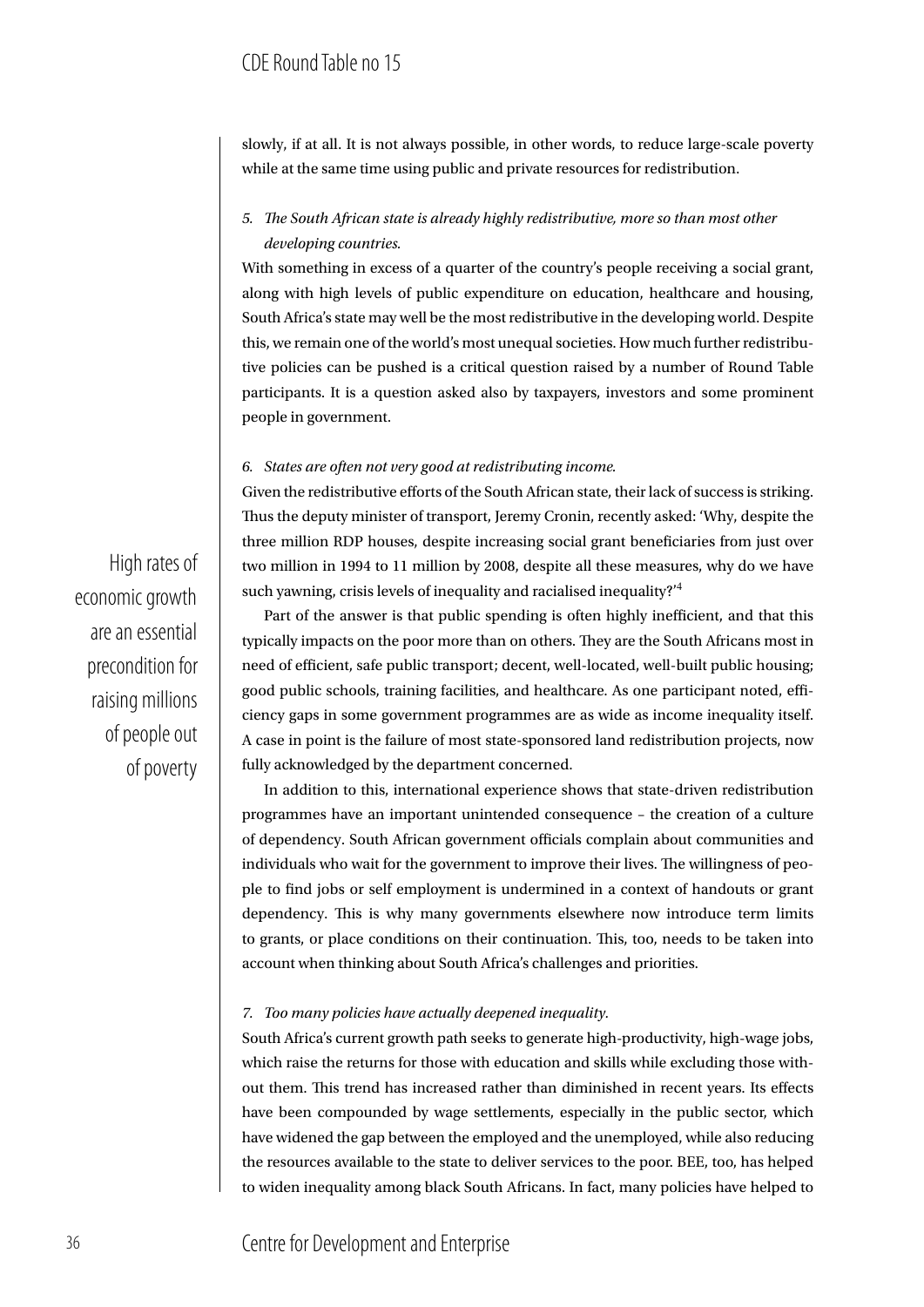ensure that the incomes of black people at the top of the income pyramid have risen more quickly than those of people at the bottom.<sup>5</sup>

If it is true – as Kuben Naidoo argued during the Round Table – that recent growth has tended to create jobs either at the top or the bottom of the income spectrum, serious attention needs to be given to filling in the gaps. Unless there is a plausible route for an individual to move from poverty to higher levels of income based on their own efforts and achievements, it is hard to see how poorer South Africans can feel that they have a chance at a better life.

#### *8. If we are to reduce poverty and inequality, we have to improve education and training systems.*

A large proportion of our inequality is explained by inequalities in the accumulation of human capital. Addressing this skewed distribution will require many interventions, most important among them, improving the performance of schools serving poorer South Africans. These are our most inefficient, dysfunctional schools, and their failure traps poorer children in a life of poverty. At least the next generation needs to acquire the skills, attitudes and aptitudes that their parents were denied. Getting our schools right is a precondition for improving intergenerational mobility. It is also a precondition for ending the injustice in which one's destiny is largely determined by factors beyond one's control.

We also need to fix our training systems: effective vocational training for those in school and those who have left school. Further education and training needs to be dramatically improved, and private sector training expanded. These are vital rungs on the ladder of opportunity.

#### *9. Improving the education system will not reduce inequality in the short term.*

Important as it is, improving the education system would not significantly change the overall distribution of income in the short term. There are two reasons for this. First, as noted by a number of participants, educational outcomes are strongly influenced by factors outside the classroom, making it harder for children from poor or disorganised communities to acquire a good education. Second, even if successfully implemented, educational reform will take time to impact meaningfully on the structure of skills in the labour market, and even longer to impact on levels of inequality. The reasons for this are obvious: new entrants into the labour market are only a tiny fraction of the labour force. While their improved education will prepare them for better-paying jobs, it will do nothing for the millions whose education has been compromised.

#### *10. More rapid and more job-intensive growth is South Africa's best strategy for dealing with mass poverty.*

If the economy were to grow more rapidly, it would generate many more jobs. The benefits of a job – almost any formal job – are immense, and are often not sufficiently appreciated. Professor Romer made these points strongly.

South Africa's state may well be the most redistributive in the developing world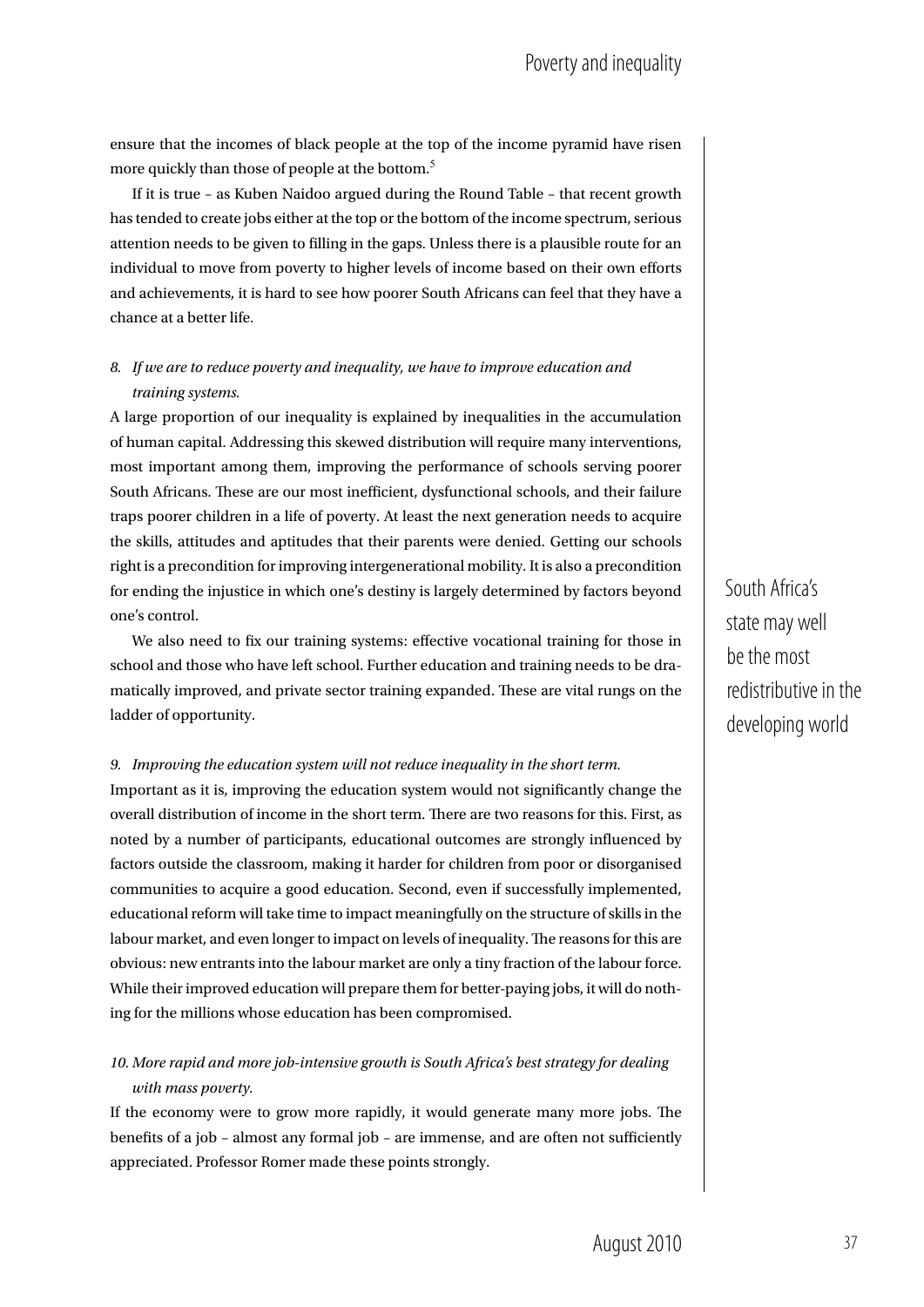One of the consequences of long-term unemployment is the declining employability of those who go for long periods without jobs. The principal reason for this is that long-term unemployment results in deteriorating human capital: one loses the skills and aptitudes needed for work. Given the weaknesses of our school system, this means that many of those whose education was compromised have seen their employability decay further because they have not found gainful employment.

It may seem paradoxical, but precisely because the education system is so weak, the only feasible way of increasing the employability of those without work is to maximise the number of people who actually get jobs. Pursuing policies that generate job-intensive growth can create powerful self-reinforcing processes, because people who get jobs acquire the skills and aptitudes that workplace experience can deliver, making them more productive and more employable. It is the only sustainable process that enables large numbers of poor, badly educated people to begin to rise out of poverty. Dramatically increased employment – and all that flows from this – is the essence of broad-based empowerment.

Educational reform will take time to impact meaningfully on the structure of skills in the labour market

# Concluding remarks

South Africa faces a difficult choice. We could choose to renew and redouble existing redistributive policies, with the state seeking to provide ever more income support to the poor. This could be done through some combination of increased welfare, an enlarged public works programme, and further spending on aspects of the 'social wage' (subsidies for schooling, housing, transport, healthcare, and so on). Properly implemented, this would make a marginal difference to poverty and income inequality; poorly implemented, the additional spending will simply be captured by the non-poor – 'tenderpreneurs', civil servants and others.

Whatever the quality of implementation, this approach will be problematic. The first and most obvious issue is that of affordability: even before the recent recession, there was a widening consensus that the growth rate of public spending in South Africa was unsustainable. Continued expansion of spending at rates seen between 2001 and 2007 will be unaffordable, and the consequent increase in taxes will slow the economy. While there is scope to improve the mix and efficiency of spending, we may have exhausted the inequality-reducing potential of our present trajectory.

Increased public spending on redistributive policies is not only unsustainable, it will have adverse effects on our growth potential. Every rand spent on transfers is a rand not spent on fixing schools, building roads and ports and creating more efficient cities and towns. Moreover, some redistributive spending will deepen costly forms of dependency that further restrict economic growth.

This approach will also place the state in an ever deepening trap. As growth fails, pressures will mount to expand redistribution even further – increasing the value of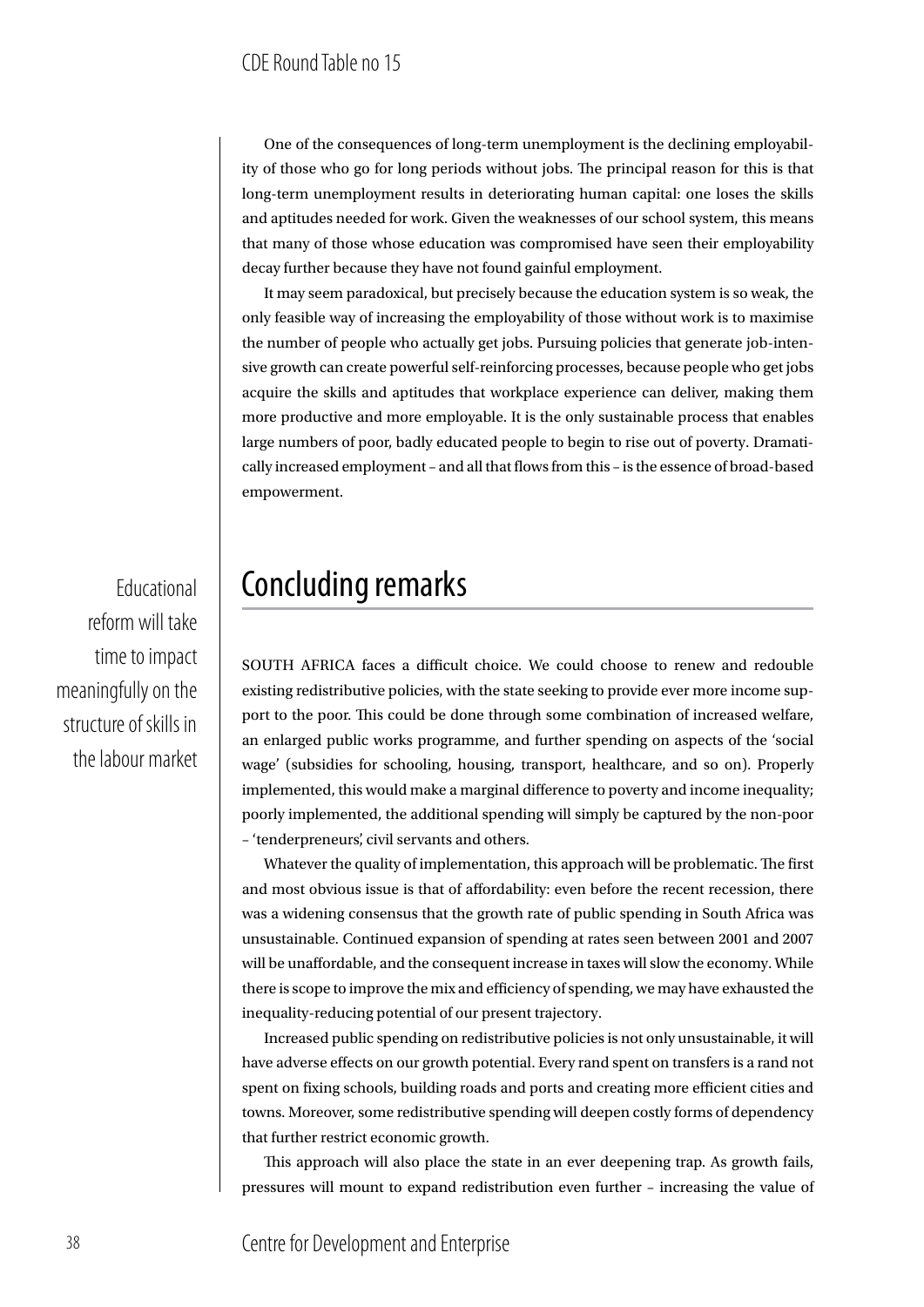each individual grant, widening eligibility for such grants, increasing the number of no-fee schools, subsidising rising electricity, housing, water prices, and so on. The only way to pay for all this will be to raise already high taxes, adversely affecting our growth prospects.

The current redistributive model is unsustainable. Instead, we should learn from the impressive performance of many countries in the developing world. This means we should focus as single-mindedly as possible on adopting and implementing policies that will maximise sustained economic growth. One reason for this is purely mathematical: if the economy were to grow at 5 per cent a year for 20 years, it would be almost 50 per cent larger than it would be if it were to grow at only 3 per cent a year. In today's terms, this amounts to a difference in national income of more than R1 trillion, and a difference of about R300 billion in potential state spending.

'Going for growth', in other words, will pay off in the form of far higher levels of national income, much higher employment rates and the consequent lifting of millions of people out of poverty. This is not just a question of increasing the size of the pie for its own sake. Higher levels of economic growth will entail faster expansion of formal employment, with more and more people being drawn into the formal wage economy. As Prof Paul Romer emphasised, this means that, instead of seeing their human capital corrode through unemployment, millions will obtain real workplace experience, onthe-job training, and the psychological and cultural attributes needed to become more employable. These are enormously important consequences of expanding employment. Such a strategy would also create a sense of participation and inclusion in our society that no amount of redistributive spending could ever hope to achieve.

There is something to the argument that South Africa's high levels of inequality are potentially destabilising and that they create fertile ground for populist politics. Given the country's past, and the racialised character of inequality, these dangers are clear and present.

However, we need to think carefully about *how* inequality is transformed into political discontent and instability. This can occur, in part, through political mobilisation and rhetoric. So, to the extent that inequality has the potential to destabilise South Africa, we need to recognise the importance of how politicians engage with and define the issues of inequality and its persistence.

Politicians' rhetoric works more successfully if there is underlying dissatisfaction with the status quo. There is no question that this is a real challenge. However the source of this discontent cannot be assumed to be the consequence of high levels of income inequality. Discontent is probably at least as much a reflection of a sense that a great many people (half the population, perhaps) feel excluded from the main currents of economic and social life, that they are locked out of the world of opportunity. This perception and consequent resentment is exacerbated by the growing evidence of corruption – where 'well connected' people get the high paying jobs and most lucrative opportunities, where employment, services or benefits are allocated because of who you know rather than how you perform.

**Dramatically** increased employment – and all that flows from this  $-$  is the essence of broad-based empowerment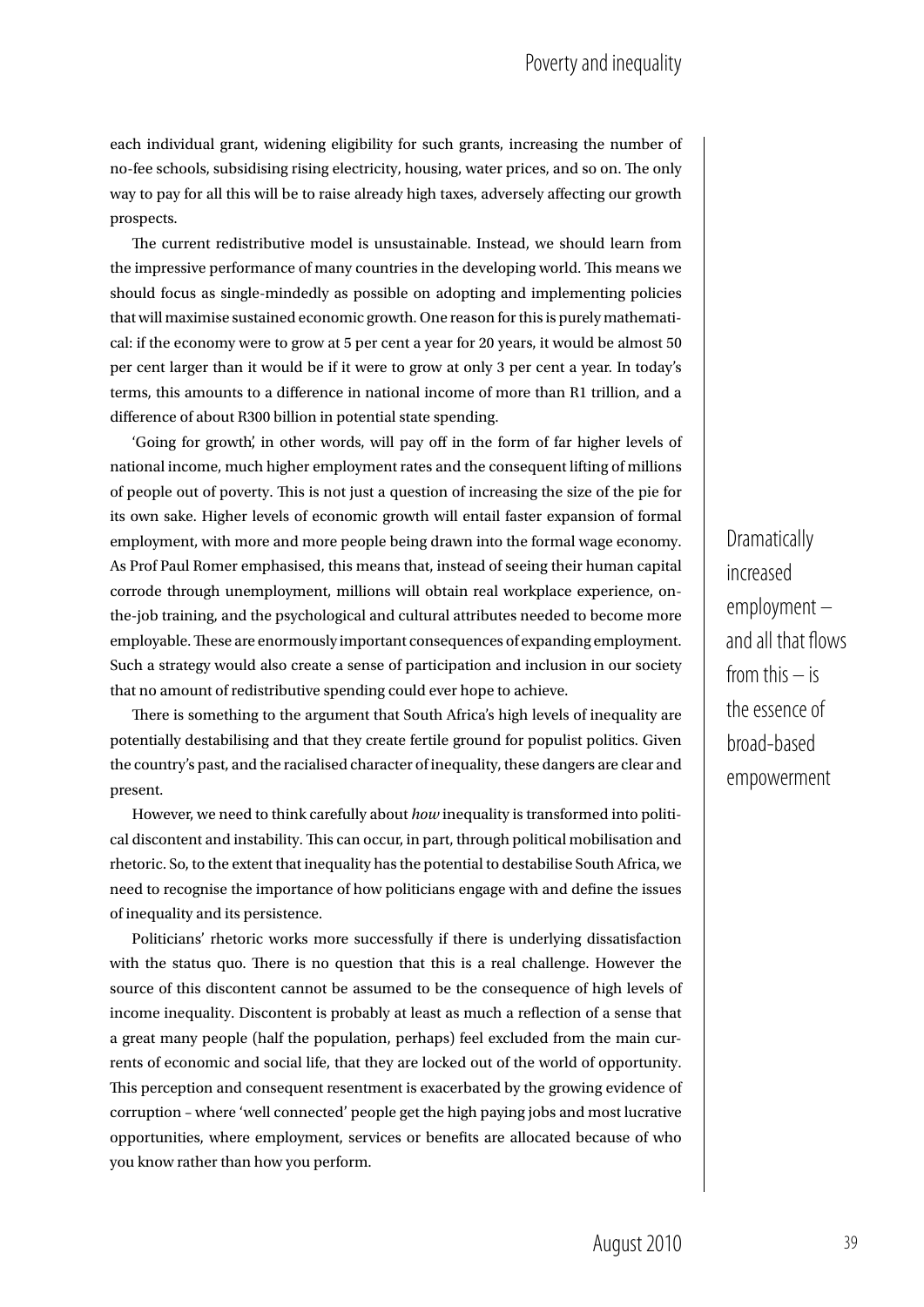It may be, in other words, that it is not the Gini coefficient or the underlying distribution of income that leads to discontent. It is rather the pervasive sense that the unemployed have become 'outsiders', that they are locked out of the economy, that they have no job and, as importantly, no real prospect of employment. It may be wrong, then, to equate high levels of inequality with high levels of frustration and discontent, and it may be more accurate to see high levels of unemployment and lack of opportunity - with clear and objective steps for how you get ahead - as the source of potential political instability.

In this light, a vital lesson can be learnt from Brazil, our long-time rival for the title of the world's most unequal society. In that country, rapid economic growth, combined with a modest extension of welfare spending, has dramatically reduced poverty – from nearly 30 per cent of the population in the late 1990s to about 16 per cent today – combined with a fall in inequality.<sup>6</sup> The jury is still out on the precision of some of these numbers, but what is clear from this experience is that rapid increases in the number of people with jobs greatly lightens pressures on politicians to do something about inequality.

Rapid economic growth has a proven capacity to address largescale poverty

CDE should not be misunderstood. We are not saying that inequality and poverty should be ignored for the sake of growth. We are arguing that rapid economic growth has a proven capacity to address large-scale poverty and, in time, inequality. It is the only sustainable approach. It will improve the circumstances and quality of people's lives and their families opportunities for the future. And it is the only approach that will empower tens of millions of South Africans.

In the short and medium term, redistribution cannot do what finding a job can. It can marginally ameliorate the worst poverty, but it simply cannot create the sense of self-worth that is the consequence of full participation in a society. It follows that to reverse mass poverty and the sense of exclusion, South Africa needs to create an inclusive economy as quickly as possible. Doing that demands high and sustained economic growth, and a massive increase in the number of formal sector jobs. Nothing else will do.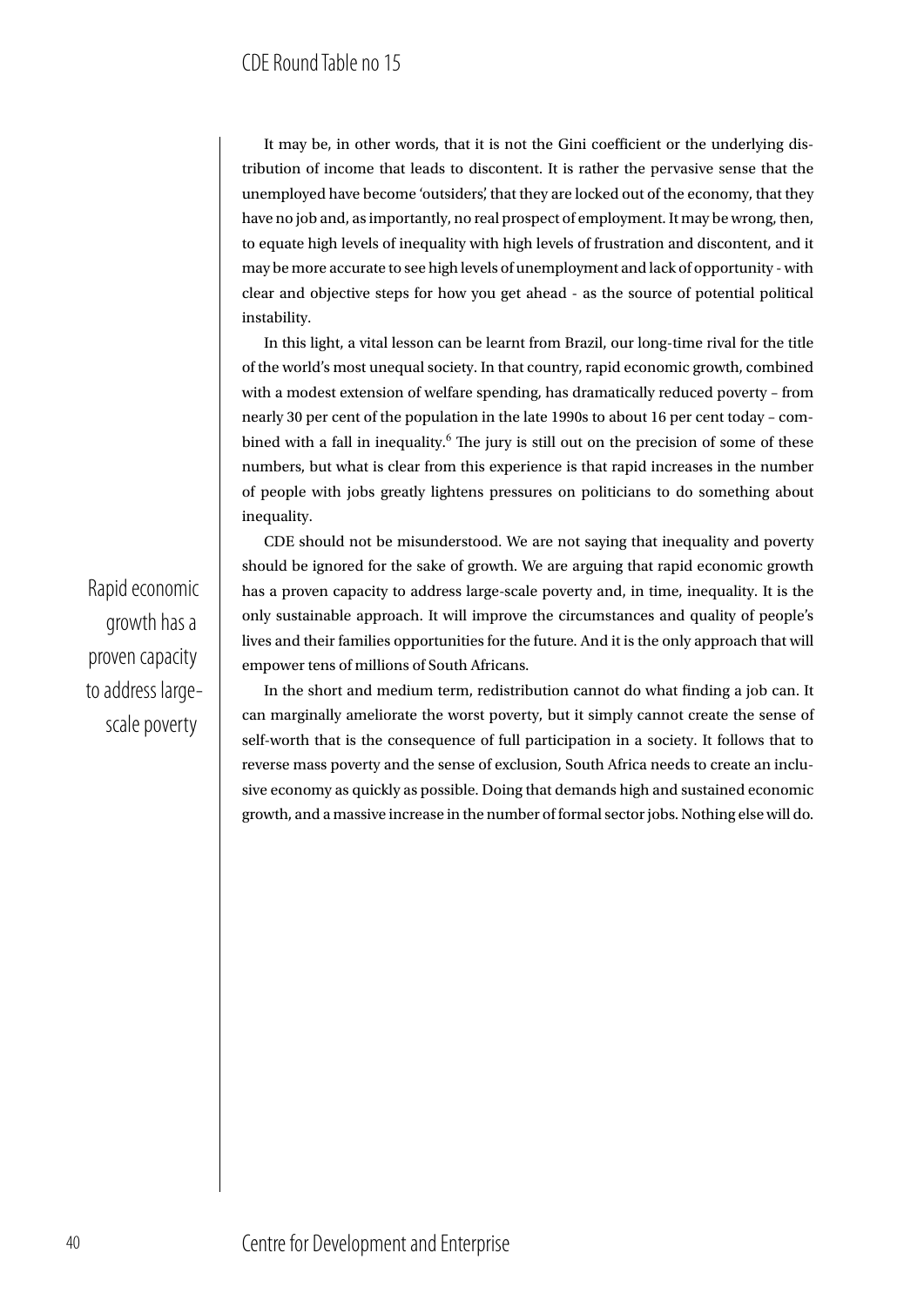# Endnotes

- 1. Ann Bernstein, *The Case for Business in Developing Countries*, Johannesburg: Penguin Books, 2010.
- 2. Derived from data in M Leibbrandt et al, Trends in South African Income Distribution and Poverty since the Fall of Apartheid, *OECD Social, Employment and Migration Working Papers No 101*, 2010.
- 3. SASSA, *Statistical Report on Social Grants, Report no 26*, January 2010, Pretoria, p 8.
- 4. H Bhorat, Income and non-income inequality in post-apartheid South Africa: What are the drivers and possible policy interventions?, *DPRU Working paper 09/138*, Development Policy Research Unit, 2009.
- 5. SAPA, We need a new look at narrow BEE Cronin, *Business Report*, 31 May 2010, p1.
- 6. L Schlemmer, Lost in Transformation?, Background Research Report for CDE, 2005.
- 7. Marcelo Cortes Neri, 2009, Consumers, producers and the new middle class: Poverty, inequality and the determinants of class in Brazil, Fundacão Gertulio Vargas, 2009, http://www.fgv. br/ibrecps/cpc/index\_eng.htm.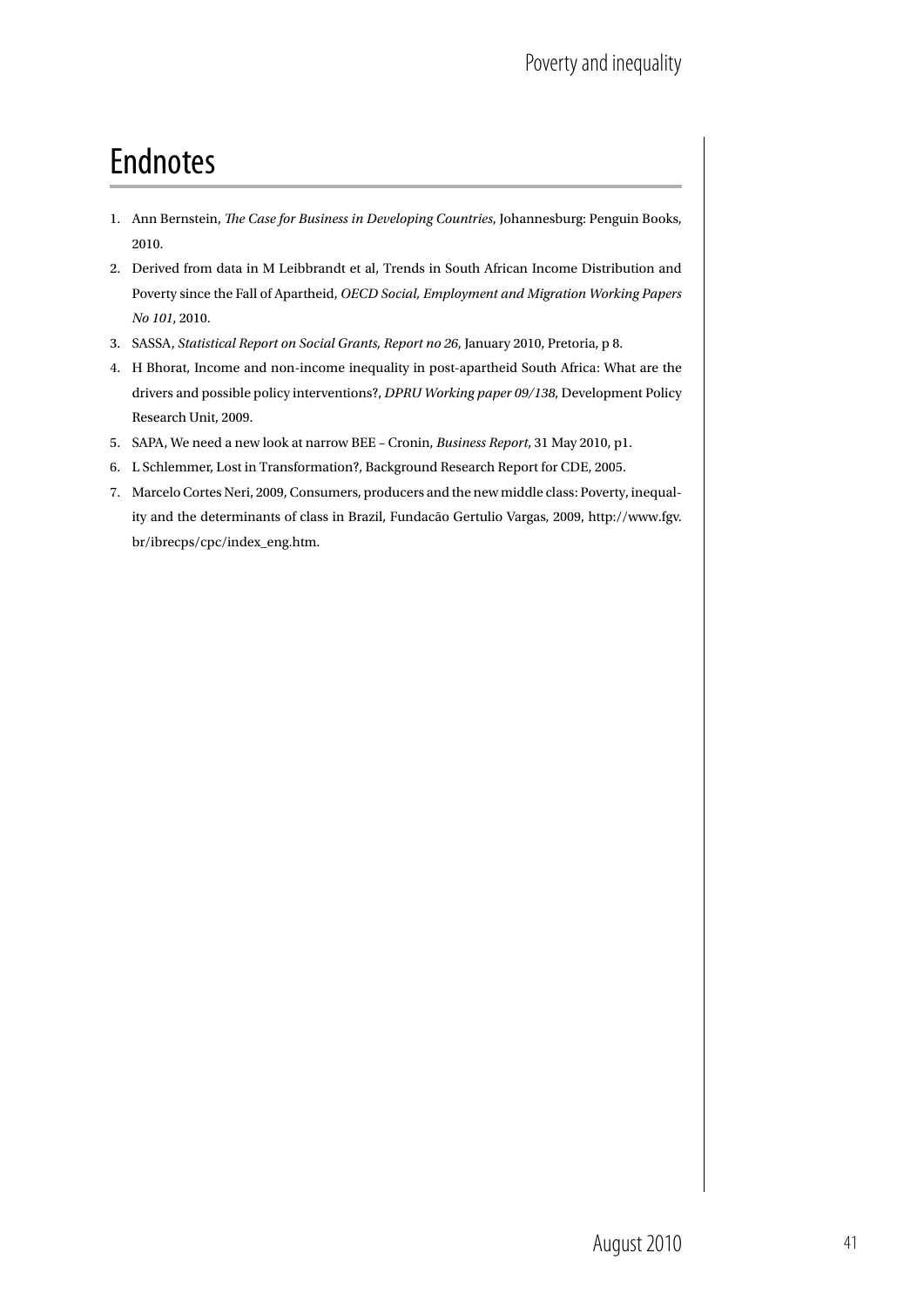Going for growth will pay off in the form of far higher levels of national income, much higher employment rates and the consequent lifting of millions of people out of poverty.

 Higher levels of economic growth will entail faster expansion of formal employment, with more and more people being drawn into the formal wage economy. Millions will obtain real workplace experience, on-the-job training, and the psychological and cultural attributes needed to become more employable.

Such a strategy would also create a sense of participation and inclusion in our society that no amount of redistributive spending could ever hope to achieve.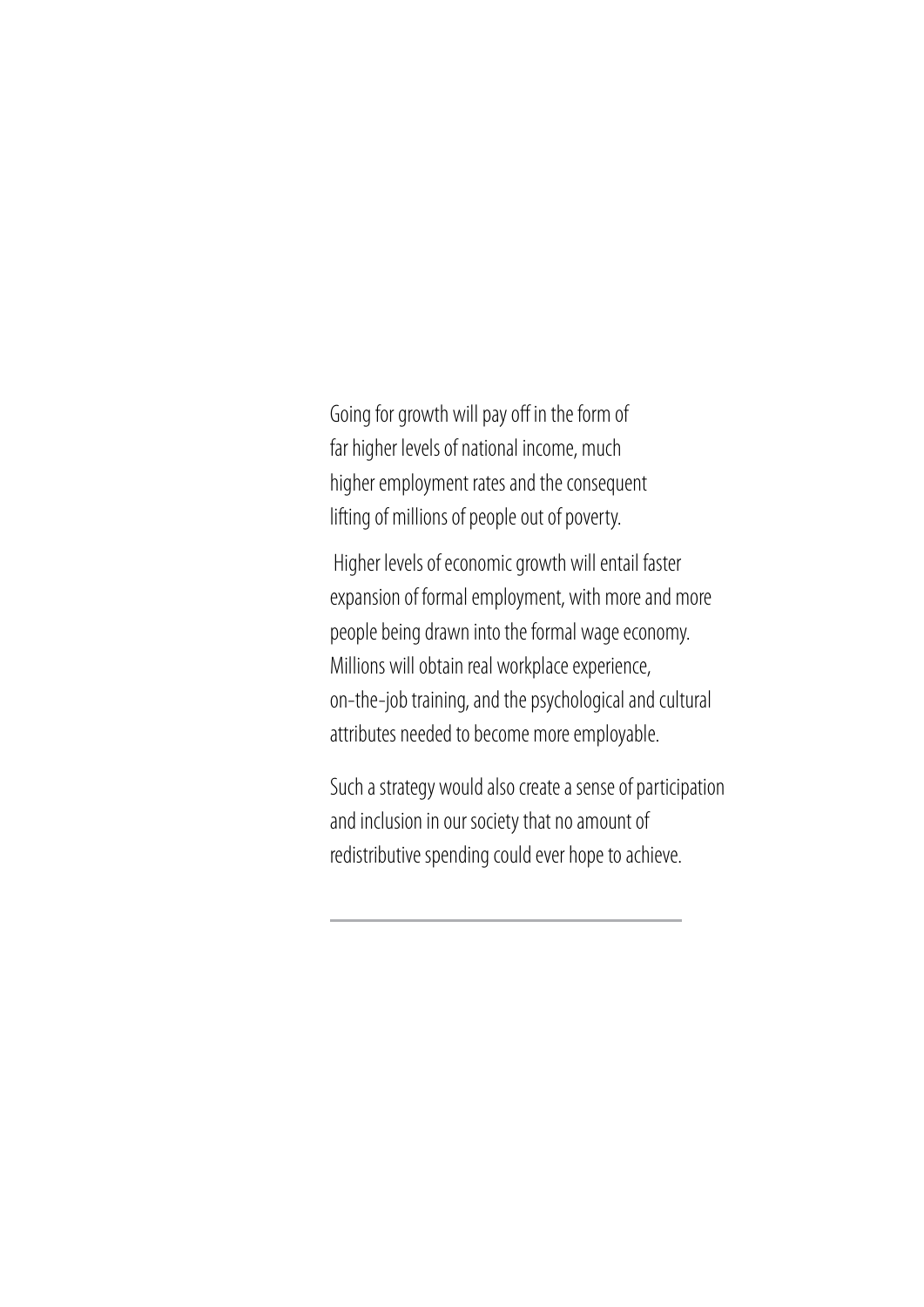# Previous publications in this series

**Water: A looming crisis?** *• CDE Round Table no 14, April 2010*

**South Africa's Public Service: Learning from success***. • CDE Round Table no 13, November 2009*

**Managing migration in South Africa's national interest: Lessons from international experience***. • CDE Round Table no 12, October 2009.*

**Accelerating growth in tough times***. • CDE Round Table no 11, March 2009.*

**South Africa's electricity crisis: How did we get here? And how do we put things right?** *• CDE Round Table no 10, July 2008.*

**Farmers' Voices: Practical perspectives on land reform and agricultural development***. • CDE Round Table no 9, February 2008.*

**Going for growth: Are AsgiSA and JIPSA bold enough?** *CDE Round Table no 8, March 2007.*

**Local government in South Africa: Priorities for action***. • CDE Round Table no 7, 2003.*

**Why is South Africa failing to get the growth and jobs that it needs?** *CDE Round Table no 6, 2001.*

**Local government reform: What's happening and who is in charge?** *CDE Round Table no 5, 2000.*

**The future of South African universities: What role for business? Part Two***. CDE Round Table no 4, 2000.*

**The 1996 Census: Key findings, problem areas, issues***. • CDE Round Table no 3, 1999.*

**The future of South African universities: What role for business? Part One***. CDE Round Table no 2, 1998.*

**Getting into gear: The assumptions and implications of the macro-economic strategy***. • CDE Round Table no 1, 1997.*

Produced by Acumen Publishing Solutions, Johannesburg Printed by Lawprint, Johannesburg